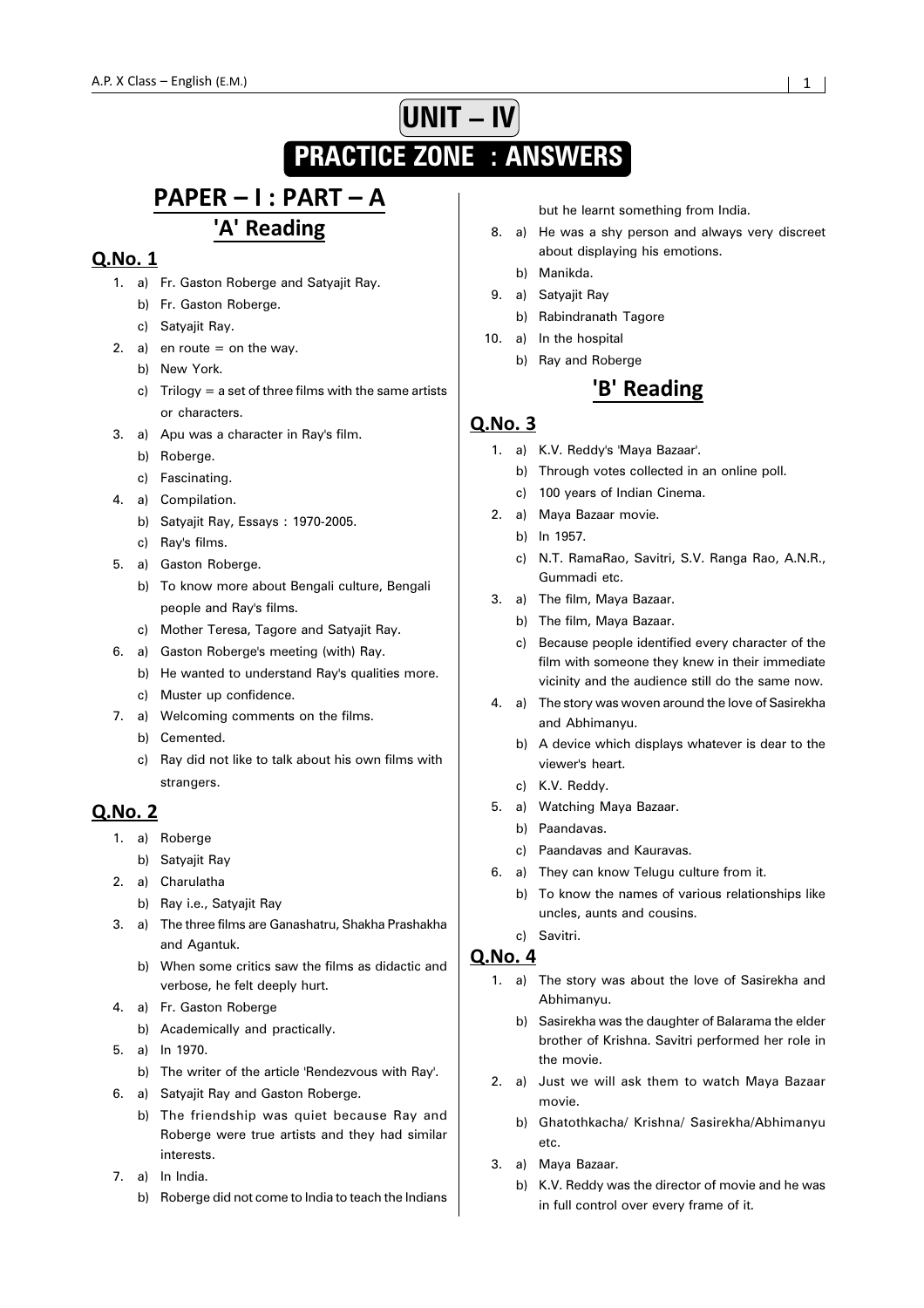- 4. a) The movie, Maya Bazaar.
	- b) Because people identified every character of the film with someone they knew in their immediate vicinity and the audience still do the same now.
- 5. a) The Telugu people started using the dialogues of the movie in their daily lives.
	- b) Ghatothkacha was the son of Bhima.
- 6. a) The womenfolk recalled their own tribulations in the hands of brothers like Balarama.
	- b) The movie is based on the love of Sasirekha and Abhimanyu.
- 7. a) The greatness of the director hid in rendering all characters of the films to ordinary mortals.
	- b) Krishna was the most important director of Yadava dynasty.

# 'C' Reading

## Q.No. 5

- 1. a) In 2013.
	- b) To the favourite films, producers, directors, actors etc.
	- c) Tribute = an act of showing respect.
- 2. a) Movie Pathala Bhairavi
	- b) Savitri
	- c) Promising
- 3. a) L.V. Prasad.
	- b) Savitri was elevated by L.V. Prasad.
	- c) She was nervous and had to repeat many takes.
- 4. a) Savitri
	- b) Agnipareeksha
	- c) She did not look old enough to take up the role.
- 5. a) Parvathi
	- b) Saratchandra Chatterjee's novel "Devadas".
	- c) That can't be erased.
- 6. a) In full form
	- b) Missamma
	- c) N.T. Rama Rao

#### **Q.No. 6**

- 1. a) Savitri
	- b) Her strikingly expressive eyes and her sense of timing.
- 2. a) Savitri.
	- b) Maya Bazaar.
- 3. a) Savitri was immersed in her character and was continuing to cry.
	- b) Chivaraku Migiledi.
- 4. a) Savitri.
	- b) The theatre.
- 5. a) Devadasu.
	- b) Parvathi.

# Q.No. 7 & 8

| 1. | Roberge | ÷  | Hai! Good Morning Ray.                                                                                       |
|----|---------|----|--------------------------------------------------------------------------------------------------------------|
|    | Ray     | ÷  | Good Morning Roberge.                                                                                        |
|    | Roberge | ÷  | Why you are in a disturbed mood?                                                                             |
|    | Ray     | ÷  | Nothing.                                                                                                     |
|    | Roberge | ÷  | Hey I am your friend Ray, you can share<br>with me.                                                          |
|    | Ray     | ÷  | Ok ! I lost one of my manuscripts.                                                                           |
|    | Roberge | ÷  | Ho! I am sorry. Shall I help you in<br>searching it?                                                         |
|    | Ray     | ÷  | No, it is not in my house.                                                                                   |
|    | Roberge | ÷  | How do you know? Then ok ! Where<br>is it?                                                                   |
|    | Ray     | ÷  | One of them has taken.                                                                                       |
|    | Roberge | ÷  | Who are they ? When did they come ?                                                                          |
|    | Ray     | ÷  | Today morning a few well-known<br>personalities of city had visited to go<br>through some of my manuscripts. |
|    | Roberge | t  | Then, what did they do?                                                                                      |
|    | Ray     | t. | They just left home by taking away one<br>of the scripts.                                                    |
|    | Roberge | t  | Can you identify that script?                                                                                |
|    | Ray     | ŕ. | Yes its 'Charulatha' screenplay.                                                                             |
|    | Roberge | ÷  | Then we will ask them.                                                                                       |
|    | Ray     | ÷  | No, I am sure of the culprit.                                                                                |
|    | Roberge | ÷  | Then we should plan to take any action<br>on them.                                                           |
|    | Ray     | ÷  | No, not at all.                                                                                              |
|    | Roberge | ÷  | Why? It's a big mistake you know.                                                                            |
|    | Ray     | ÷  | Yes you are right. But I don't want to<br>hurt their reputation.                                             |
|    | Roberge | ÷  | How humane you are                                                                                           |
|    |         |    |                                                                                                              |

2. How shameful it is ! Are there people who criticize Ray ? People pelt stones only on trees with fruits. Same way, sometimes famous people become the target of critics. These people see Ray as a fame maker. Not as a film-maker.

They don't understand the artist in Ray. Yes. They don't. The reason is... they can't make films of that quality. Yes. Ray's films have poverty as his subject. The characters like Apu can't be rich. The richness of India is in its poor people. The country is full of poor people. There is nothing wrong if Ray chooses his characters from poor people.

Ray showed only material poverty in his films. But these critics have shown their spiritual poverty by criticising the talents of a great director. Their statements will certainly bring the spiritual poverty of India to the notice of the world. Again India will be looked down upon. It is deplorable ! Ray's talents will have the final say. There can't be anything different !

3. 9 - 8 - 16, Tuesday, 9:00 P.M. Dear diary,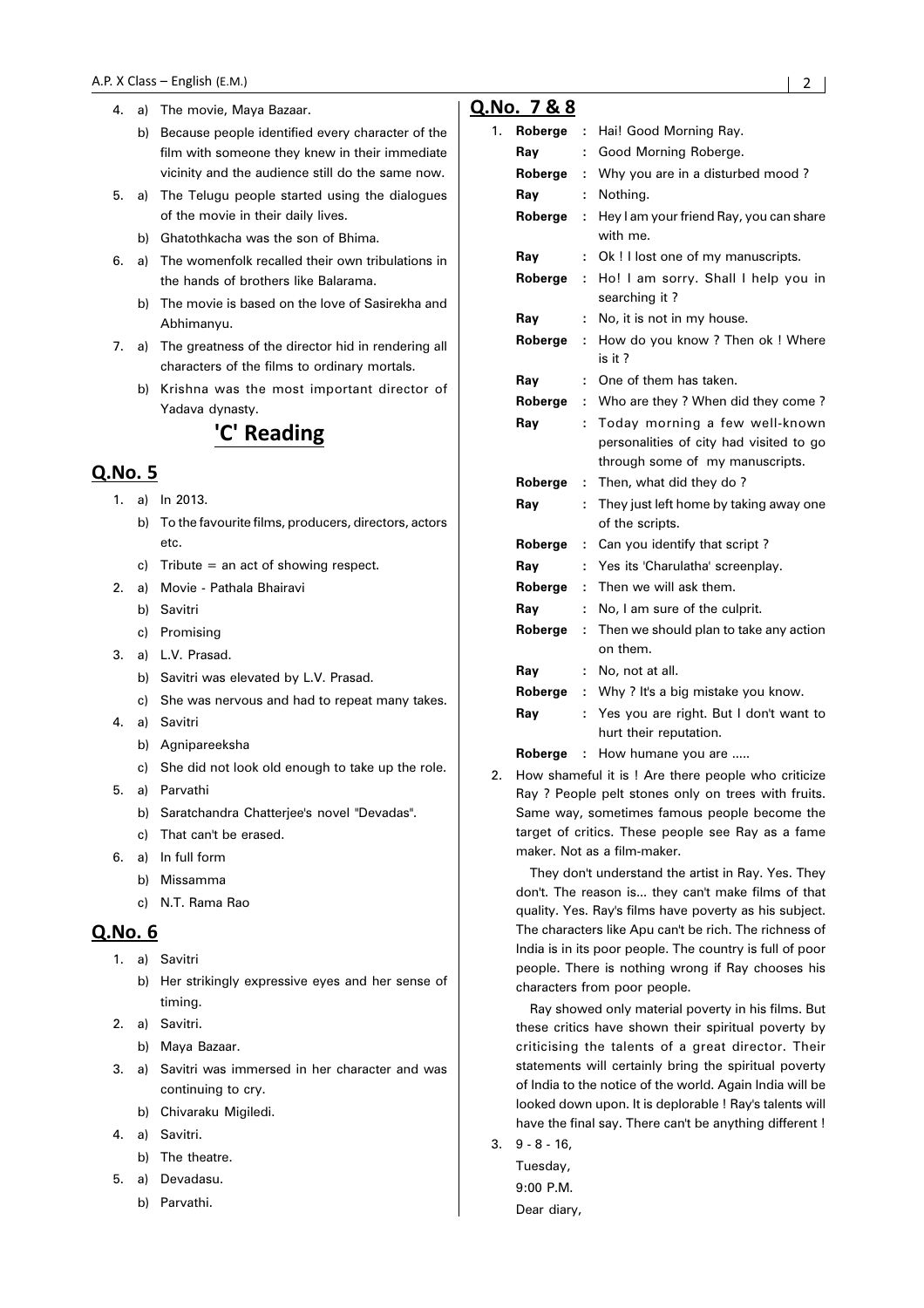God made my day today. Really it is an unforgettable day in my life. My dream came true by meeting the world famous bengali film maker Satyajit Ray. Though I came to Calcutta nine years age I could not get this wonderful moment till today. As I did not want to look at him as a simple museum piece, I wanted to prepare myself, get to know more about him.

Today I finally met him in his house. I know that he was an excellent film maker, unparalleled script writer and a skilful story teller. I though he won't be like a common man. At last I saw him. I was shocked by seeing such a common and simple human, though he was a great director. He is an outstanding intellectual. He is an unassuming man. He never mixes freely with strangers.

I felt so happy to got the opportunity of understanding his attitude, his experience and his belief system. I tried to understand him from so many angles. I felt its a worthwhile meeting, in my life.

4. Good morning everyone,

I feel proud and lucky to recollect the qualities of the ever-green and a landmark movie "Maya Bazaar". It's my honour to be a part of todays gathering here to recollect such a wonderful movie.

We all are aware that "Maya Bazaar", a bilingual film directed by K.V. Reddy, has been voted as the "Greatest Indian Film'' on the occasion of 100 years of Indian cinema. It is a episode called "Sasirekha Parinayam" from Mahabharatha.

It was watched repeatedly as people identified every character of the film with someone they knew in their surroundings. The audience still do the same even now. It was considered as a tribute to Telugu culture, language and customs of the land.

Recently it was released in colour. Even the present generation accepted its theme and enjoyed well. We can observe that the director injected the Telugu culture into the film through the costumes, sets, jewellery, dialogues etc. All the characters in the film like Sri Krishna, Balarama, Subhadra, Sasirekha, Abhimanyu, Ghatothkacha were created in local culture. The costumes suit to the theme of the film and the language ... 16 annas Telugu.

The songs, graphics, acting, photography, etc....... everything made the film so popular.

Thus I conclude that its a wonderful opportunity for me to share my views with you all.

Thank you.

#### **5.** 5 - 12 - 2017.

I thought that Abhimanyu's marriage issue will be solved easily. It is a family matter. The relation is not new. It is already existing. Naturally there will be no problem. But these women folk made it a problem. Bala Ramanna should have solved it easily. There is no question of disagreement between two families.

Sasi and Abhimanyu had known each other very well. They also understand each other very well. They make a good match. I thought they are made for each other.

I too took lot of pains to make the marriage plan successful. Ghatothkacha is the going to be the key person in this episode. He has a big army of rakshasas. I am going to give this episode a fine finishing. Bala Ramanna ! Let me see !

Krishna. **6. NRI** : Hello, young man ! I need your help. **Ramesh** : My help ? I have never seen you before. What help do you need from me ? **NRI** : I am Bharat. I am from the Africa. **Ramesh** : Africa ? **NRI** : Exactly ! I work in Africa. I am an engineer. I came here to spend a few weeks with my friend. **Ramesh** : What help do you need from me ? **NRI** : I came here for the first time. I don't know anything about the Telugu culture. To know it from my friend, he is a Bengali. He can't help me. Could you please help me with this ? **Ramesh** : Of course, I can do that. But .. You'd better watch 'Maya Bazaar'. That helps you a lot in understanding Telugu culture better. **NRI** : You may be right ! But I think there must be someone to tell me the culture of the land. **Ramesh** : That's true ! But once you watch that film you will understand the language and culture of Telugu society. **NRI** : Is it ? **Ramesh** : Yes. **NRI** : Where is the film shown up ? **Ramesh** : You cannot watch it in any of the cinema halls. **NRI** : Then how do I watch it ? **Ramesh** : You can watch it on the 'Youtube'. Or else, you can download it from torrent. **NRI** : I think watching it on a big screen would be better. **Ramesh** : If you are particular about the big screen, you can watch it on an LCD TV instead. **NRI** : That's a good idea ! Thank you. **Ramesh** : That's fine.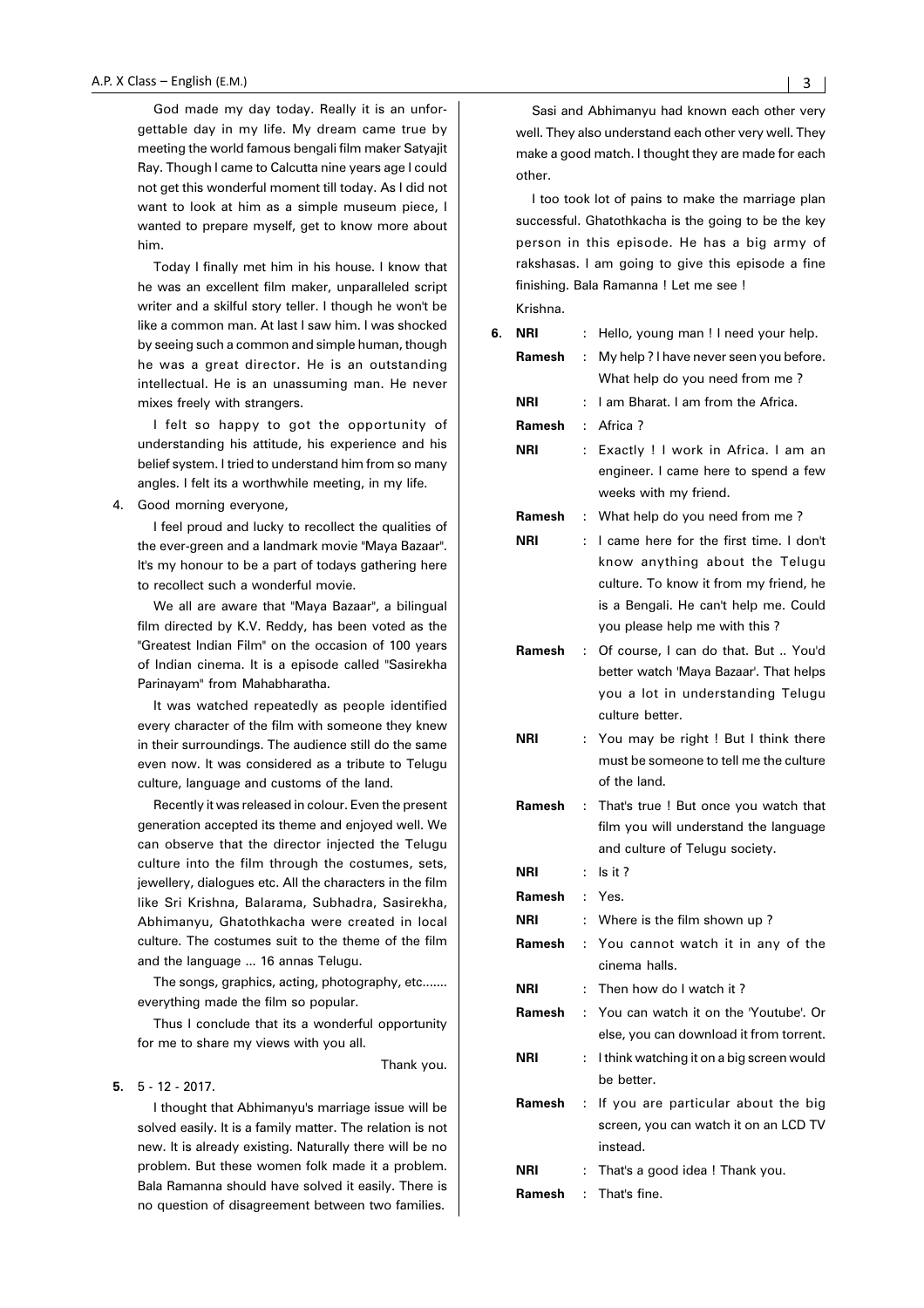#### Q.No. 9

|    | 1. a) A |                | b) its      |
|----|---------|----------------|-------------|
|    |         | c) requires    | d) needs    |
|    |         | e) handling    |             |
|    |         | 2. a) applying | b) be       |
|    |         | c) who         | d) involves |
|    |         | e) expenses    |             |
|    |         | $3. a)$ and    | b) love     |
|    | c) in   |                | d) she      |
|    |         | e) hop         |             |
| 4. |         | a) dangerous   | b) depicts  |
|    | c)      | caused         | d) uprooted |
|    | e)      | homes          |             |
|    |         |                |             |

### Q.No. 10

| 1.  | 1.B | 2. A | 3. C | 4. A | 5. B |
|-----|-----|------|------|------|------|
| 2.  | 1.A | 2. C | 3. B | 4. C | 5. D |
| 3.  | 1.B | 2. D | 3. A | 4. D | 5. C |
| 4.  | 1.B | 2. C | 3. A | 4. D | 5. A |
| 5.  | 1.B | 2. C | 3. A | 4. C | 5. D |
| 6.  | 1.C | 2. B | 3. A | 4. D | 5. B |
| 7.  | 1.C | 2. A | 3. C | 4. B | 5. C |
| 8.  | 1.D | 2. B | 3. A | 4. C | 5. B |
| 9.  | 1.C | 2. B | 3. A | 4. B | 5. C |
| 10. | 1.B | 2. C | 3. D | 4. A | 5. B |
| 11. | 1.C | 2. A | 3. D | 4. B | 5. A |
| 12. | 1.C | 2. B | 3. D | 4. A | 5. C |
| 13. | 1.C | 2. A | 3. B | 4. D | 5. B |

## Q.No. 11

- 1. Savitri who played the role could not stop crying.
- 2. A boy who is standing near the window is my cousin.
- 3. This is the shop for which you have asked me.
- 4. This is the chain that our mother promised to me.
- 5. He posted the letter which he had written.

## Q.No. 12

- 1. Cricket and Kabaddi are played by my friend.
- 2. The philosophy of the Bhagavath Gita was being followed by her.
- 3. Great results can't be produced by a weak desire.
- 4. The first rank was gotten by Sita in the final examinations.
- 5. The project work was finished by the boy.
- 6. The ball was hit out of the house by her.
- 7. His brave was praised by all the citizens.

#### **Q.No. 13**

- 1. Roberge said whether he was planning to take any action.
- 2. he looked at me and said to take care and write to them.
- 3. He told Frontline that 'The Apu Trilogy' was in fact his first portal to West Bengal and its people.
- 4. Ray said what struck him the most was not the material poverty depicted in the films, but the enormous spiritual poverty of some rich people was more deplorable than material poverty.
- 5. My friend asked me where I had bought that bag.
- 6. Gita asked her father if he was keeping quite well.
- 7. Harini asked me where she could get a certificate.
- 8. Sohan says that he is glad to be there.

### **Q.No. 14**

- 1. Sony is as clever as Sohan.
- 2. He was fined because he has copied in the examination.
- 3. He is rather lame so he cannot run fast.
- 4. Since he returned from Delhi, I have not seen him.
- 5. Lakshmana Kumara is teased by maya Sasirekha. The theatre rocks with laughter. (use 'when')
- 6. The world of Apu was very fascinating. He saw all three films in one sitting. (use 'so - that')
- 7. Ray had grown very weak. He looked frail as a child. (Use 'so - that)
- 8. Her passion for films was very strong. She directed and produced a few films. (use 'so – that')
- 9. He was seriously ill. He went to the doctor. (use 'since')
- 10. The rain had stopped. Mohan went out. (use 'when')

## Q.No. 15

1. by means of 2. in front of 3. by way of 4. In accordance with 5. according to 6. because of 7. ahead of 8. along with 9. on 10. of 11. to 12. at 13. on 14. for 15. for 16. into 17. for 18. during 19. in 20. in 21. for 22. for

## Q.No. 16

- 1. a) happened b) had been
- 2. a) was b) had done
- 3. a) saw b) hurled
- 4. a) wanted b) living
- 5. a) found b) had visited
- 6. a) saw b) felt

- 1. Could you please type a letter for me ?
- 2. Dear friend I You should take rest.
- 3. It's not good. Don't smoke.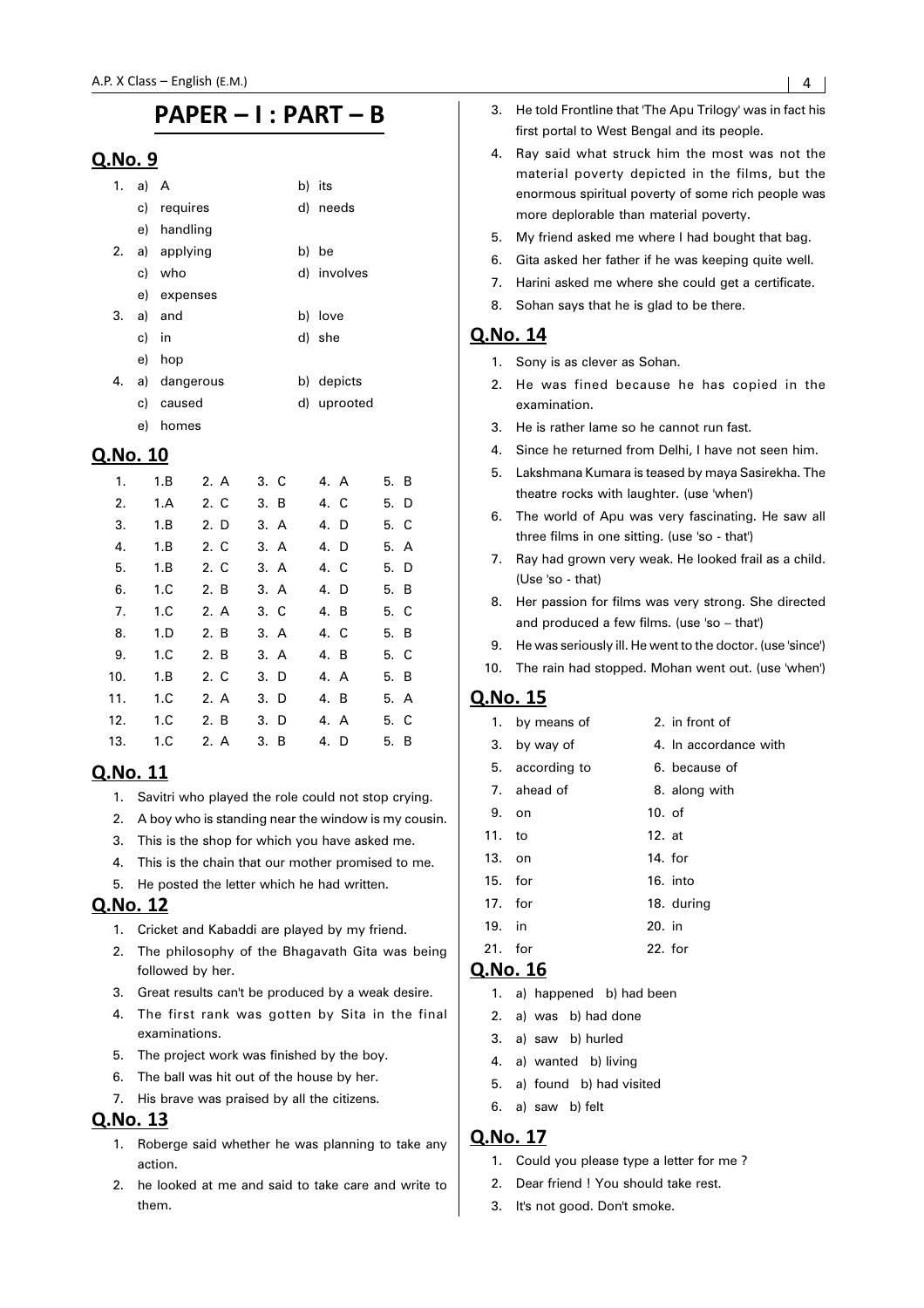#### A.P. X Class - Englis

#### Q.No. 18

- 1. Could you please shut the window.
- 2. Could you please look after my baby for an hour.
- 3. I wonder if you could show me the post office.
- 4. Could you please, give me your pen.
- 5. Could you please, appoint me as superviser.
- 6. Please, give lift to the bus stand.
- 7. Could you please, appoint me as supervisor.
- 8. Could you please, correct my notebook.

#### Q.No. 19

| 1) a      | 2) c | 3) d | 4) b | 5) a |
|-----------|------|------|------|------|
| Q.No. 20  |      |      |      |      |
| 1) d      | 2) a | 3) b | 4) c | 5) c |
| 6)<br>- b | 7) c | 8) a |      |      |

# PAPER - II : PART - A

# $Q.No.$  1

- **1.** a. 48.17 lakh packs
	- b. Nail Enamels
	- c. 2014 ii
	- d. Lipsticks iii
	- e. i
- 2. a. Bio-chemical structure
	- b. Phenolic, Steroid, Proteinous
	- c. Insulin i
	- d. Phenolic iii
	- e. ii
- 3. a. Distribution of savings of Mr. Venkatesh.
	- b. 5
	- c. (i) Bank FD and PPF
	- d. Life Insurance of India Corporation
	- e. (iii) Fixed Deposits in the bank and Public Provident Fund (PPF) put together.

#### Q.No. 2

- 1. 1. The Kaziranga National Park.
	- 2. A dozen one-horned rhinos.
	- 3. a  $4. b$  5. b
- 2. 1. In a corner. 2. She was searching for ticket.
	- 3. a 4. b 5. c
- 3. 1. Carbon dioxide into carbon and oxygen.
	- 2. By breaking CO<sub>2</sub> into carbon and oxygen and using oxygen.
	- 3. a 4. b 5. a

#### Q.No. 3

- 1. 2, 3, 4, 5, 1
- 2. 3, 2, 4, 5, 1
- 3. 3, 4, 2, 5, 1

# **Q.No. 4**

1. Vijayawada, 10<sup>th</sup> August, 2016.

The Manager, Britania Biscuit factory,

Ring Road,

Hyderabad.

Sub : Permission to visit factory.

Sir,

A group of forty students of Modern School, Barakhamba road want to have a visit to your factory. Our two teachers will accompany the group. This visit will help the students in knowing how a bread is baked in your factory. They will get the first hand knowledge of various eatables to be added in the bread. The conditions of workers will also given them an idea about their work. The working of your automatic plant will guide them in developing their scientific out look.

We want to visit your factory in the  $2<sup>nd</sup>$  week of September. Please send your written permission well in time.

> With thanks, Yours faithfully, Arun Sehgal.

#### 2. **A Daylight Robbery**

**Vizag : 20th March, 2015 (Lakshmi) : The Times of India News Service**

Vizag is no more a safe city once it used to be. Daylight robberies have become a part of the cultural life of the city. Cases of robbery have become very common. Yesterday, a daring daylight robbery was committed in Telephone Colony, on the outskirts of the city. It was 11.30 AM. The robbers broke open a side door and entered the house. They asked for the keys of the cupboards and boxes. They had revolvers and daggers in their hands. Women and children became dumb with fear. The robbers finished their jobs within minutes. They decamped with all the jewellery and about twenty five thousand rupees in cash. Before running away, they locked the inmates in a room. The neighbours rushed to help only when they heard their cries. The police came an hour late. No one believes if the lost valuables and money would be recovered. The people have doubts about the honest and sincere working of the police.

#### **Q.No. 5**

1. Meira kumar is an Indian Politician and a five time Member of Parliament. She was elected unopposed as the first woman speaker of Loksabha and served from 2009 – 2014. She is a lawyer and a former diplomat, prior to being a member of the 15<sup>th</sup> Loksabha. She has been elected earlier to the 8th,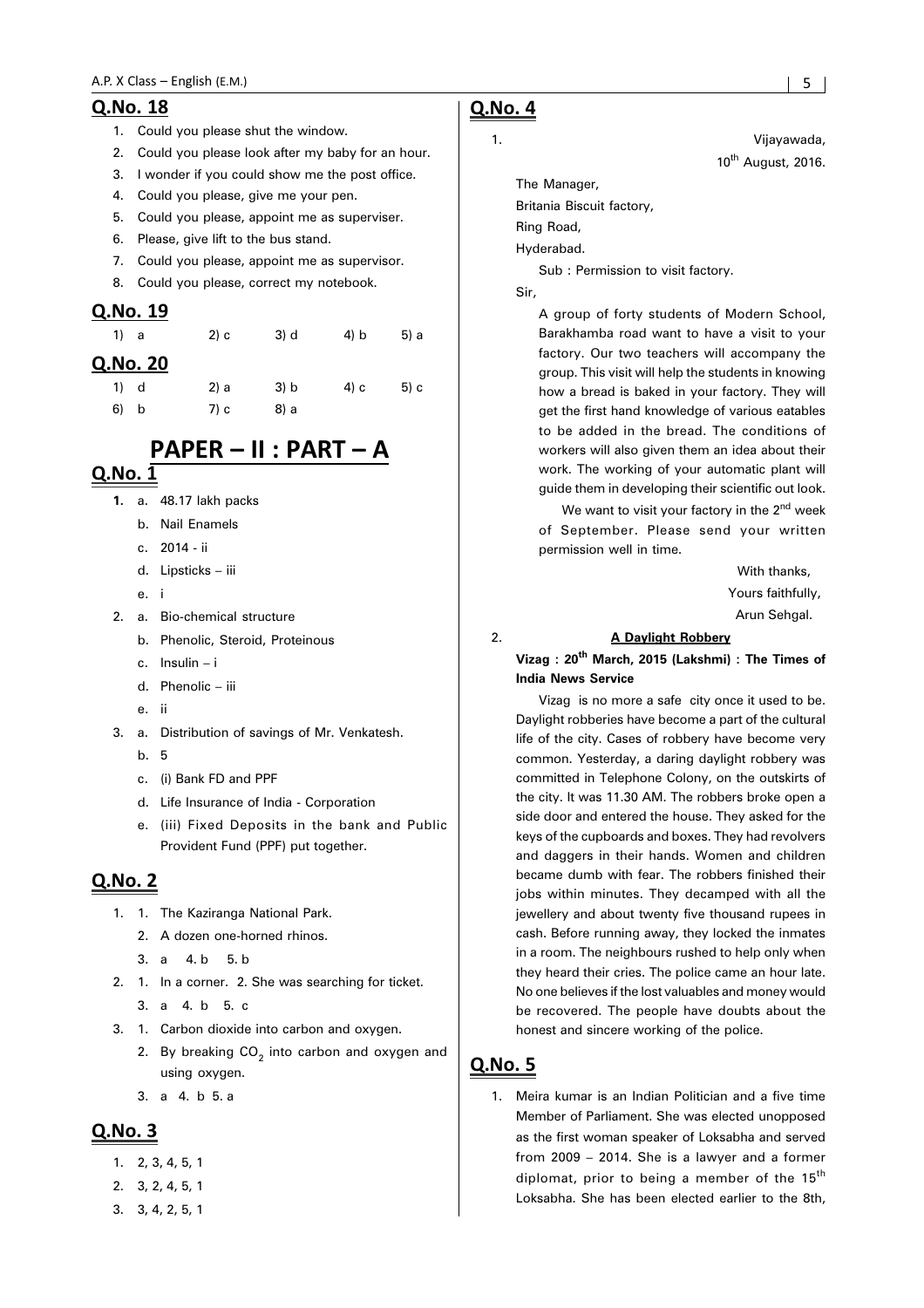11<sup>th</sup>, 12<sup>th</sup> and 14<sup>th</sup> Loksabha. She served as a Cabinet Minister in the Ministry of Social Justice and empowerment of Manmohan Singh's congress led Government (2004 – 2009).

In 1970, she joined the Indian Foreign Service and spent her life in many countries. She entered electorial politics in 1985 and was elected from Bijnor in Uttar Pradesh defeating political heavy weights like Ram Vilas Paswan and Mayavathi, two powerful dalit leaders. She served in the Congress - led government as the minister of social justice and empowerment from 2009 - 2014. She was elected as the speaker of Loksabha thereby becoming the first woman speaker from 2009 – 2014. She contested and lost to chhedi – Paswan from Sasaram in Indian General Election, 2014 by margin of 63,327 votes.

#### 2. **The Sun and the Wind**

Once a dispute arose between the sun and the wind. The wind boasted of its power. The sun did not boast. But, it claimed a greater strength. The wind threw down a challenge. The sun did not By away.

Meanwhile, a traveller was going along the road. The sun made a suggestion. They should try their strength on the traveller. Whichever of them could make the traveller take off his coat would win. The wind agreed.

The wind was the first to try its strength. It began to blow faster and faster. The traveller held his coat more tightly to his body. The wind changed into a storm. The traveller felt cold. He held his coat tighter than ever before. The wind failed in its aim. Then came the turn of the sun. It began to shine more and more brightly. It became so hot that the traveller began to perspire. He took off his coat. The sun won the day though it worked calmly. The wind failed in spite of its noise and wildness.

**Moral : Calmness is much better than wild fury.**

3. Long ago there lived an ant. It was afraid of men. So it wished to be strong and big like a cat. So that its fear may decrease. After some time it saw a dog chasing the cat. Again it was afraid of dog. Later it wished to be a dog. So that its fear may decrease.

Later it saw a boy throwing stones at the dog. It felt very bad and felt fear again. Then it thought that it is better to remain an ant. Where as no one would notice me to throw stones or to catch.

The ant understood that there will be someone always, who was already strong than them. If it was cat, a dog may chase it and if it was a dog a boy may beat it.

Atlast the ant decided to remain in its own small size so that no one would notice to harm it.

#### **4. The Clever Tiger and the Greedy Traveller**

One day a traveller is going through a forest. It is a hot day. He is thirsty. He comes to a pond. On the other side of the pond he sees a tiger. The tiger is old. He greets the traveller. He says that he has become pious and does not kill others. He also says that he has been spending time in prayers.

He offers the traveller a gold bangle. The traveller is greedy. He is tempted. But he has a doubt. He thinks "Whose bangle it may be ?" The tiger should have killed a person to get the bangle. He hesitates to cross the pond and go near the tiger. But his greed overcomes his fear.

The traveller crosses the pond and goes within the reach of tiger. The tiger springs on him and eats him up.

**Moral :** Greed brings grief.

#### 5. **The Friendship of a Lion and a Dog**

A circus came to the city. People had to buy tickets to see the circus. Those who could not afford to buy tickets could bring small animals and see the circus. The small animals were meant to feed the lions. One day a man caught a little dog and took it to the circus.

The manager of the circus took the dog and threw it into a lion's cage. The huge lion smelt the small dog and just touched it. The little dog was terribly afraid and tried to hide itself in a corner. The lion took pity on it. He did not do any harm to the dog. They shared the meat. They became friends and lived together.

After some days, a man came and said that it was his dog. He tried to take it away. The lion roared. The man went away. The dog and the lion lived happily in the cage for a year. One day the dog fell ill and died. The lion did not eat food for five days. He smelt and liked the dog. He lay down and died on the sixth day. He joined his friend in the other world.

# PAPER - II : PART - B

## <u>Q.No. 6</u>

| I. | 1. a) distrinctive   | b) influence         |
|----|----------------------|----------------------|
|    | c) on the way        | d) break             |
|    | 2. a) reserved       | b) careful           |
|    | c) great personality | d) unfriendly        |
|    | 3. a) modest         | b) fine              |
|    | c) unsaid            | d) display of a film |
|    | 4. a) typical        | b) influence         |
|    | c) familiar          | d) interesting       |
|    | 5. a) exhort         | b) rudeness          |
|    | c) inquiry           | d) transfer          |
|    | 6. a) big            | b) wise              |
|    | c) frightening       | d) humble            |
|    | 7. a) ignorant       | b) probable          |
|    | c) demise            | d) solution          |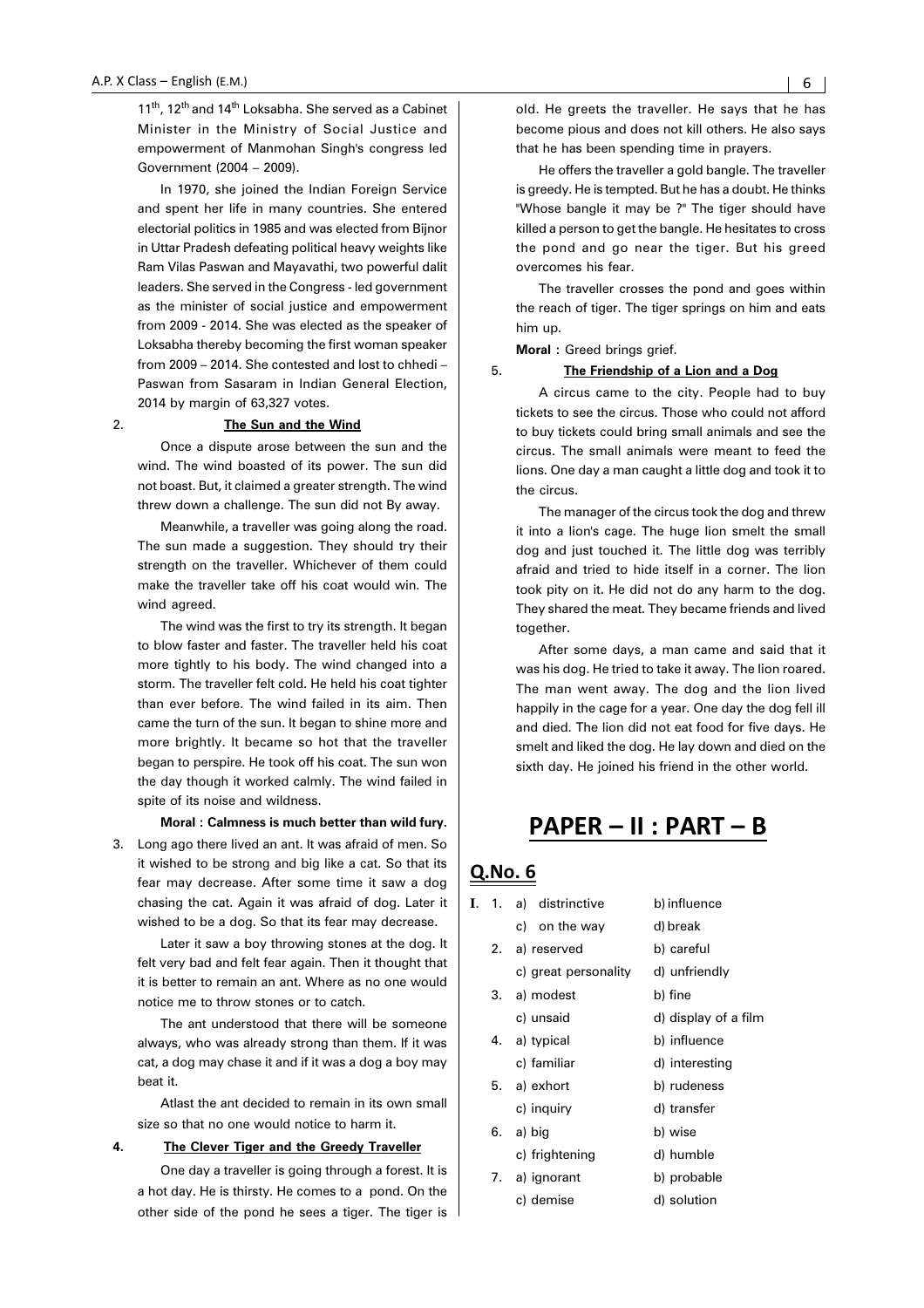|        | 8.               |    | a) completed                      | b) milestone    |  |
|--------|------------------|----|-----------------------------------|-----------------|--|
|        |                  |    | c) excellent                      | d) monitor      |  |
|        | 9.               |    | a) estimate                       | b) photography  |  |
|        |                  |    | c) dance composition d) knit      |                 |  |
| II. 1. |                  | 1. | coax                              | 2. prenicious   |  |
|        |                  |    | 3. failed                         | 4. fussy        |  |
|        |                  |    | 5. natural tendency 6. profitable |                 |  |
|        |                  |    | 7. non-existent                   | 8. protested    |  |
|        |                  |    | 9. conciliate                     | 10. conviction  |  |
|        | $\mathfrak{D}$ . |    | 1. violence                       | 2. a hint       |  |
|        |                  |    | 3. libertine                      | 4. drink        |  |
|        |                  |    | 5. too difficult to overcome      |                 |  |
|        |                  |    | 6. revoke                         | 7. surroundings |  |
|        |                  |    | 8. impressionistic 9. sufficient  |                 |  |
|        |                  |    | 10. magnetic appeal               |                 |  |
|        | <u>Q.No. 7</u>   |    |                                   |                 |  |
| I.     | $\overline{1}$ . |    | a) forbid                         | b) persuade     |  |
|        |                  |    | c) small                          | d) disperse     |  |
| I.     | $\overline{1}$ . |    | a) common                         | b) plural       |  |
|        |                  |    | c) theoretically                  | d) unacquainted |  |
|        | 2.               |    | a) complicated /difficult         |                 |  |
|        |                  | b) | laughty/ proud/ showy             |                 |  |

- c) sorrow / seriousness
- d) spoken
- 3. a) regular b) lost

|    |    | c) calm            | d) many                          |
|----|----|--------------------|----------------------------------|
| 4. |    | a) appreciation    | b) disreputation                 |
|    |    | c) spiritual       | d) tiny                          |
| 5. |    | a) noisy           | b) brash / confident / bold      |
|    | c) | rare               | d)incautious / rude / indiscreet |
| 6. | a) | little / miniature | b) foolish / ignorant            |

- c) friendly / sociable d) encouraging / brave 7. a) found b) doubtful
	- c) doubtfully / uncertainly
	- d) inhumane
- 8. a) minor b) ending
	- c) mortal d) mistrust/doubt
- 9. a) uncommunicative / silent b) mildly, slightly
	- c) indirectly
	- d) general/ public

#### **II. 1. Ex : 1 –**

|    | a)<br>crazy                          | b) brave         |
|----|--------------------------------------|------------------|
|    | c) intricate / difficult d) farewell |                  |
| 2  | $Ex: 2 -$                            |                  |
|    | a) found                             | b) disreputation |
|    | c) inhumane                          | d) minor         |
| 3. | $Ex:3 -$                             |                  |
|    | a) unfortunate                       | b) appreciation  |
|    | c) tiny                              | d) humble        |

| 4  | $Fx \cdot 4 -$                     |                  |
|----|------------------------------------|------------------|
|    | a) common                          | b) duplicate     |
|    | c) prosperity                      | d) smooth/docile |
| 5. | $Ex:5-$                            |                  |
|    | a) abused / criticized b) doubtful |                  |
|    | c) regular                         | d) calm          |
|    |                                    |                  |

# Q.No. 8

| 1. | a) | friendship   | b) greatest      |
|----|----|--------------|------------------|
|    | c) | academically | d) acquainted    |
| 2. | a) | personal     | b) deeply        |
|    | c) | talking      | d) personal      |
| 3. | a) | accusation   | b) reputation    |
|    | c) | depicted     | d) deplorable    |
| 4. | a) | friendship   | b) displaying    |
|    | c) | intimidating | d) reality       |
| 5. | a) | important    | b) establishment |
|    | c) | founded      | d) friendship    |
| 6. | a) | director     | b) produced      |
|    | c) | documentary  | d) local         |
| 7. | a) | added        | b) denoting      |
|    | c) | using        | d) termed        |
| 8. | a) | prestigeous  | b) learning      |
|    | c) | organization | d) difficulty    |
| 9. | a) | performance  | b) considerable  |
|    | c) | expressions  | d) recognized    |

| 1.  | a) | priest       | b) | greatest      |
|-----|----|--------------|----|---------------|
| 2.  | a) | affair       | b) | people        |
| 3.  | a) | speak        | b) | quest         |
| 4.  | a) | reaching     |    | b) joining    |
| 5.  | a) | museum       | b) | piece         |
| 6.  | a) | dialogue     |    | b) said       |
| 7.  | a) | friendship   |    | b) death      |
| 8.  | a) | quiet        |    | b) years      |
| 9.  | a) | reality      | b) | humour        |
| 10. | a) | dialogue     | b) | about         |
| 11. | a) | friends      | b) | deathbed      |
| 12. | a) | weak         |    | b) full       |
| 13. | a) | fallout      | b) | friendship    |
| 14. | a) | reservations | b) | countries     |
| 15. | a) | greatest     |    | b) television |
| 16. | a) | occasion     |    | b) Indian     |
| 17. | a) | screen       |    | b) movie      |
| 18. | a) | greats       |    | b) weave      |
| 19. | a) | repeatedly   | b) | release       |
| 20. | a) | dialogues    | b) | people        |
| 21. | a) | repertorie   | b) | dictionary    |
| 22. | a) | audiences    | b) | great         |
| 23. | a) | eight        | b) | learning      |
| 24. | a) | associated   | b) | theatre       |
| 25. | a) | expressions  | b) | beautiful     |
| 26. | a) | nervous      |    | b) repeat     |
|     |    |              |    |               |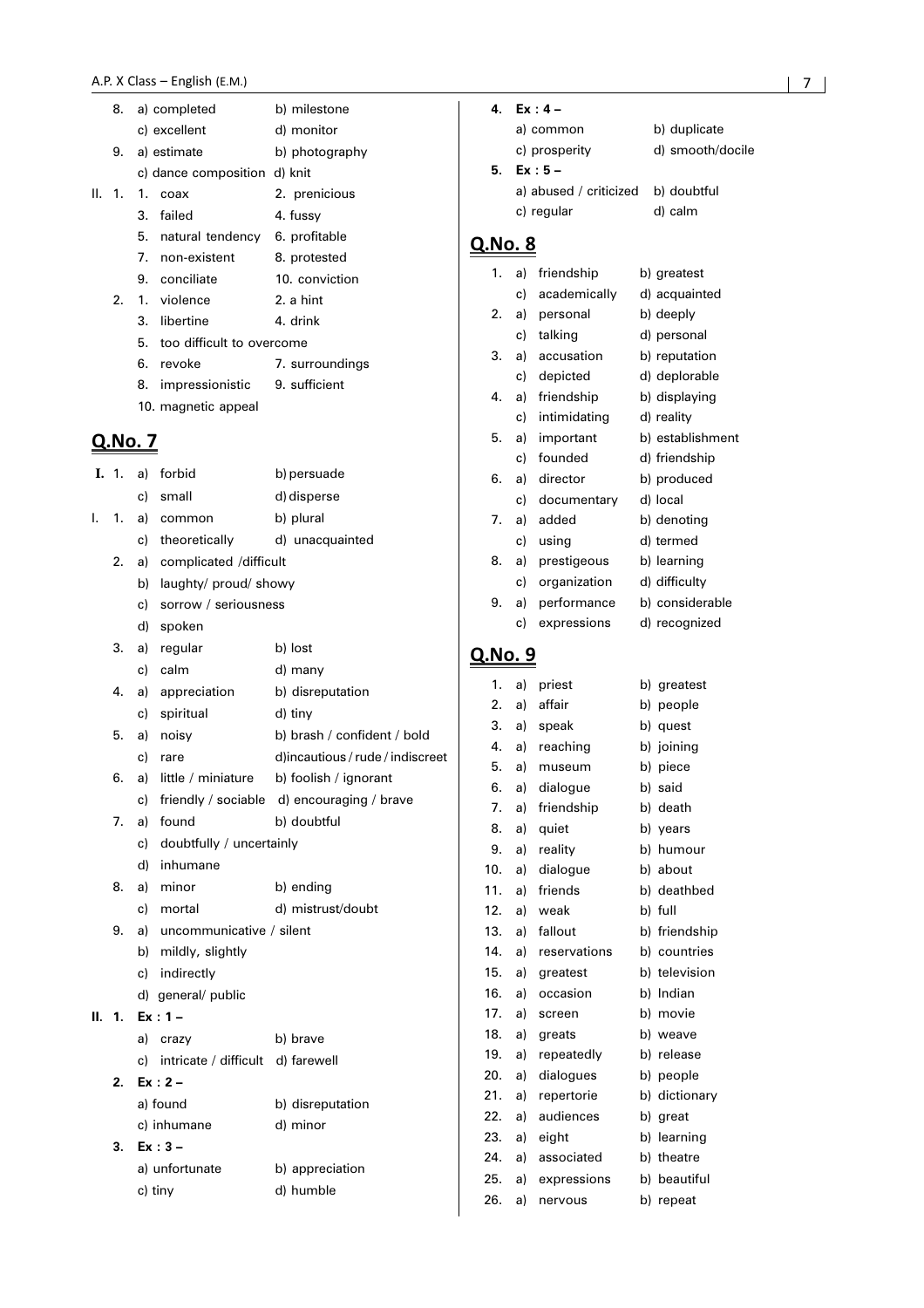#### A.P. X Class - Englis  $h$  (E.M.)  $\qquad \qquad \qquad$  8

|  | 27. a) young         | b) forehead  |
|--|----------------------|--------------|
|  | 28. a) exceptionally | b) brilliant |

|  | 29. a) teaches | b) against |
|--|----------------|------------|

|  | 30. a) feelings | b) through |
|--|-----------------|------------|

#### Q.No. 10

- 1. friendship, greatest
- 2. a) acquaintance, b) fascinating
- 3. compilation, Publishers
- 4. analysis, greatness
- 5. accusation, director
- 6. material, deplorable
- 7. a) arrogance, b) developed
- 8. finally, friendship
- 9. immortal, analogy
- 10. personal, didactic
- 11. personal, civilization
- 12. aesthetics, expression
- 13. agnostic, possible
- 14. establishment, communication
- 15. governing, initial
- 16. reservations, countries
- 17. documentary, talent

# Q.No. 11

- 1. chuckle 2. spectators
- 3. veindictive 4. dilly dallying
- 5. Fascinating 6. Arrogance
- 7. academic 8. fascinate
- 9. compilation 10. accusation
- 11. detractor 12. reputation
- 13. enormous 14. intellectual
- 15. appreciate

## Q.No. 12

**1.** 1) Manuscript 1) hand written document 2) Verbose 2) using more words than needed 3) Hanger 3) A place for housing aeroplanes 4) Somniloquist 4) person talks in sleep. 2. 1) portal 1) An impressive entrance to a building 2) Documentary 2) A film that gives facts about something. 3) Culprit 3) A person responsible for a crime. 4) Curator 4) A person incharge of a museum 3. 1) producer 1) college 2) audience 2) museum 3) wife 3) residence 4) viewer 4) slum

| 4. | 1)    | detractor | 1) makeup         |
|----|-------|-----------|-------------------|
|    | 2)    | critic    | 2) playback       |
|    | 3)    | peasant   | 3) cinematography |
|    | 4)    | director  | 4) choreography   |
|    | 5. 1) | founder   | 1) studio         |
|    | 2)    | colossus  | 2) setting        |
|    | 3)    | agnostic  | 3) direction      |
|    | 4)    | culprit   | 4) production     |

## Q.No. 13(a)

- 1. When I was going to market, I came across person who was very short.
- 2. Everyone pitched in with the work.

#### **Q.No. 13(b)**

1. That day, our grandfather looked serious so nobody in our family mustered up confidence to talk to him.

# Q.No. 13(c)

- 1. Sports is a part and parcel of education.
- 2. The shopping complex is rough and ready.
- 3. Dance is not only Roshan's bread and butter but also his passion.
- The film industry is expanding in leaps and bounds.
- 5. He can pick and choose anything he likes. It is the customer to decide.
- 6. 'Give and take' policy is always helpful.
- 7. Ray gave his heart and soul to reading books.
- 8. He stood by me through thick and thin.

#### <u>Q.No. 13(d)</u>

- **Ex.:**1. The supporters of our M.P. arrived en masse for the rally.
	- 2. The students are attend to a viva voce examination.
	- 3. The judge accepted the testimony in toto.
	- 4. I visited my old alma mater last month.
	- 5. Manasa is an ex officio member of the board of the company.
	- She was convicted of the crime in absentia.
	- 7. After a number of unexpected detours, we finally arrived at our destination.
	- 8. Some passages in the book are taken verbatim to write a new story.
	- 9. He is content with the status quo and does not like change.
	- 10. The minister appointed an ad hoc committee to study the quality of education.

- 1. 1-D 2-C 3-B 4-F
- 2. 1-B 2-D 3-A 4-F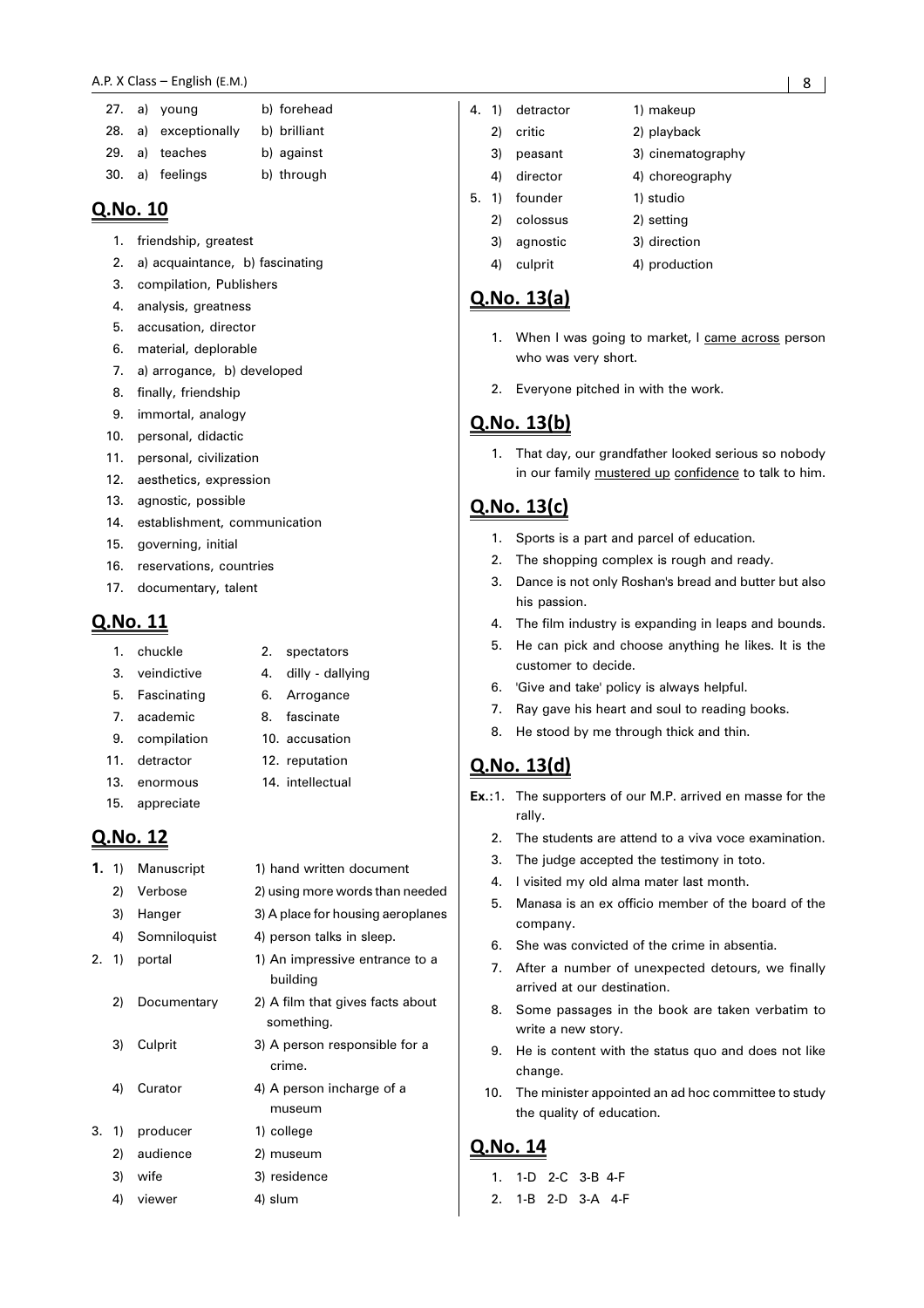# **CREATIVE ZONE : ANSWERS**

# <u> PAPER – I : PART – A</u> 'A' Reading

# $Q$ . No.  $1$

- 1. a) Roberge does not support the act of charging on Ray done by the detractors.
	- b) People who criticise.
	- c) The master director made his reputation selling India's poverty to the West.
- 2. a) Roberge
	- b) Both the material poverty and spiritual poverty.
	- c) Spiritual poverty.
- 3. a) A person who does not know whether god exists.
	- b) For an answer about the existence of God.
	- c) The act of searching for an answer.
- 4. a) The governing body of Chitrabani.
	- b) Gaston Roberge.

# c) Co-founder.

# $QNO.2$

- 1. a) Roberge
- b) Satyajit Ray
- 2. a) Roberge
	- b) Funds
- 3. a) The person who took away the manuscript. b) Ray's humane concern.
- 4. a) Manikda is Ray.
	- b) All sections and ages of people living in Bengal.

# 'B' Reading

#### $Q.No.3$

- 1. a) Maya Bazaar movie.
	- b) The way of dressing, acting, songs, sets, jewellery etc., resembles Telugu culture.
	- c) The dialogues written by Pingali Nagendra Rao were the same that the people were hearing everyday. The usage of telugu language created a new trend in the society.
- 2. a) 'The film was watched repeatedly....'
	- b) S.V. Ranga Rao, Savitri, NTR, ANR and Gummadi.
	- c) People identified every character of the film with someone in their surroundings.
- 3. a) Pingali Nagendra Rao.
	- b) The dialogues and lyrics were the same that the people were hearing or using in their conversations.
	- c) Thereafter.

# $Q.No.4$

- 1. a) Repertoire a range of words or phrases.
- b) Talpam... gilpam, Asamadiyulu .... tasamadiyulu. 2. a) K.V. Reddy.
	- b) A device which displays whatever is dear to the viewer's heart.

# 'C' Reading

# $Q.No.5$

- 1. a) She portrayed Devada's love and a rich man's wife.
	- b) Excellently.
	- c) Devadasu.
- 2. a) Charm beauty / grace Magnificent acting – extremely impressive acting
	- b) Charm and magnificent acting.
	- c) Expressive eyes.

#### $Q.No.6$

- 1. a) A major share / role.
	- b) Zenith  $=$  peak.
- 2. a) Savitri.
	- b) Celluloid a kind of transparent plastic formerly used for cinema film.
- 3. a) The role of a nurse.
	- b) The greatest work.
- 4. a) The role of a nurse in 'Chivaraku Migiledi', Sasirekha in Maya Bazaar, etc.
	- b) She played many challenging roles.

# Q.No. 7 & 8

| 1. | Rajesh       | ÷                    | Hi Mohan ! How are you?                              |
|----|--------------|----------------------|------------------------------------------------------|
|    | Mohan        | ÷                    | I am fine, Rajesh ! Where are you from?              |
|    | Rajesh       | ÷                    | I am coming from the library. I went                 |
|    |              |                      | there to search for some books. I read               |
|    |              |                      | some newspapers too.                                 |
|    | Mohan        | ÷                    | Is there any interesting news?                       |
|    | Rajesh       | ÷                    | I read a news article about "Maya<br>Bazaar".        |
|    | Mohan        | $\ddot{\phantom{a}}$ | "Maya Bazaar"? What is that?                         |
|    | Rajesh       | ÷                    | It's the name of a film. It's a Telugu film.         |
|    |              |                      | There is a Tamil version also for that               |
|    |              |                      | film.                                                |
|    | <b>Mohan</b> | ÷                    | Is it? When will they release the film?              |
|    | Rajesh       | ÷                    | It was already released. Sixty years ago !           |
|    | Mohan        | ÷                    | Sixty years ago? Then why a news item                |
|    |              |                      | on it again?                                         |
|    | Rajesh       | ÷                    | It's a landmark in the film industry.                |
|    | <b>Mohan</b> | ÷                    | What do you mean by that?                            |
|    | Rajesh       | ÷                    | If a film is so popular and if it is                 |
|    |              |                      | remembered well by people, it is called<br>landmark. |
|    | <b>Mohan</b> | ÷                    | Oh! I see ! Who produced it?                         |
|    | Rajesh       | ÷                    | Two veteran producers - Nagi reddy                   |
|    |              |                      | and Chakrapani. K.V. Reddy was the                   |
|    |              |                      | director of the film.                                |
|    | Mohan        | ÷.                   | And the actors?                                      |
|    |              |                      |                                                      |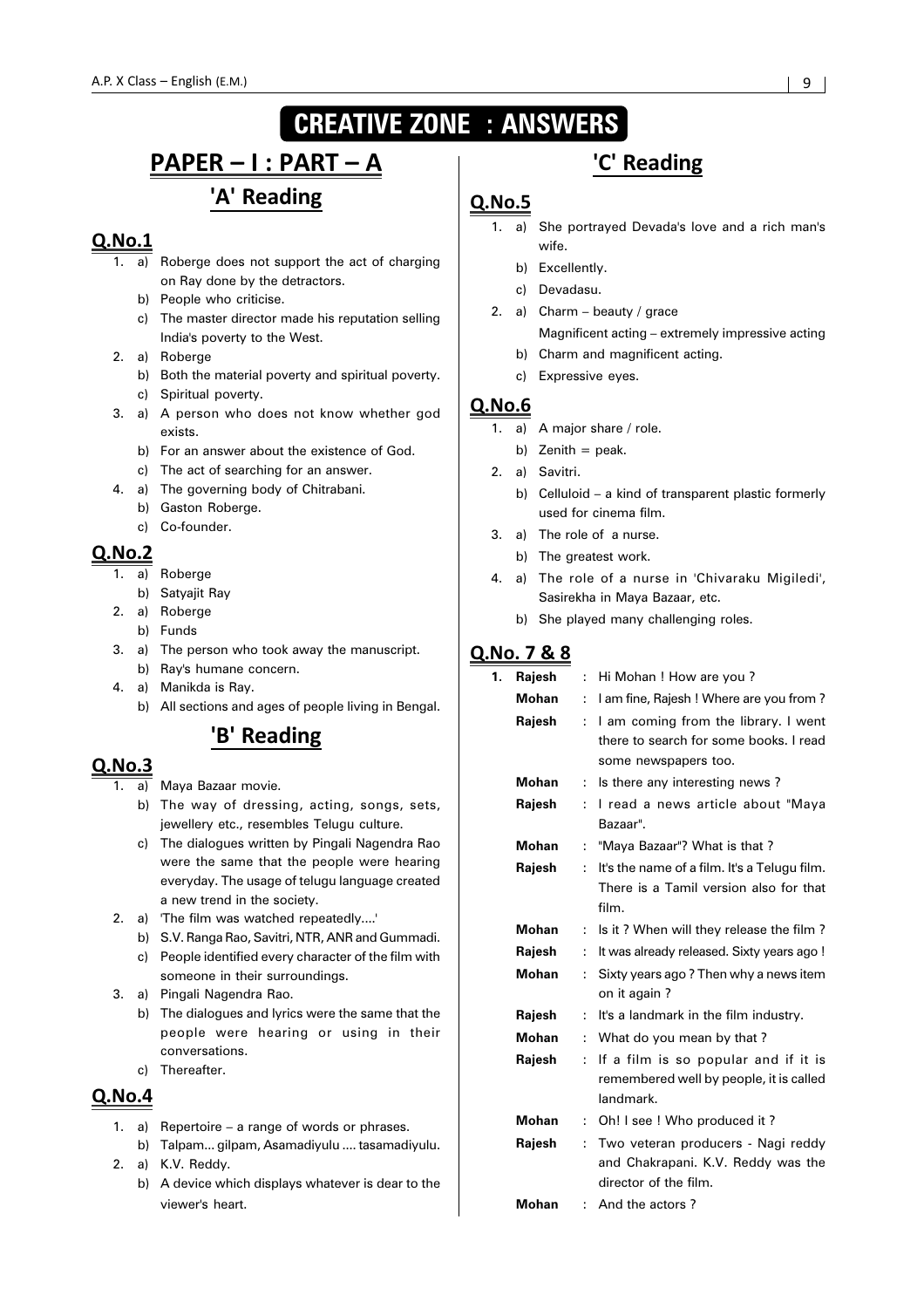| Rajesh | : S. V. Ranga Rao, Savitri, N.T. Rama<br>Rao                                                                             |  |
|--------|--------------------------------------------------------------------------------------------------------------------------|--|
| Mohan  | : Who is in the lead role?                                                                                               |  |
| Rajesh | : We cannot say that. But S. V. Ranga<br>Rao played Ghatothkacha. And that<br>became the favourite with the<br>audience. |  |
| Mohan  | : Is it so ? Then, I would like to know<br>more of it.                                                                   |  |
| Rajesh | : Let's go to the shade of the tree and<br>talk about it.                                                                |  |

**Mohan** : Let's do that.

2. Telugu audiences are proud of many great producers, directors, and artistes. Savitri is one such prestigeous artiste. Ever since she was eight, she evinced interest in learning dance. Later she associated herself with the theatre. She formed a theatre organisation as well. When Savitri was twelve she was offered a role in the film Agnipareeksha, but was finally dropped as she looked too young for the role.

Later she was given a song sequence in Pathala Bhairavi and a lot of film makers recognised a 'potential artiste' in her through her performance.

As a result she was elevated to the role of a heroine. She was acted in Devadas, Ardhangi, Missamma, Maya Bazaar, etc. Savitri captured the audiences with her charm and magnificent acting. She was able to convey a wide range of feelings through her expressive eyes. Savitri's amazing talent was in full form in Missamma. Maya Bazaar is another film that brought fame to Savitri. Savitri gets totally involved in whatever role she plays. The great actors like Amitabh Bacchan and Meena Kumari appreciated Savitri's acting. She was awarded the title Mahanati. She also received the Presidential award for her performance in Chivaraku Migiledi, the magnum opus of Savitri. She was the recipient of Kalaimamani and Nadigayar Tilakam from Tamil film industry. Savitri had 300 films to her credit. Her career was nearly 30 years long. She had a lion's share of films when she was at the zenith of her career. Her passion for films was so strong that she directed and produced a few films, in spite of certain adversities.

Above all Savitri was a humane artiste and generous to people who were in need. Savitri is no more. But she is among us with her unforgettable roles. Her versatility lives on and on and on.

3.  $9<sup>th</sup>$  August, 2017.

Tuesday, 9:00 P.M.

Dear diary,

Today, I was so curious to write my diary from last night. Because I saw 'Missamma' movie in E.TV last night. I enjoyed a lot. My favourite actress Savitri was the heroin of that movie. Her facial expressions were fantastic. The movie itself is woven around the job of Savitri (Mary) and N.T.R. As they both were in need of job they accept to the condition of a chairman of a school and acts as wife and husband to stay in their house. Savitri was a christian in that movie and she was forced to adopt Hindu culture by the wife of the Chairman. In such scenes she played very funny character. This Chairman has a daughter and she always roam around N.T.R which makes Savitri irritation. Even Ravana Reddy is very funny.

One more funny character in the movie is ANR. He acted as a detective. He made me to laugh breathless in the song Meku meere Maku mame... The other famous songs are Ravoi chanda mama.... and Karuninchu Mary matha .... Atlast ANR finds that Savitri was the elder daughter of the Chairman i.e., S.V. Ranga Rao. NTR marries Savitri and the movie ends. Really its so funny and a good entertainment movie. I liked it very much.

> xxxxxx ...........

4. Respected chair, Chief guest and other dignitaries on the dais !

We are really lucky to recollect the qualities of 'Maya Bazaar'. Particularly I never expected this occasion. Not even in dreams ! I never thought that one day we will all assemble here to recollect the qualities of Maya Bazaar. But any way, we are lucky. We got the chance.

Don't we have any other great films ? We have. There are other great films in other aspects. But this film...Maya Bazaar.. is a totally different film. It's not an ordinary film. It's an experiment. A tribute... a gift to the Telugu people and Telugu culture. How beautifully the director made it ! How skilfully the director planned the screenplay !

The director injected the Telugu culture into the film. See the language! It's very much popular and touching. And look at the roles ! The roles like Sri Krishna, Balarama were created in the local culture. The characters address each other like you and me ! As relatives ! They look at the characters as their aunt.. their uncle... their sisters and brothers.. This is novel with this film ! The costumes suit to the theme of the film. And the language.. 16 annas Telugu.

The film did become popular! Very very popular ! Soon after its release every one started watching it ! Again and again ! Even now people love to watch it. Certain dialogues are used even now like 'Talpam' and 'Gilpam'. The photography... the music.. everything .... simply superb !

That's why it stood the test of time. Thank you for giving me this opportunity.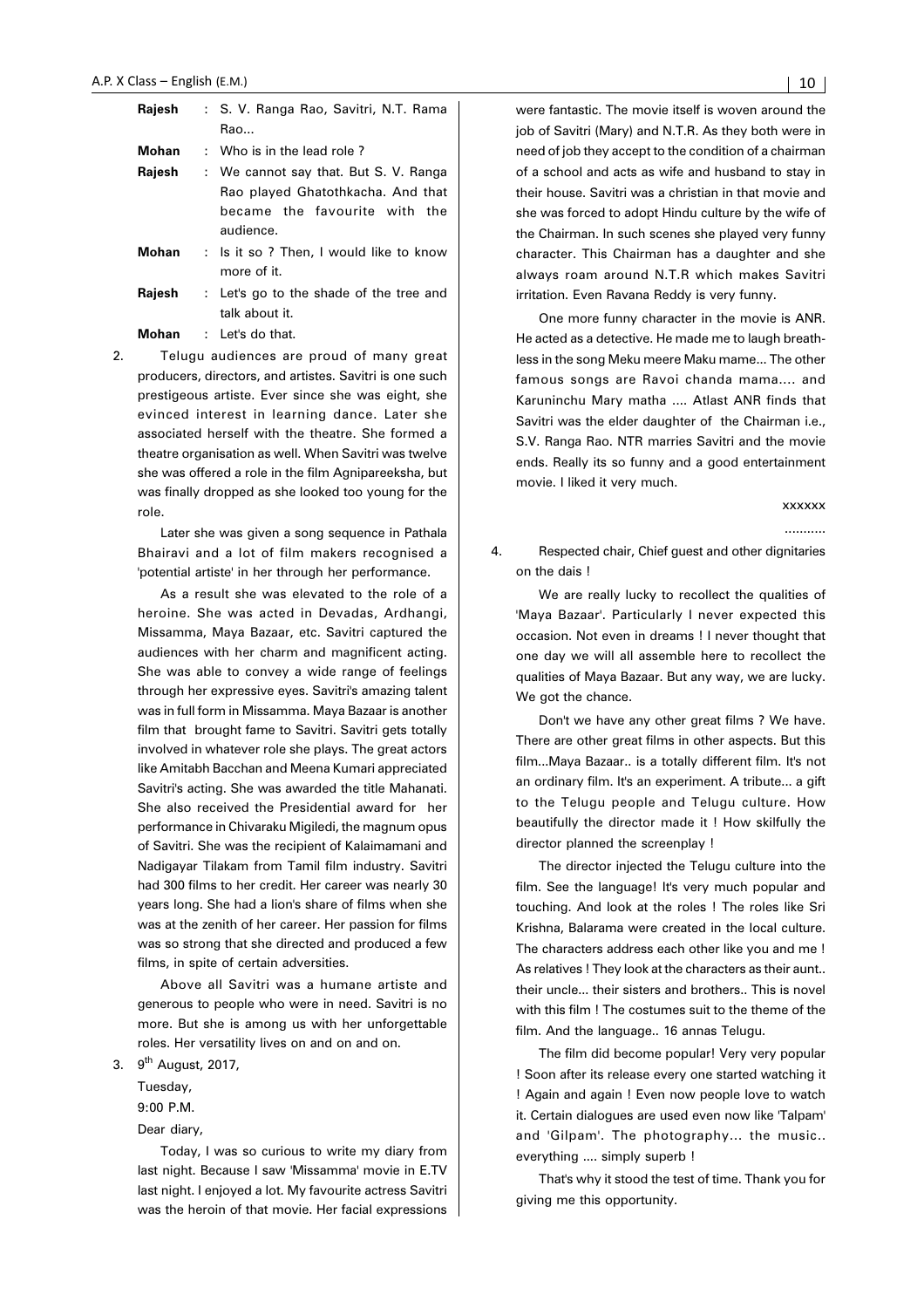# PAPER - I : PART - B

#### Q.No. 9

|    | 1. a) is |         |       | b) which   |
|----|----------|---------|-------|------------|
|    |          | c) by   | d) in |            |
|    |          | e) from |       |            |
| 2. | a) in    |         |       | b) cover   |
|    | c) a     |         |       | d) through |
|    |          | e) for  |       |            |

#### <u>Q.No. 10</u>

| 1. |      | 1) A         |
|----|------|--------------|
|    | 3)   | D            |
|    | 5) B |              |
| 2. | 1)   | $\mathbf{C}$ |
|    | 3) A |              |
|    |      | 5) A         |
| 3. | 1)   | В            |
|    | 3)   | - C          |
|    | 5)   | A            |

# Q.No. 11

- 1. This is the girl who stole my money.
- 2. John lost his factory which was worth a few million dollars.
- 3. This is the shopping complex that Tom built.
- 4. I found the bag which I had lost yesterday.

# Q.No. 12

- 1. The morning sky was covered with thick black clouds.
- 2. The role of Sasirekha was played by her.
- 3. One Sunday morning, Ray was found in a disturbed mood by Roberge.
- 4. He was not allowed by the director to say anything.

# Q.No. 13

- 1. He said that he was there on a quest to know the world and in the process know himself.
- 2. He said that in fact, he was the one who got converted.
- 3. Swetha oblized me to post her letter.
- 4. The traveller insisted to go home at once.

# Q.No. 14

- 1. Since you wish it, it shall be done.
- 2. He ran away because he was afraid.
- 3. If you don't want to come again, you may not attend the class.

# Q.No. 15

|       | 1. due to      | 2. In case of |
|-------|----------------|---------------|
|       | 3. In spite of | 4. at         |
| 5. to |                | 6. for        |
|       |                |               |

7. to

## Q.No. 16

- 1. had paid, entered
- 2. was, tried, started
- 3. had restored, left

# Q.No. 17

- 1. You should work hard and study well.
- 2. Mam ! Could you please grant me one day leave.

# Q.No. 18

- 1. Please uncle take your medicines regularly.
- 2. Would you mind to stop smoking.
- 3. Could you please put my box on the top rack young man.
- 4. Could you please, move a bit.
- 5. Could you please, lend me fifty rupees.
- 6. Could you please, tell me your name.
- 7. Please, give me additional sheet.
- 8. Could you please, help me to cross the road.

# Q.No. 19

1. B 2. B 3. C

## Q.No. 20

1. A 2. B 3. C

# PAPER - II : PART - A

# $Q.No.1$

- 1. a) Kerala
	- b) 129
	- c) Third (iii)
	- d) 20 (ii)
	- e) (i)

## **Q.No. 2**

- a. Papaya in its raw stage corrects the habitual constipation.
- b. Papaya's milky juice is good for digestion because it has protein - digesting enzymes.
- c. i its health giving properties.
- d. ii it cures skin irritation and sunburns.
- e. ii Papain in raw papaya makes up for the deficiency of gastric juice and fights excess of unhealthy mucus in the stomach.

## $Q.No.3$

1) 2, 4, 3, 5, 1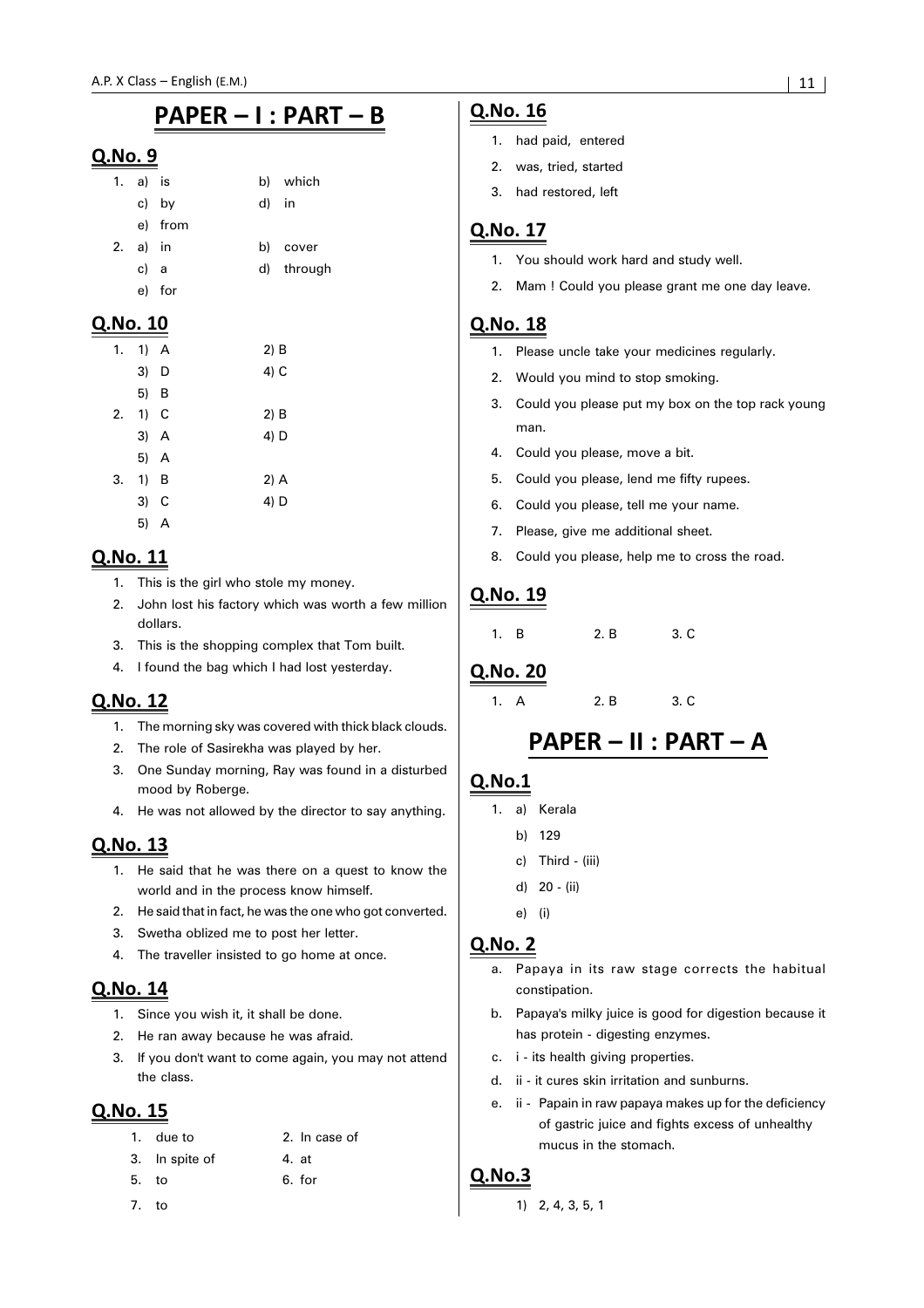### <u>Q.No.4</u>

1. 5-6-695/18, V.R. Nagar, Visakhapatnam-17, 10-8-2017.

To

The Manager, M/s New Children's Garment Showroom, No. 8, Tapovan, M.G. Road, R.K. Nagar, Visakhapatnam - 27.

Sir,

I came to known your advertisement that you require Sales Assistants to work in your firm. In this connection, I request you to let me know the terms and conditions for full time and part time jobs. For the present I want to work as part time as I am appearing for my examinations.

If you so require, I am prepared for an interview at your convenience.

Thank You,

Yours faithfully,

xxxxxxx

#### 2. **Science Sizzles**

Vijayawada - St. Mary school recently held its annual science fair. The fair, which is an integral part of the science curriculum at the school, challenges students to expand their knowledge and present projects to the judges.

This year's first place winners did experiments focusing on topics ranging from "green living" to the effect of electronic devices on humans.

"I am always impressed by the quality of work and ingenuity our students display each year. We are so proud of all our participants ranging from first to eighth grade," Principal Ms. Jansi said in a news release. "With the guidance and direction of our science teacher, Smt. Madhurima, our school comes together as a community to celebrate this great learning experience and the children are all winners as they grow in confidence and their understanding of science.'

Winners will go on to compete in district science fair. There is an air of excitement in the school premises.

# Q.No. 5

#### **1. Dr. Avul Pakir Jainulabdeen Abdul Kalam**

Abdul Kalam was the 11<sup>th</sup> President of India. He was born on 15<sup>th</sup> October, 1931 at Rameswaram in Tamil Nadu. His mother was Ashiamma and father Jainulabdeen. He did his schooling at Rameswaram. His childhood friends are Ramanadha Sastry, Aravindan and Sivaprakasan.

He studied at St. Joseph's College in Tiruchirapalli and completed his professional course at Madras Institute of Technology. He stepped into the shoes of many professions such as a professor, author, and an aerospace scientist.

He was elected as 11<sup>th</sup> President of India on 25<sup>th</sup> July, 2002. He played a key role in the evolution of ISRO's launch vehicle programme and in the operationalisation of AGNI, PRITHVI missiles.

The four important literary pursuits or Kalam are Wings of Fire, India 2020 - A Vision for the New Millennium, My Journey and Ignited Minds. He was honoured with a honorary doctorate from 30 universities. He got awards like Padma Bhushan in 1981 and Padma Vibhushan in 1990. He also got the most prestigeous award Bharat Ratna in 1997.

#### **2. The Hare & The Tortoise**

Once a hare met a tortoise. He laughed at the slow moving tortoise. The tortoise said, "Well, I may be slow moving. But I can beat you in a race." The hare made fun of the tortoise. He accepted the challenge. He took it for agranted that he would beat the tortoise.

The race started. The hare ran fast. The tortoise was left much behind. The hare was sure of his victory. He thought that he need not hurry any more. The tortoise would not come anywhere near him. So, he lay down to sleep for a while.

But the tortoise moved on and on. He passed the sleeping hare. Suddenly the hare woke up. He thought that the tortoise must yet be far behind. He began to run to reach the goal much before the tortoise. But when he reached the finish line, the tortoise was already there. He felt ashamed. He had lost the race due to his own carelessness.

**Moral :** Slow and steady wins the race.

# PAPER - II : PART - B

- 1. a) hand written documents
	- b) irregular
	- c) information related to music
	- d) bits
- 2. a) spend worthily
	- b) important person
	- c) modest
	- d) farmers
- 3. a) mesmerized
	- b) excellent
	- c) communicate
	- d) forged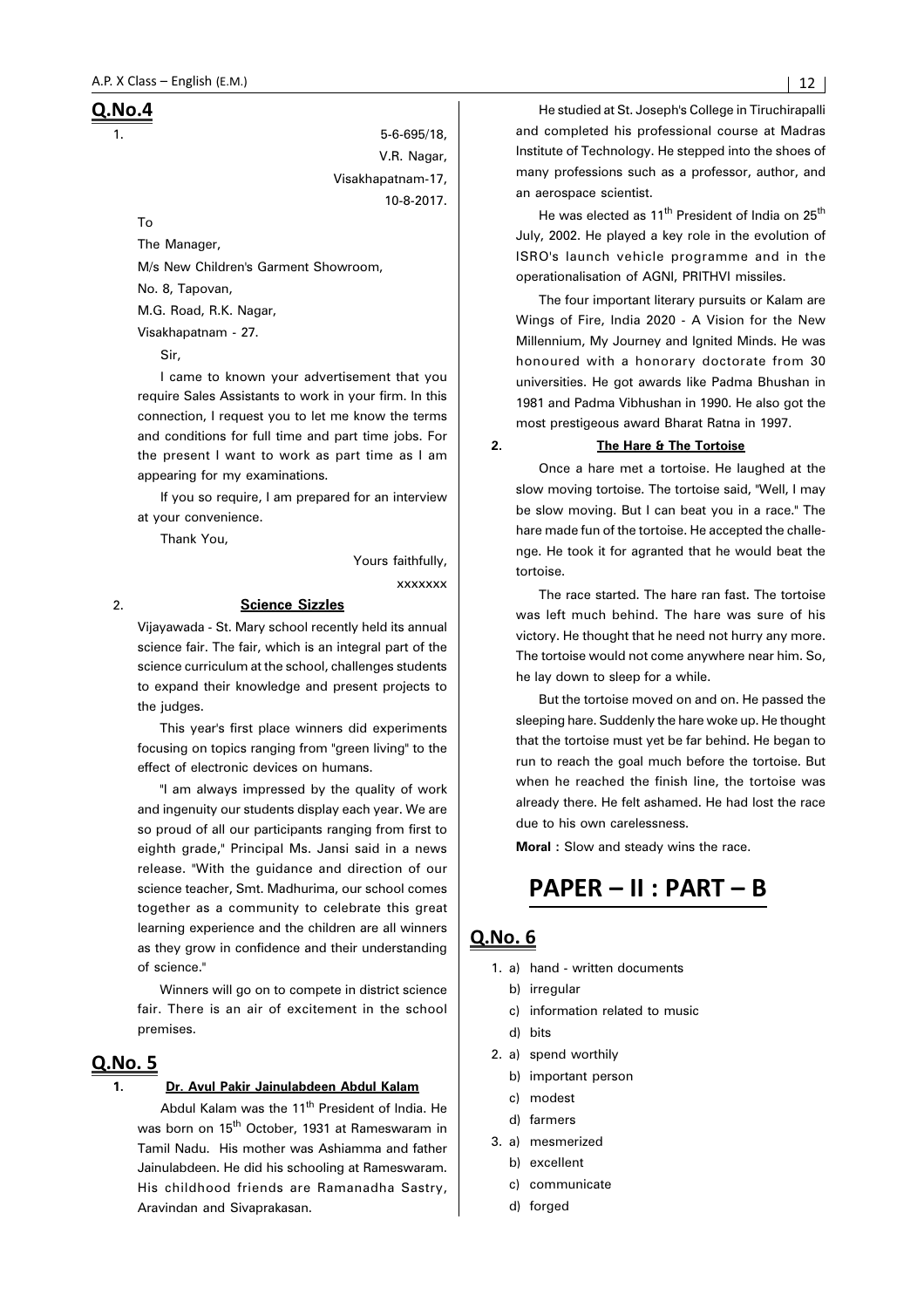### <u>Q.No. 7</u>

- 1. a) powerless b) proud
	- c) young people d) irrationally
- 2. a) false b) departed
- c) strong d) strong
- 3. a) restraint b) later
- c) admitting d) birth 4. a) unimprotant b) enmity
- c) borrowed d) disagreed

# **Q.No. 8**

#### 1. a) similarities b) director

- c) successfully d) displaying
- 2. a) established b) exceptionally
- c) performance d) retarded
- 3. a) expression b) usually
- c) strikingly d) greatest
- 4. a) strong b) directed
- c) produced d) adversities
- 5. a) humane b) generous c) wearing d) envied

## Q.No. 9

| 1.  | a) | receiving     | b) | said            |
|-----|----|---------------|----|-----------------|
| 2.  | a) | greatest      | b) | appreciation    |
| 3.  | a) | said          | b) | language        |
| 4.  | a) | found         | b) | mood            |
| 5.  | a) | personalities |    | b) earlier      |
| 6.  | a) | peasants      |    | b) people       |
| 7.  | a) | society       |    | b) civilization |
| 8.  | a) | earlier       |    | b) aesthetics   |
| 9.  | a) | goes          |    | b) country      |
| 10. | a) | peath         |    | b) searching    |
| 11. | a) | pierces       | b) | heart           |
| 12. | a) | ease          |    | b) expression   |
| 13. | a) | unbelievable  |    | b) spontaneity  |
| 14. | a) | theatre       | b) | laughter        |
| 15. | a) | received      |    | b) Presidential |
| 16. | a) | passion       | b) | certain         |
| 17. | a) | generous      |    | b) people       |

# Q.No. 10

- 1. physical, reality
- 2. residence, latest
- 3. happened, friendship
- 4. greatest, appreciation
- 5. a) elegance, b) themselves
- 6. explained, reputation
- 7. powerful, teenagers
- Q.No. 11
	- 1. affectionately 2. tomfoolery
	- 3. colossus 4. dictum
	- 5. documentary 6. civilization
	- 7. performance and 8. emphatically
	- 9. audience 10. considerable

### Q.No. 12

- **1.** 1. Part and parcel **1.** an integral part
	- 3. leaps and bounds 3. big leaps
	- 4. bread and butter 4. livelihood

#### **Adjectives Compound Adjectives**

- 
- 
- 
- 

# Q.No. 13(b)

- 1. I got the news that my friend Raghu got a distinction in the exam. I congratulated him over the phone right away.
- 2. My friend and I decided to meet in a hotel at exactly at 9'o clock. He was there on the dot.

# Q.No. 13(c)

- and ends were taken later.
- 2. Mohini is a perfect Telugu girl in language and custom.
- 3. The two friends are always seen like a cup and a saucer.
- 4. I invited all my near and dear to attend my birthday party.

# Q.No. 13(d)

- 1. The candidates who join this job should submit their bona fide certificates.
- 2. English is used as a lingua franca among many airline pilots.
- 3. Bahubali is the magnum opus of the director Rajamouli, a famous Telugu film director.
- 4. The meeting was adjourned sine die.
- 5. I visited Chennai en route to Bengaluru.

#### Q.No. 14

 $\bar{z}$ 

- 1. 1 F 2 E 3 D 4 A
- 2. 1 D 2 C 3 B 4 F

\*\*\*\*\*

#### **Binomial Meaning**

- 
- 2. rough and ready 2. almost finished
- 
- 

- **2.** 1. weak 1. old-fashioned
	- 2. strong 2. double bed
	- 3. beautiful 3. business like
	- 4. arrogant 4. blueish-grey

# 1. The main goods were shifted first. Then the odds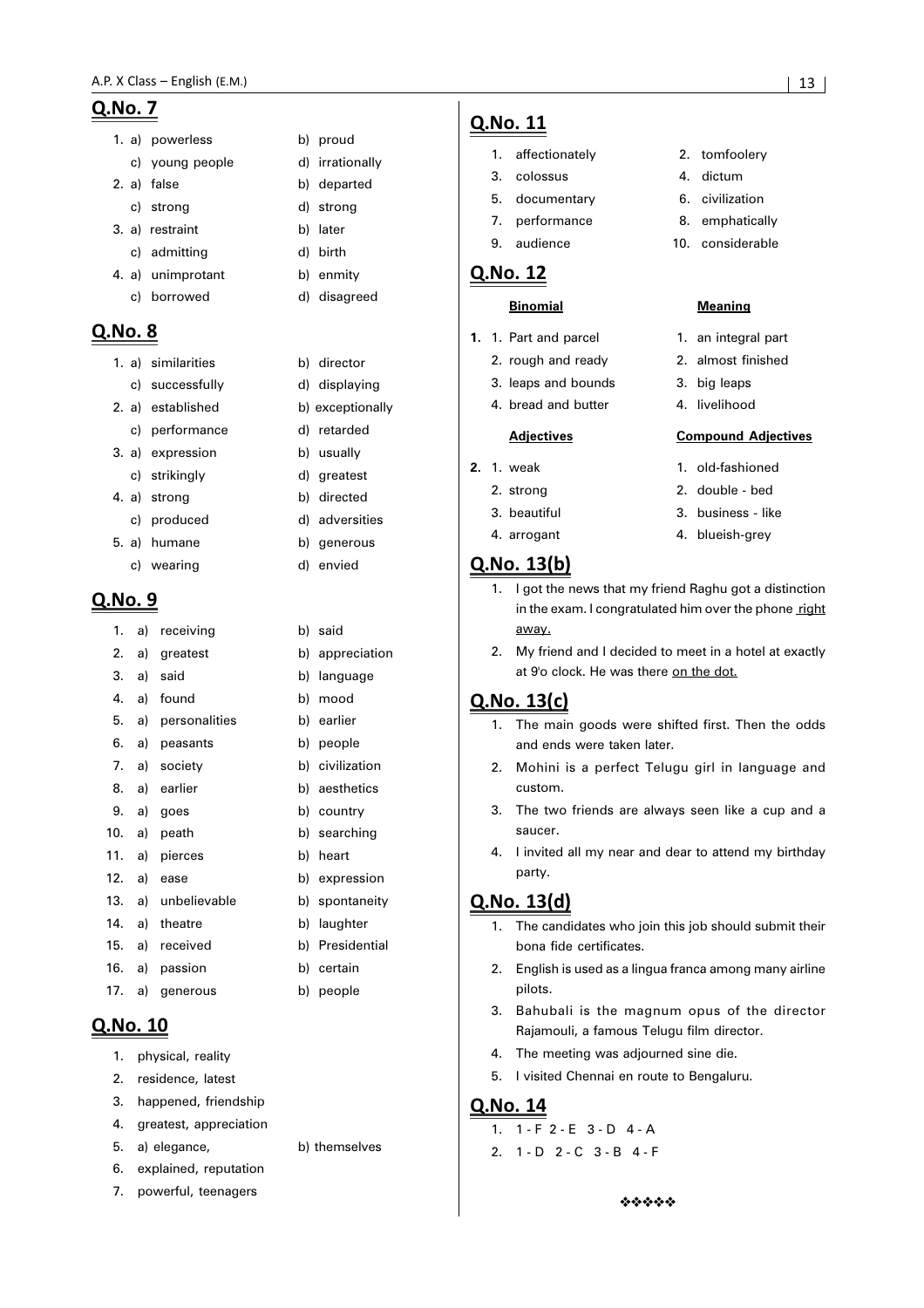# **UNIT – V PRACTICE ZONE : ANSWERS**

# PAPER - I : PART - A 'A' Reading

## Q.No. 1

- 1. a) Wangari Maathai.
	- b) Clean drinking water, food, energy, building material, fooder for the animals.
	- c) These all come from the land.
- 2. a) The basic needs of the people in rural area.
	- b) Environment.
	- c) Help something to become normal.
- 3. a) The forested mountains.
	- b) People are not able to get food and water.
	- c) afforest.
- 4. a) Good mangement of the natural resources and equitable distribution of these resources.
	- b) When we have democratic space, respect for human beings, respect for human rights, giving other people dignity.
	- c) Wangari Maathai.
- 5. a) Wangari Maathai.
	- b) They should plant trees.
	- c) She advised them to use their common sense and just do what they do with other seeds.
- 6. a) Wangari Maathai.
	- b) Illiterate women.
	- c) Foresters without Diplomas.
- 7. a) By planting trees.
	- b) A tree.
		- c) Planting trees.

#### **Q.No. 2**

- 1. a) Pine and eucalyptus trees.
	- b) As the exotic species of trees such as the pines and the eucalyptus grow. The local biological diversity is destroyed by them.
- 2. a) The destroy of flora and fauna.
	- b) When the rains fall, they go down into the underground reservoir and come back to us in the form of rivers.
- 3. a) 'It' refers to "growing plants".
	- b) The rural women.
- 4. a) Getting educated both in civics and in environment.
- b) The women understood why they should take up the responsibility of protecting their environment.
- 5. a) Wangari Maathai.
	- b) To NHK Radio.
- 6. a) Water, fodder and building material.
	- b) By planting and growing trees.
- 7. a) The African stool.
	- b) Basin.
- 8. a) It was pristine, green and beautiful.
	- b) The environment was degraded.
- 9. a) Plants and animals.
	- b) The pine and the eucalyptus trees destroyed the flora and fauna.
- 10. a) Deforestation.
	- b) They decided to rehabilitate the environement.
- 11. a) Water, fodder for the animals and building material.
	- b) Wangari Maathai.
- 12. a) The women did not know how to plant trees.
	- b) They taught the women in a complicated way.
- 13. a) Wangari Maathai.
	- b) For planting trees.

# 'B' Reading

#### $O.No.3$

- **1.** a) The plaintive growls of the tigerss in pain.
	- b) The modern man.
	- c) Because of the shaking made by the new lives inside her.
- 2. a) As their habitat is going to be destroyed, they were considered as the last cubs.
	- b) The tigerss cubs.
	- c) The modern man.
- 3. a) The white bear is in the state of despair because the glaciers are not growing.
	- b) It waits for the rehabilitation of the environment.
	- c) Global warming.
- 4. a) The polar bear is in a danger of extinction.
	- b) The people of the future generation.
	- c) The human race.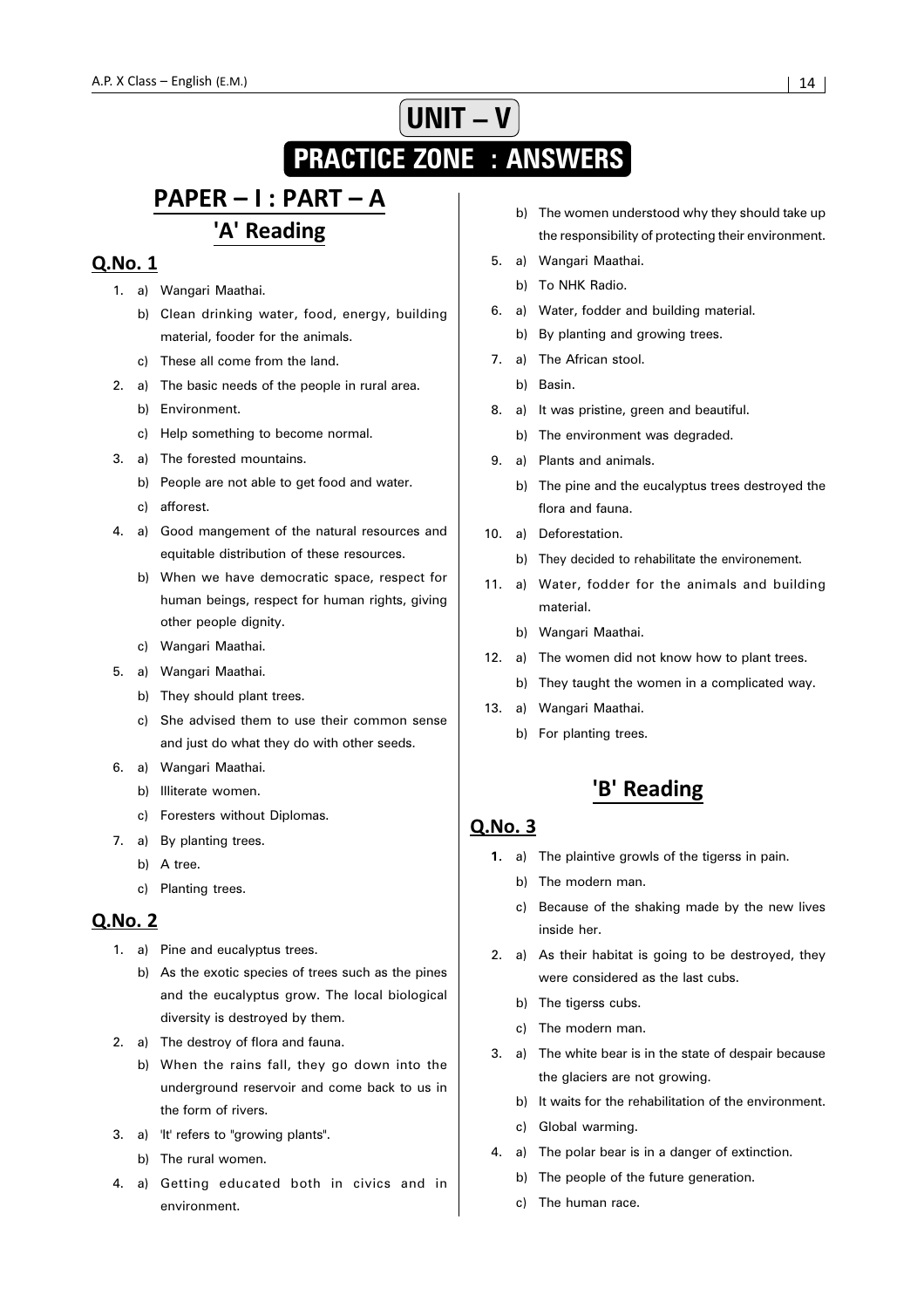- 5. a) b
	- b) The number of partners is less.
	- c) The bird does not lay many eggs.
- 6. a) Giving birth.
	- b) This young whale may be the last whale.
	- c) The creatures are anxious about the future of the whale.

#### Q.No. 4

- 1. a) The bird's chicks.
	- b) The children of the future generation.
- 2. a) The birth of the baby whale.
	- b) The whale swims deep in Ocean South.
- 3. a) The blue whales.
	- b) The newly born whale child will be the last in its species. It will become extinct very soon in the future.

# 'C' Reading

#### **I. KOKO VILLAGE, NIGERIA**

# Q.No. 5

- 1. a) In Koko Village.
	- b) Rusting corrugated iron roof.
	- c) Mud walls.
- 2. a) The difference is that nobody is having drums in front of their houses but Nana's house front there are three large empty red metal drums.
	- b) Skull and crossbones. This symbol indicates that it is danger.
	- c) The contents leaked out so they are empty.
- 3. a) Some toxic substance.
	- b) In an African village.
	- c) They symbolize danger.
- 4. a) There may be some money or gift.
	- b) Because he was happy.
	- c) From Italy.
- 5. a) Sunday Nana.
	- b) The drums.
	- c) Italy.
- 6. a) To build houses in.
	- b) To move to other place.
	- c) The pile of drums.

## Q.No. 6

- 1. a) Thomas Agonyo.
	- b) Chemistry.
- 2. a) As the leaking contents of drum were baked into the stream where people get their drinking water.
	- b) Because they have taken brown covers as gifts.

#### **II. PONNIMANTHURI VILLAGE, INDIA**

#### Q.No. 5

- 1. a) Factories.
	- b) The buildings are black because they were covered in smoke.
	- c) Where sky meets sea or land.
- 2. a) The factories.
	- b) She was angry at the pollution from factories.
	- c) Because of the smoke.

#### **Q.No. 6**

- 1. a) The woman from Ponnimanthuri village.
	- b) The men would get jobs.

#### **III. VOROBYOV VILLAGE, UKRAINE**

### Q.No. 5

- 1. a) The nuclear explosion.
	- b) Because they saw such incidents before also.
	- c) Natasha Revenko.
- 2. a) The (unpleasant) memories of the explosion.
	- b) Natasha's companion.
	- c) Pinched.
- 3. a) Natasha Revenko.
	- b) Because it was a pleasant day.
	- c) The radioactive dust.
- 4. a) To warn the people of the dangers of the explosion.
	- b) Because the explosion is harmful to children.
	- c) The after effects of the explosion.
- 5. a) Vorobyov.
	- b) The village was not suitable to live in.
	- c) Natasha's companion.

#### Q.No. 6

- 1. a) Natasha Revenko.
	- b) They were buried in the nuclear explosion.

#### Q.No. 7 & 8

|      | 1. Thomas Agonyo: Do you know about these drums?       |
|------|--------------------------------------------------------|
| Nana | : No, we don't know.                                   |
|      | <b>Thomas Agonyo:</b> When did they come here?         |
| Nana | : They came on a Wednesday, five                       |
|      | years ago.                                             |
|      | <b>Thomas Agonyo:</b> Who brought them here?           |
| Nana | : Many many big lorries came that                      |
|      | day and unloaded these drums.                          |
|      | <b>Thomas Agonyo:</b> Who allowed them to unload these |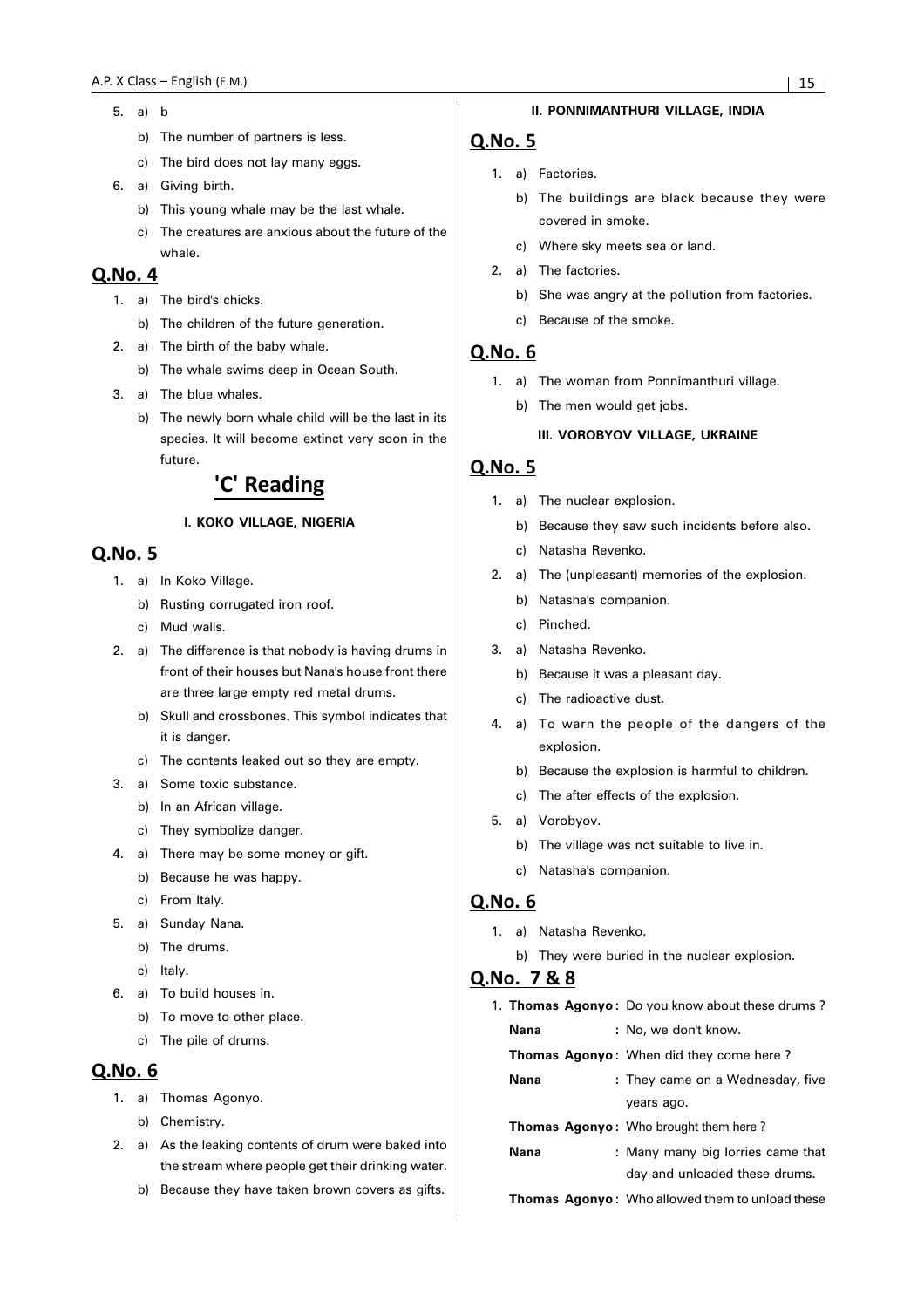drums here.

| Nana | : Our chief gave them permission<br>and they gave a brown paper bag<br>to him.                            |
|------|-----------------------------------------------------------------------------------------------------------|
|      | <b>Thomas Agonyo:</b> Do you know that these drums<br>contain poisonous chemical?                         |
| Nana | : No, we don't know.                                                                                      |
|      | <b>Thomas Agonyo:</b> They came from Italy. They bring<br>us health hazards. They are very<br>dangerous.  |
| Nana | : Now, I understood. In the last five<br>years, 13 people have died and<br>lots of our children are sick. |
|      | <b>Thomas Agonyo:</b> All this happened due to these                                                      |
|      |                                                                                                           |

- poisonous drums. It is better to search a solution for this problem. Nana : Yes, I too have the same thought.
- 2. The training programme we organized was not successful. The women did not get the idea of planting the trees. There is one problem regarding this. The officials of the forest department came. They patiently explained the whole process of planting trees. But still the women did not understand the simple process ! What to do now ?

Yes. These women are active. But these women are not well educated. Some have passed school final long ago. Some even don't know how to read and write. Some even feel shy to utter the names of their husbands. The officials used a language which is not known to the farmers or the hill women. The officials should have used a simple language.

The women are normally active. They don't leave me if they don't understand anything properly. They ask questions again and again till they get proper explanation. Like devils ! But, they did not come forward to ask the officers to slightly change the language. Now what can I do ? It's high time the trees are planted.

The seeds can be planted just like the other seeds. This I'll tell the women. Yes, I'll do that !

3. 6<sup>th</sup> January, 2016

10 p.m.

Dear Diary,

Trees are a beautiful part of our lives. From striking individual trees that are of historic significance or are simply large and majestic, to a groove of trees in a city park, trees enrich our live by simply being there. Trees are not just a key to natural ecosystem. They are an essential part of community life.

For me, my greatest activity is to plant a tree. I think that a tree is a wonderful symbol for the environment and when we plant a tree we plant hope. We plant the future for ourselves, for our children, for the birds. We plant something that will last long after we are gone.

Wangari Maathai.

4. Good morning to worthy principal, teachers and dear students.

Today, I Bhanu, stand before you to speak on "World Environment Day" which is today. The 5<sup>th</sup> of June. As you all know, a good environment is beneficial for us all. We all are an integral part of environment. It it is not congenial, we all suffer from it. So we must ensure that our environment is neat and pollution free.

To ensure neat and pollution free environment, we must take a few steps. For instance, we must not pollute the air that we breathe in. We must take up fresh air and maintain cleanliness all around us. Trees are life-givers and life-sustainers. They keep the environment clean. Infact, their benefits are infinite. The most important benefit is that they eat up carbon dioxide and give us oxygen. They check soil erosion and add up to environmental aesthetics. We must, therefore, plant as many trees as possible. We must take care of them like our own children.

Most of the pollution is caused by vehicles, smoke. It has poisonous gases which cause deadly diseases like cancer and other breathing diseases. We must, see that the pollution level of the smoke doesn't exceed the permissible level. Then sound pollution is also a sort of menace. We mustn't allow loud speakers, bands, music shops to exceed the sound limit beyond a prescribed level. Only then will be able to have a good environment. It will be a good tribute to it on this 'World Environment Day'.

Thank you one and all for giving me this opportunity.

| 5. | Natasha         |    | : It looks like a ghost town. No one            |
|----|-----------------|----|-------------------------------------------------|
|    |                 |    | lives here anymore.                             |
|    | <b>Narrator</b> |    | : When did it happen and how?                   |
|    | Natasha         | t. | It happened on April the 26 <sup>th</sup> 1986. |
|    |                 |    | As usual we heard the explosion                 |
|    |                 |    | early in the morning.                           |
|    | <b>Narrator</b> |    | : Where did the explosion come from?            |
|    | Natasha         | t. | From Chernobyl. We didn't worry,                |
|    |                 |    | because there had been explosions               |
|    |                 |    | previously.                                     |
|    |                 |    |                                                 |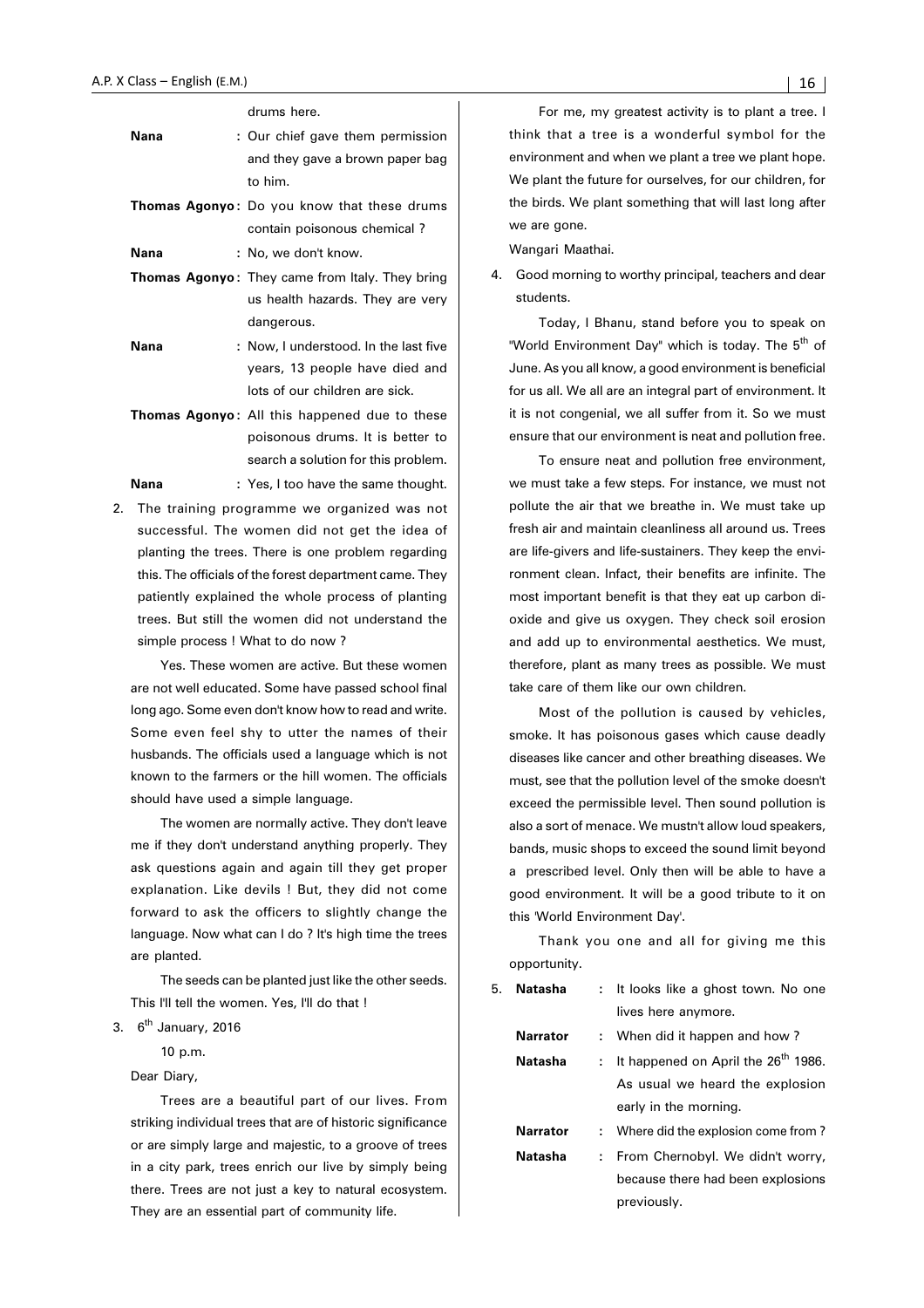| Narrator        | ÷  | I think it is the biggest explosion<br>than the prior ones.                                                                                                                              |
|-----------------|----|------------------------------------------------------------------------------------------------------------------------------------------------------------------------------------------|
| Natasha         | ÷  | Yes, we took it as casual. But<br>undreamt-of incidents happened.                                                                                                                        |
| <b>Narrator</b> | t, | What are they?                                                                                                                                                                           |
| Natasha         | ÷  | As it was a Saturday, children were<br>playing ouside. They picked up<br>handfuls of the dust and played with                                                                            |
|                 |    | it.                                                                                                                                                                                      |
| Narrator        | ÷  | It is very dangerous to play with radio<br>active dust. Why don't you warn<br>them?                                                                                                      |
| Natasha         | t  | We too didn't know about the<br>intensity of the explosion. We<br>understood it after two days when<br>the announcement was given. But<br>only memories are left.<br>Everything is lost. |
| Narrator        | t. | How does it affect the people?                                                                                                                                                           |
| Natasha         | t  | A week later the children began to                                                                                                                                                       |
|                 |    | vomit and couldn't eat. Two weeks<br>after that, all three died - all three<br>on the same day.                                                                                          |
| Narrator        | ÷  | How pitiful it is ! It is very hard even<br>to hear.                                                                                                                                     |
| Natasha         | ÷  | Lots of village children and adults<br>are there in the grave yard.                                                                                                                      |
| Narrator        | ÷  | Please, try to console yourself. I<br>know, it is a bitter and ghastly<br>incident that I have never heard. I                                                                            |
| Natasha         | t. | am sorry.<br>Ok, thank you for coming with me. I<br>want to see the graves and the<br>house again, before I die.                                                                         |

6. It is a fact that forest cover all over the world is fast dwindling. For instance during 2000-2005 more than four million acres of forest disappeared ; 3.9 to 5,00,000 acres have also gone forever.

The dwindling forest cover resulted in a serious threat to various animals. For instance 50% fish stand threatened, 20% of them are vulnerable to being endangered ; 10% endangered and 20% critically endangered. Amphibians to the extent of 70%, are not endangered. But 30% of them do stand endangered. 12% of them are endangered ; 8% critically endangered and 10% are vulnerable to being endandgered. Regarding reptiles 60% stand

endangered. 30% are vulnerable to being endangered. 17% are endangered and 13% are critically endangered. And 10% birds stand endangered and 25% mammals are threatened.

Dwindling forest reserves are potent danger to food, fodder, timber, water, etc. Soil erosion takes place. Flora and fauna disappears which causes the flow of water direct to the oceans and not into the ground. This doesn't recharge the ground water table. Most importantly; there is a threat of droughts, famines, etc. and scarcity of rain. Weather patterns have changed due to global warming. These effects have started showing their results in the form of climate change and consequent problems. This has forced the world countries to seriously think about conservation of forests, etc.

Forests are the sustainable sources of keeping biodiversity intact. So their disappearance means threat to humanity. So they need to be generated to rehabilitate the environment and ecosystem.

7. Ever since the beginning of civilisation, history is replete with records of crime committed by man against nature. Green forests have been cut down, verdant valleys hallowed and ploughed mercilessly and then left dry and fallow, free flowing streams stopped, diverted or hemmed all in pursuit of greater and greater material advancement.

With the invention of power driven machines and development of modern techniques of exploitation of material wealth, man's lust for material comforts increased by leaps and bounds.

In pursuit of a good life we have not stopped at merely destroying or polluting our environment but also polluting our indoors too.

How do we rescue our environment from the hazards of an industrial society ? There is no clear cut answer. But people like Sunderlal Bahuguna and Baba Amte have at least tried to awaken our conscience.

We can adopt an area and keep it clean of garbage and other forms of waste.

We should get our vehicles checked, generators in offices and buildings should be cleaned periodically.

If we work in a factory, we must make sure that pollution control measures are being enforced without any compromise.

We must try our level best to minimise the smoke and level of noise. It will go long way to purify our environment.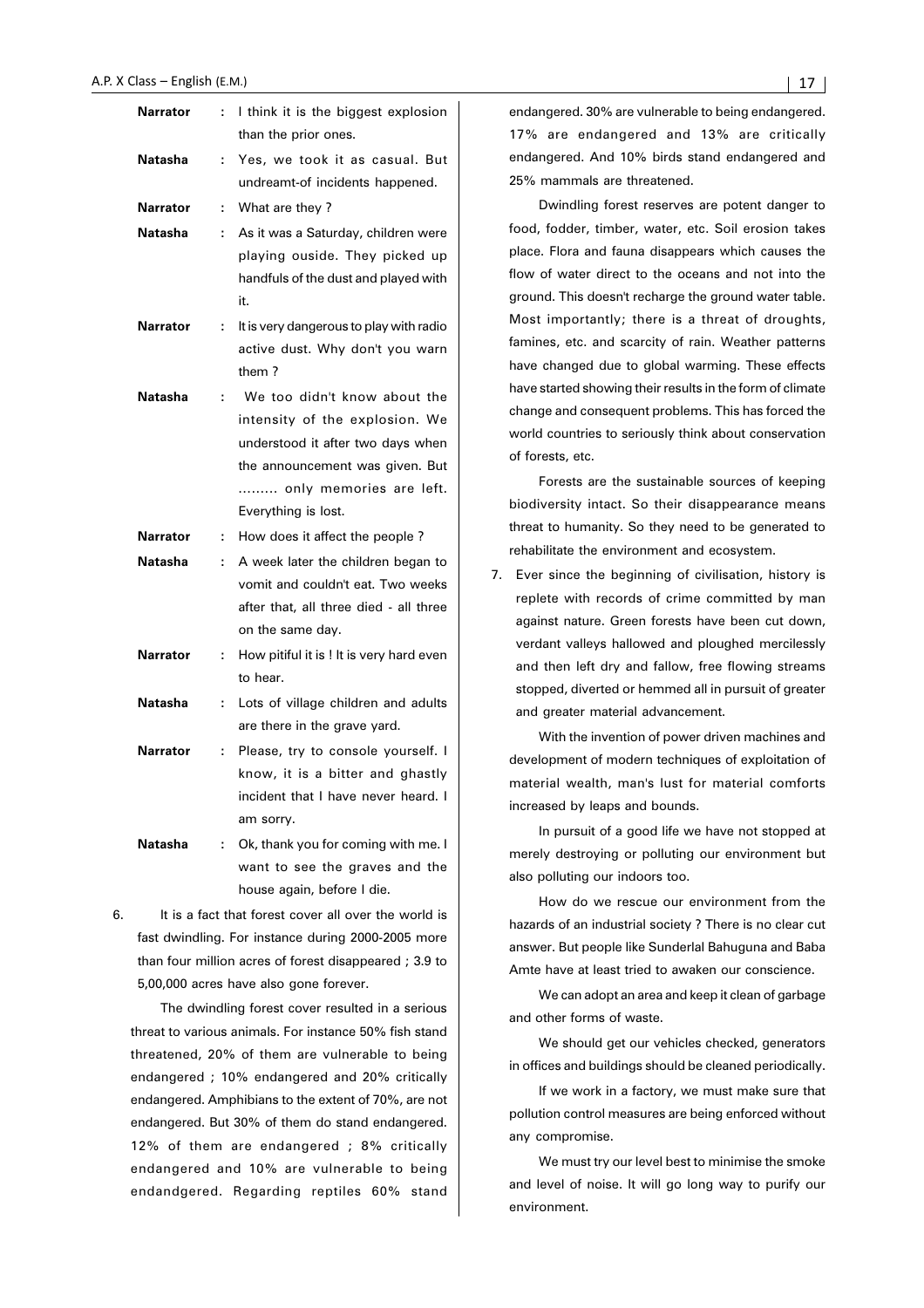# PAPER - I : PART - B

#### Q.No. 9

| 1. |       | a) long   | b) had           |
|----|-------|-----------|------------------|
|    |       | c) stated | d) need not      |
|    |       | e) faster |                  |
| 2. | a) of |           | b) and           |
|    |       | c) should | d) us            |
|    |       | e) arises |                  |
| 3. |       | a) with   | b) comes         |
|    |       | c) wholly | d) substantially |
|    | e)    | sleeps    |                  |

#### Q.No. 10

| 1. | 1) C |     | 2) A | 3) D   | 4) C | 5) C |
|----|------|-----|------|--------|------|------|
| 2. | 1)   | D   | 2) B | 3) A   | 4) C | 5) C |
| 3. | 1)   | B   | 2) A | $3)$ C | 4) D | 5) C |
| 4. | 1)   | B   | 2) D | 3) B   | 4) B | 5) A |
| 5. | 1)   | B   | 2) A | 3) B   | 4) A | 5) A |
| 6. | 1)   | - C | 2) B | $3)$ C | 4) B | 5) B |
| 7. | 1)   | A   | 2) A | 3) C   | 4) B | 5) D |
| 8. | 1)   | A   | 2) A | 3) C   | 4) B | 5) D |
| 9. | 1) A |     | 2) B | 3) B   | 4) A | 5) D |

#### Q.No. 11

- 1. Seeing the teacher, the student sat on the bench.
- 2. Born in London, Hari became the citizen of U.K.
- 3. Having moved to Arles in the South of France in 1888, Van Gogh worked franctically.
- 4. Having done his homework, he went out to play.
- 5. Seeing the police, the thief ran away.
- 6. Recognised by his boss, he got an appreciation letter.
- 7. Born in Holland in 1853, Vincent Van Gogh is one of the world's famous painters.
- 8. Having failed in every career he had attempted, Van Gogh first turned to art to express his strong feelings.
- 9. Having decided to become a painter in about 1880, he started to paint studies of peasants and miners.
- 10. During the next few years known as his 'Dutch Period', he produced paintings with rather dark greenishbrown colours.
- 11. In 1886, after going to Paris to visit his brother Theo, after seeing and immediately getting attracted to the Impressionist work there, he decided to stay in Paris and continued his painting there.
- 12. Encouraged by Pissaro to use more colour in his pictures, his subsequent paintings were bright and immensely colourful.

#### Q.No. 12

- 1. The Green Belt movement was started by Wangari Maathai.
- 2. All the local biological diversity is destroyed by them.
- 3. Those trees had been planted by us.
- 4. Thier forests will be protected by them.
- 5. Corrupt leaders won't be allowed by them to take their public land.
- 6. Our environment must be restored.
- 7. Acid rains may be caused by them.
- 8. The Chief was given a brown paper bag by them.  $(Or)$

A brown paper bag was given to the Chief by them.

- 9. Those monsters were built by them.
- 10. She was touched by me gently on the shoulder.
- 11. Will the environment be damaged by the motorway ?

- 1. N.H.K. Radio asked Maathai how she had become aware of the environment.
- 2. Neha said that her new job was very interesting.
- Mother asked our guests if they would like some more coffee.
- 4. Ram said that he was feeling well.
- 5. Ravi told me that he wanted to go to New York next year.
- 6. Ravi said that he had woken up feeling ill, so he hadn't gone to work.
- 7. NKH radio asked how peace was connected to a good environment.
- 8. Man told woman that he was doing a survey on shopping habits.
- 9. The man asked the woman how often she ate hamburgers.
- 10. She said wistfully that she could remember the time when all the fields around that village had been green and harvests good.
- 11. It was reported that they had said that the factories needed leather to make shoes, handbags and clothes, their menfolk would get jobs and they would all become rich.
- 12. Rosy said that all the children were playing.
- 13. She asked her daughter when she would go to school.
- 14. He said that he liked that sweet.
- 15. Mother told the children not to play on the road.
- 16. He said that he didn't know Tamil.
- 17. Mother asked Roshini if she had got to the college on time.
- 18. He said that he was very hungry.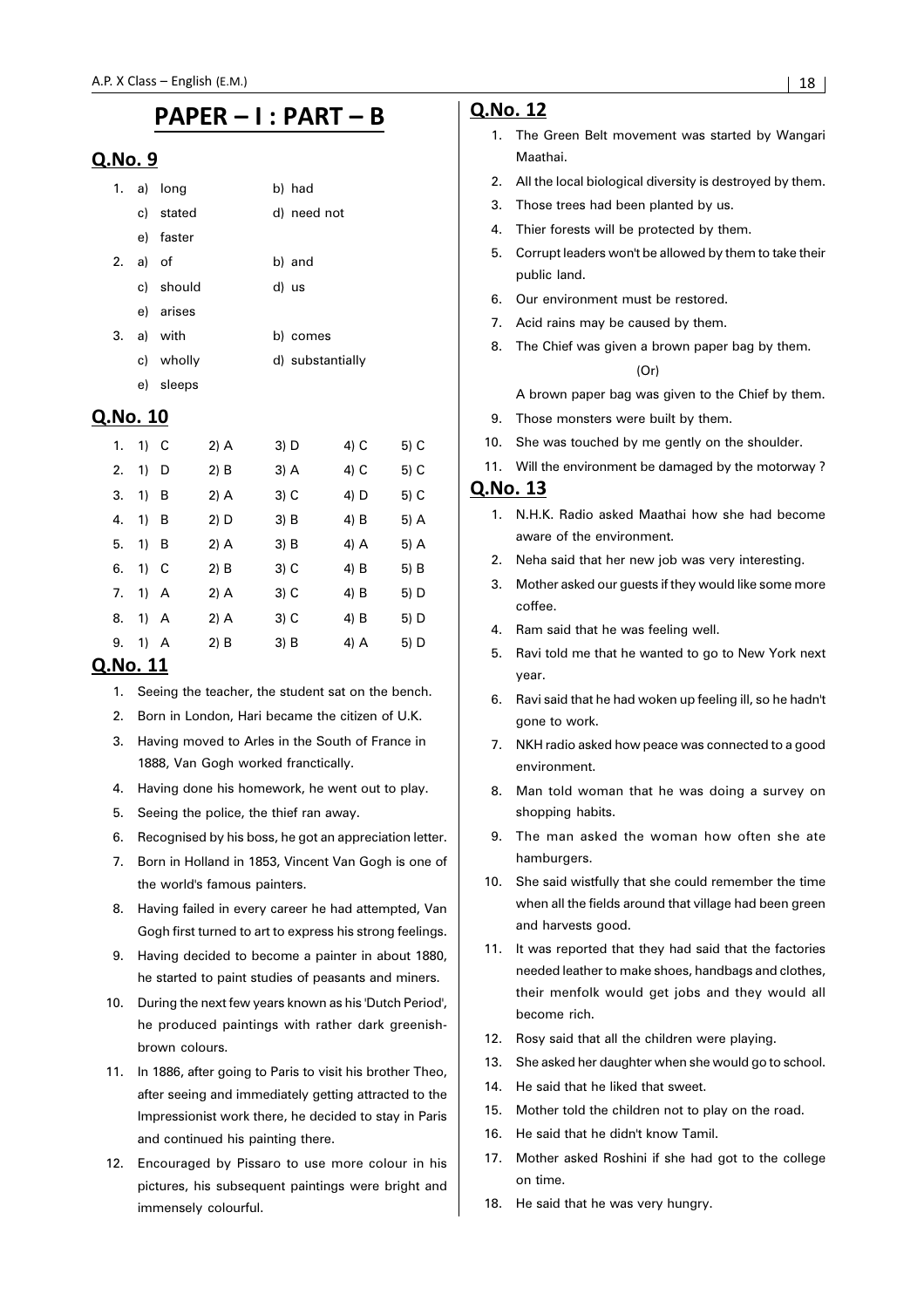- 19. Lohita asked Yamini where she was going.
- 20. Teacher advised her student to write neatly.
- 21. The teacher said that the boy might get first class.
- 22. He said that his father would return soon.
- 23. He told me that I could go.
- 24. She told him that he could not go there.
- 25. Roshan said that he was going to Chennai.

#### Q.No. 14

- 1. When the women said they needed firewood and building material, we responded to that need.
- 2. When we plant a tree, we plant hope.
- 3. When the thief saw the police, he ran away.
- 4. They did not have those rings because the envirnoment was degraded.
- 5. This would poison your fields so that nothing will grow.
- 6. The environment is so degraded that it is not able to support communities.
- 7. Sudha closed the doors because she heard loud noises from outside.
- 8. Ram you shouldn't lose your head simply because you've set a side some money.
- 9. As Anand threw stones at the mango tree, the farmer shouted at him.
- 10. Since Raman's children came home, he returned.
- 11. When the sun rose, the mist began to clear away.
- 12. When I was sitting down to breakfast, the telephone rang.

#### Q.No. 15

|       | 1. to   | 2. for   |
|-------|---------|----------|
| 3. of |         | 4. into  |
|       | 5. with | 6. about |
| 7.    | to      | 8. to    |

**Q.No. 16** 

- 1. started
- 2. was degraded
- 3. do not have
- 4. grow
- 5. said
- 6. gave
- 7. happened
- 8. had planted

## Q.No. 17

- 1. You should learn a few Kannada words.
- 2. You should be regular to school.
- 3. It would be better if you consult a doctor.
- 4. You ought to exercise evey day.
- 5. Brother, you should wake up early to prepare well for the exams.

#### **Q.No. 18**

- 1. Sir, could you please say where the Pushkar Ghat nearer to Bus stop.
- 2. Sir, I cannot bear this pain. Could you please give me medicine.
- 3. Please give me  $\bar{\tau}$  10 for tea.
- 4. Could you please, look after my pet an hour, I have to attend some urgent work !
- 5. Young man ! could you please, put my box on the top rack !
- 6. Could you please, permit me to use your car.
- 7. Could you please move a bit !

#### Q.No. 19

| $1)$ D | $2)$ D | $3)$ B | 4) B | 5) B |
|--------|--------|--------|------|------|
| 6) C   | 7) A   | 8) D   |      |      |

#### Q.No. 20

| $1)$ C | $2)$ D | 3) C | 4) D | 5) A |
|--------|--------|------|------|------|
| 6) C   | $7)$ C | 8) B |      |      |

# PAPER - II : PART - A

#### **Q.No. 1**

- 1. 1)  $1/5 \times 100 = 20$  kg
	- 2) 50 kgs
	- 3) A
	- 4) B
	- 5) C
- 2. 1) Literacy rate of male and female according to 2011 Census
	- 2) Daman and Diu.
	- 3) B
	- 4) C
	- 5) C
- 3. 1) Electronic mail.
	- 2) Verbal, Non-verbal, Written and Visual.
	- 3) B
	- 4) C
	- 5) B

- 1. 1) They are 500 times smaller the light waves.
	- 2) Light consists of very small waves indeed 50,000 of them equalling one inch of length.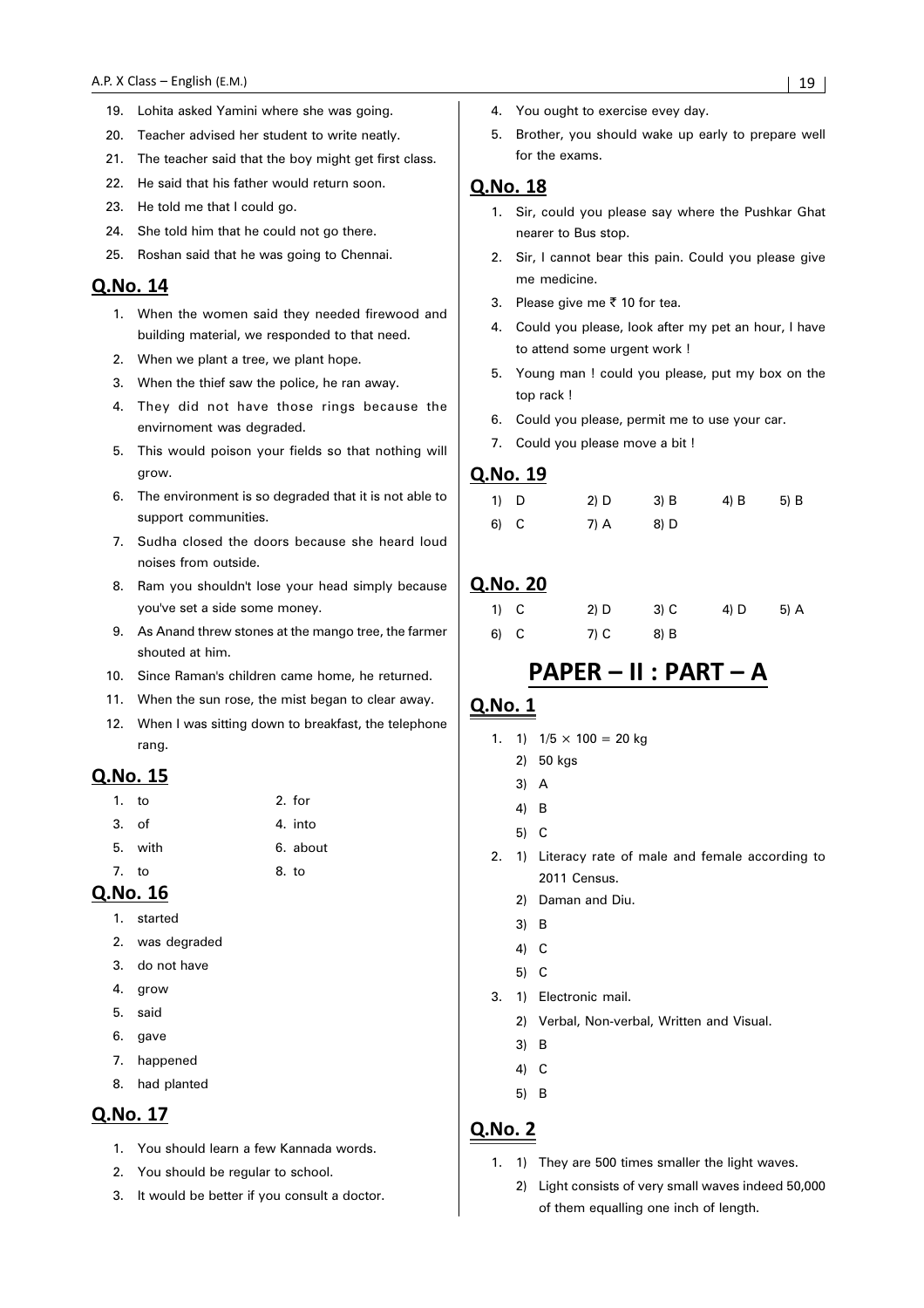- 3) A
- 4) D
- 5) glass
- 2. 1) Coorg and Chickmagalur are famous for producing fine quality coffee.
	- 2) Coorg coffee is distinct from other coffees because of its blue colour.
	- 3) B
	- 4) C
	- 5) A

#### Q.No. 3

1) 2, 1, 3, 5, 4 2) 2, 3, 4, 5, 1

Q.No. 4

1. 15 January, 2017.

From :

xxx, Gandhinagar,

Nellore.

To

The Director,

NIIT, Ramarao Pet,

Nellore.

Sir,

In response to your notification, I request you to send me an application form to join the crash course in Computers during this summer.

I would like to stay in the hostel. Please send me the particulars of the fees to be paid towards hostel charges, course fees and details of the course.

I am sending here with a money order for  $\bar{\tau}$  100 towards the cost of the application form and prospectus.

> Yours faithfully, xxxx.

#### 2. **Motor cyclist hit by over-speeding truck – By Pushpa**

**Friday, 2nd January, 2016, Vijayawada :** A horrible accident took place on  $2<sup>nd</sup>$  January, 2016, morning at 8.00 a.m. An over-speeding truck hit a motor cyclist near Kanur. The motor cyclist died on the spot. The motor cycle fell at the spot of collision as the truck driver could not control its speed. The driver managed to escape before the bystanders could catch him. The police arrived at the spot and the truck was impounded. The dead body was sent to the Govt. Hospital. The members of his family were informed with the help of an I-card found in his wallet. The police registered a case of rash driving against the absconding truck driver.

# Q.No. 5

1. Malala Yousafzai was born on July 12, 1997 in Mingora, Pakistan a child. She became an advocate for girl's education, which resulted in the Taliban issuing a death threat against her. On October 9, 2012, a gunman shot Malala. When she was travelling home from school. She survied and has continued to speak out on the importance of education. She was nominated for a Nobel peace prize in 2013. In 2014, she was nominated again and won, becoming the youngest person to receive the Nobel peace prize.

For the first few years of her life, her home town remained a popular tourist spot that was known for its summer festivals. However, the area began to change as the Taliban tried to take control.

On October 9, 2012 on her way home from school, a man boarded the bus Malala was riding in and demanded to know which girl was Malala. When her friends looked towards Malala, her location was given away. The gunman fired at her, hitting Malala in the left side of her head. The bullet then travelled down her neck. Two other girls were also injured in the attack.

Despite the Taliban's threats, yousafzai remains a staunch advocate for the power of education. On October 10, 2013, in knowledgement of her work. The European Paliament awarded Yousafzari the Sakharov prize for freedom of thought. That same year, she was nominated for a Nobel peace prize. In October 2014, Yousafzai received the Nobel peace prize. At age 17, she became the youngest person to receive the Nobel peace prize.

#### 2. **The Milkmaid and her pail**

There lived a milkmaid in a town. One day as usual she was going to market to sell milk. She was carrying the pail, full of milk, on her head. She fell into day dreaming. she thought of buying eggs with the money she would get. Then she would make a hen hatch these eggs. In this way, she would have a number of chicks. The chicks would grow into hens and cocks.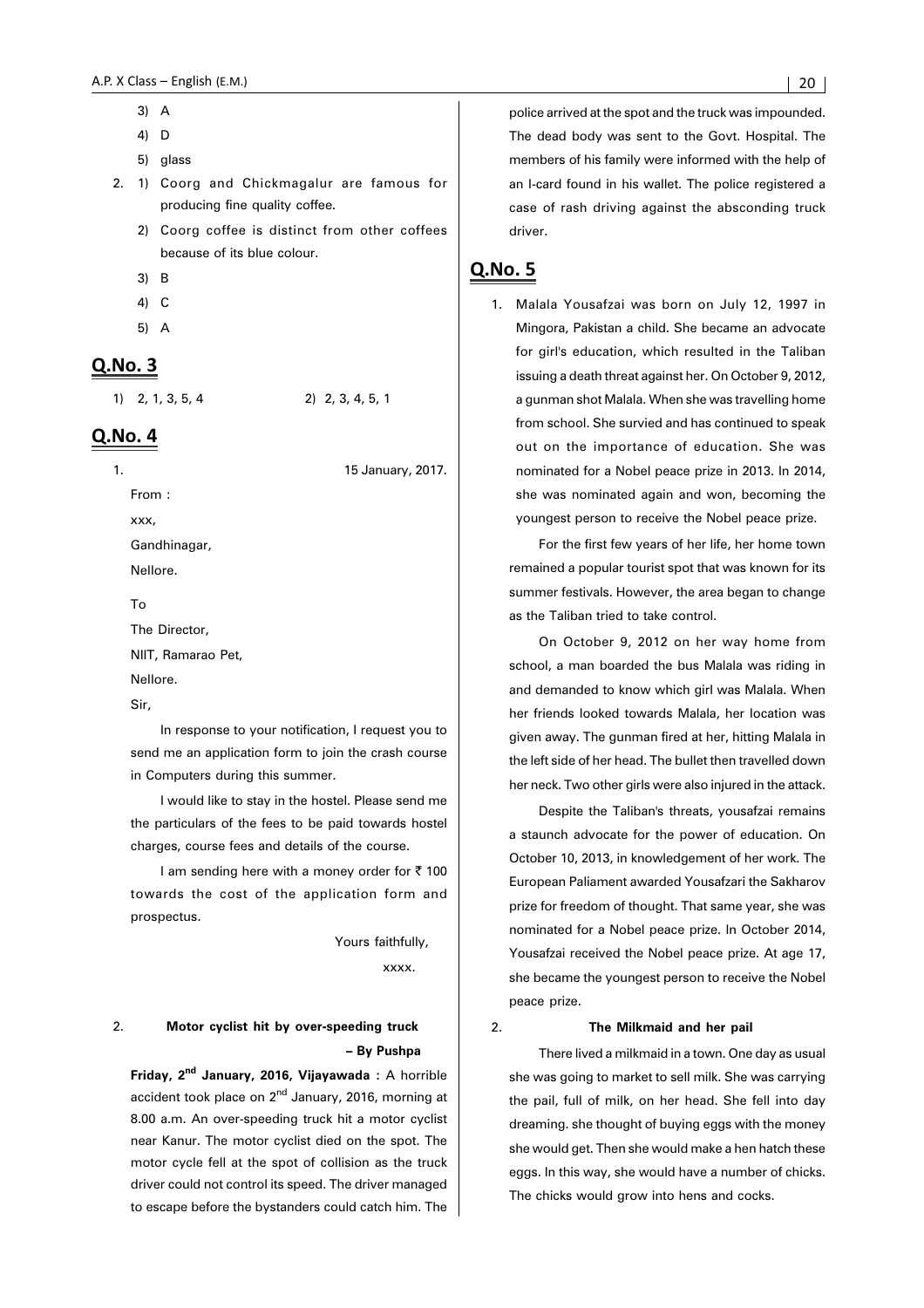The milkmaid began to build castles in the air. She thought that she would sell hens and cocks. With that money, she would buy a costly silken dress. She would look splendid in the dress. Youngmen would fall in love with her and follow her about. But she thought, she would toss her head proud and walk away.

Saying so, the milkmaid gave a jerk to her head. Her pail of milk fell to the ground. The earthen pail broke. The milk ran all over the road the dream world of the milkmaid ended in smoke. She repented over her foolishness.

**Moral :** Do not build castles in air.

#### 3. **A Wise Hare**

Once there lived a lion. He was the king of the animals. He was the ruler of all the animals. He used to kill many a day. The animals were worried. Their number was dwindling. One day they met the lion and appealed to eat one animal a day. The lion agreed.

The animals sent an animal by turns. One day the turn of a hare came. The hare was very clever. She went late to the lion. The lion asked her the reason for her late coming. The hare gently said that another lion stopped her on the way. The lion grew furious. He asked the hare to take him to the place where the other lion was.

The hare took the lion to a deep well. He said that the other lion was in the well. The lion looked into the well. He saw his own reflection. He thought that there was another lion in the well. He jumped into the well kill the other lion. He drowned in the water and died. All the animals thanked the hare. They got rid of the lion. They live happily.

**Moral :** Wisdom can save one's life.

#### 4. **The Clever Man's Endless Story**

Once there lived a king. He was very much fond of stories. He declared that he would give his daughter in marriage to the man who would tell him an endless story.

One day a clever and handsome young man came to the king. He started telling an endless story. The story ran like this. "Once there was a little ant. It was hungry. It had nothing to eat. It saw a big building. It crawled inside it. There was a heap of rice. It carried a grain of rice on its back to its hole. It came back. Again it carried another grain of rice".

The young man repeated the same story of the ant several times. The story seemed endless. The king got vexed. He understood the cleverness of the young man. He married off his daughter to him.

**Moral :** Your wisdom comes to your help. (Or) Knowledge is Power.

# PAPER - II : PART - B

## Q.No. 6

| I.  | $\overline{1}$ . | a)  | habitat                              | b) debased / downgraded |
|-----|------------------|-----|--------------------------------------|-------------------------|
|     |                  | c)  | restore                              | d) origin               |
|     | 2.               |     | a) world wide                        | b) dissatisfaction      |
|     |                  |     | c) dispute                           | d) division of property |
|     | 3.               |     | a) clean and fresh b) native / local |                         |
|     |                  | c)  | trading plants                       | d) foreign /non-native  |
|     | 4.               | a)  | origin                               | b) dearth               |
|     |                  | c)  | deviation                            | d) designs              |
|     | 5.               |     | a) nearly                            | b) settlement           |
|     |                  | c)  | rule                                 | d) profitable           |
|     | 6.               |     | a) scarcity                          | b) cycles               |
|     |                  | c)  | maintain                             | d) benefits             |
| II. | 1.               | 1.  | simple                               |                         |
|     |                  | 2.  | hurried out                          |                         |
|     |                  | 3.  | calmness                             |                         |
|     |                  | 4.  | surprised                            |                         |
|     |                  | 5.  | prejudgement                         |                         |
|     |                  | 6.  | stopped                              |                         |
|     |                  | 7.  | cut off                              |                         |
|     |                  | 8.  | reveal                               |                         |
|     |                  | 9.  | met                                  |                         |
|     |                  | 10. | spread over                          |                         |
|     | 2.               | 1.  | give up                              |                         |
|     |                  | 2.  | connected                            |                         |
|     |                  | 3.  | confirms                             |                         |

- 4. simple
- 5. explained
- 6. dispersed
- 7. hated
- 8. protection
- 9. competing with
- 10. talkative

|  | <b>I.</b> 1. a) ended | b) unequal        |
|--|-----------------------|-------------------|
|  | c) last               | d) lose           |
|  | 2. a) urban           | b) upgraded       |
|  | c) ending             | d) mis-understood |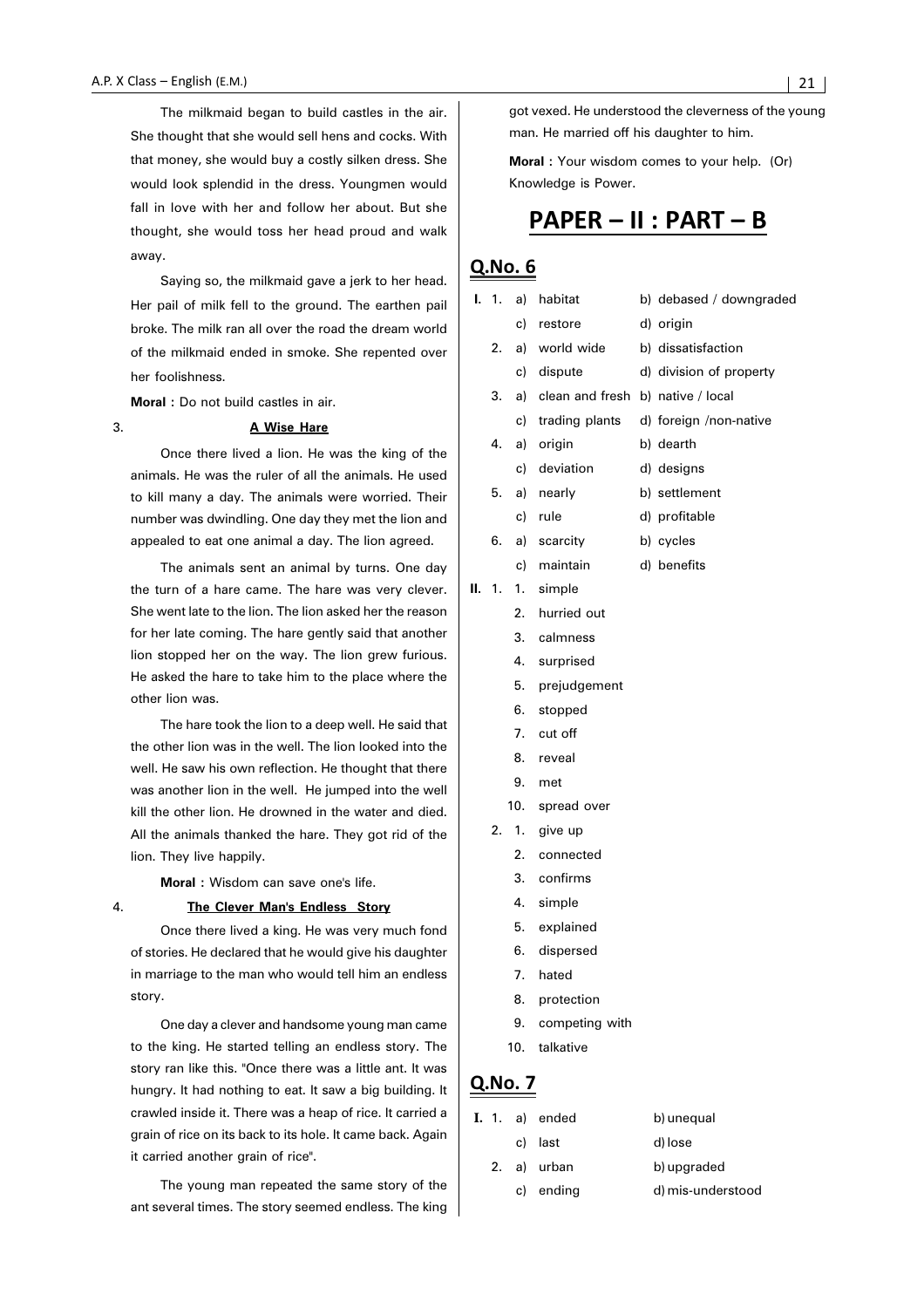| 3. |      | a) short                            | b) appeared             |
|----|------|-------------------------------------|-------------------------|
|    | c) - | non-commercial                      | d) non-local            |
| 4. | a)   | consume                             | b) unlike               |
|    |      | c) similarity                       | d) unbroken             |
| 5. |      | a) forget                           | b) incomplete           |
|    |      | c) evening                          | d) thin                 |
|    |      | II. 1. a) special                   | b) started              |
|    | c)   | dirty                               | e) majority             |
|    |      | 2. a) unimportant                   | b) unable               |
|    | c) — | indigenous/native d) dirty/polluted |                         |
| 3. | a)   | increase                            | b) impossible           |
|    |      | c) rural                            | d) illiterate           |
| 4. |      | a) deforestation                    | b) unnatural/artificial |
|    | c) – | discourage                          | d) invisible            |
| 5. |      | a) strong                           | b) sincere              |
|    | c).  | private                             | d) appeared             |
|    |      |                                     |                         |

#### Q.No. 8

| 1. | a) aware                      | b) environment |
|----|-------------------------------|----------------|
|    | c) trying                     | d) respond     |
|    | 2. a) related                 | b) governance  |
|    | c) sustainable                | d) development |
|    | 3. a) biological              | b) contain     |
|    | c) fell                       | d) ended       |
|    | 4. a) germinate               | b) planted     |
|    | c) plastic                    | d) transplant  |
|    | 5. a) pride                   | b) empowering  |
|    | c) transformation d) powerful |                |

# Q.No. 9

- 1. enormous, reaching
- 2. colours, leaking
- 3. mountain, neighbours
- 4. fields, green
- 5. leather, shoes
- 6. each, thoughts
- 7. would, fields
- 8. mountains, source
- 9. cause, rainfall
- 10. fought, resources
- 11. equitable, peace
- 12. especially, acquire
- 13. clear, indigenous
- 14. commercial, species
- 15. rains, downstream
- 16. need, clean
- 17. campaign, vegetation
- 18. teach, professionals
- 19. building, material
- 20. dealing, education
- 21. clearly, should
- 22. profound, transformation
- 23. transformation, people
- 24. people, resources
- 25. create, peaceful
- 26. encouraging, dialogue
- 27. touched, sweet
- 28. died, evacuated
- 29. caught, boarded
- 30. house, die
- 31. fought, equal
- 32. peace, interview
- 33. people, areas
- 34. celan, material
- 35. mountains, rainfall
- 36. sustain, accounts
- 37. fought, communities
- 38. resources, people
- 39. national, enough
- 40. equitable, peace

### Q.No. 10

| 1.  | a) | degraded                    | b) rehabilitate |
|-----|----|-----------------------------|-----------------|
| 2.  | a) | shortage                    | b) rainfall     |
| 3.  | a) | livelihoods                 | b) government   |
| 4.  | a) | national                    | b) equitable    |
| 5.  | a) | management                  | b) democratic   |
| 6.  | a) | governance                  | b) sustainable  |
| 7.  | a) | development                 | b) equitably    |
| 8.  | a) | difference                  | b) confidence   |
| 9.  | a) | governance                  | b) importance   |
| 10. | a) | responsibility              | b) government   |
| 11. | a) | transformations b) ordinary |                 |
| 12. | a) | allowing                    | b) degraded     |
| 13. | a) | leaders                     | b) dialogue     |
| 14. | a) | wonderful                   | b) ourselves    |
|     |    |                             |                 |

# Q.No. 11

|  | 1. a) excerpt    | b) fodder    |
|--|------------------|--------------|
|  | 2. a) livelihood | b) equitable |
|  |                  |              |

3. a) governance b) vegetation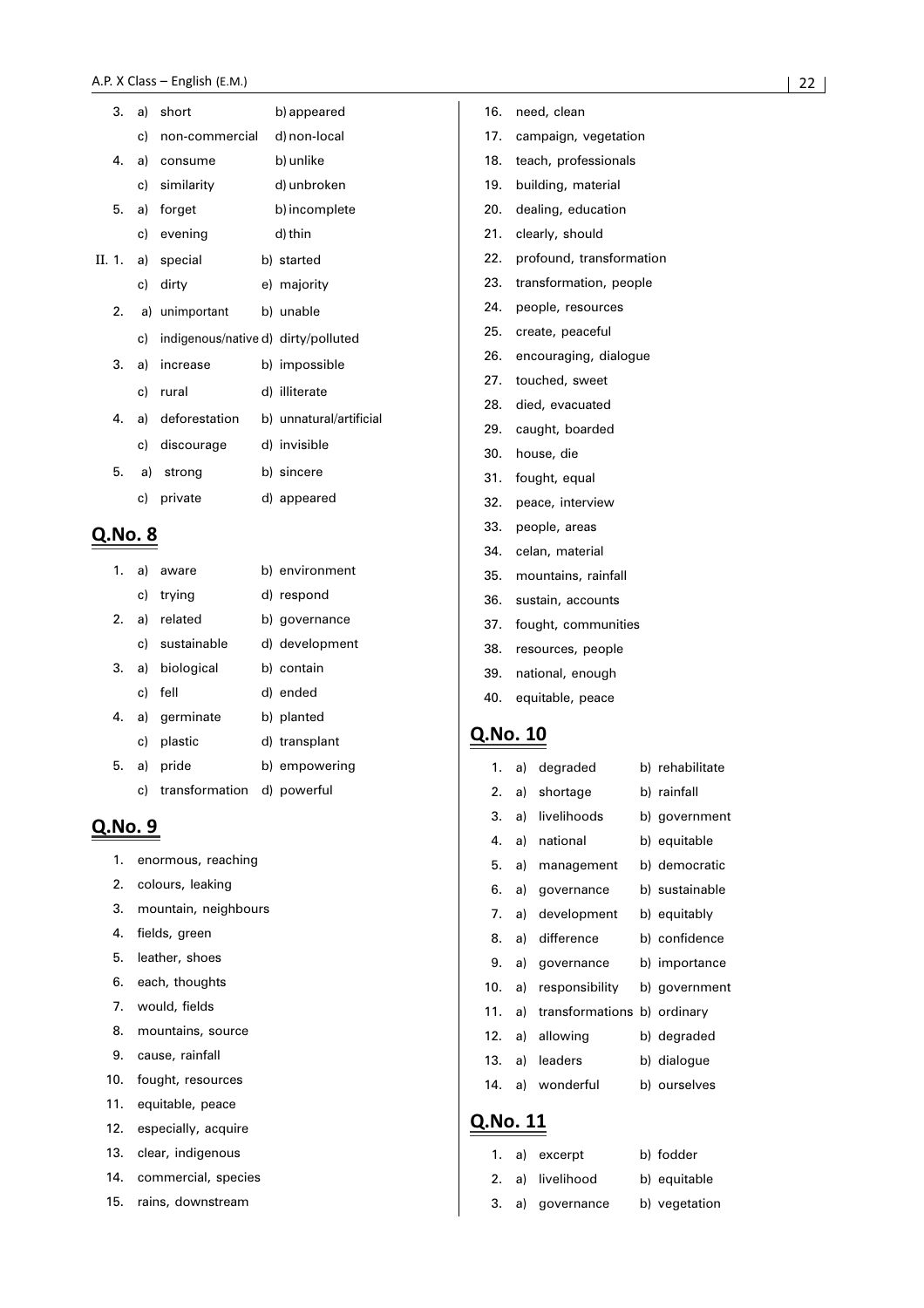|  | 4. a) degraded     | b) rehabilitate |
|--|--------------------|-----------------|
|  | 5. a) rainfall     | b) sustain      |
|  | 6. a) distribution | b) democratic   |
|  | 7. a) sustainable  | b) pristine     |
|  | 8. a) indigenous   | b) reservoir    |
|  | 9. a) eucalyptus   | b) profession   |
|  | 10. a) confidence  | b) dialogue     |
|  | 11. a) firewood    | b) exotic       |
|  | 12. a) emphasize   | b) majority     |

# Q.No. 12

| 1. | One word substitute | <b>Meaning</b>                 |
|----|---------------------|--------------------------------|
|    | 1. Psychologist     | 1. a person who studies the    |
|    |                     | mind of a person               |
|    | 2. Linguist         | 2. a person who studies        |
|    |                     | languages                      |
|    | 3. Zoologist        | 3. a scientist who studies     |
|    |                     | animals                        |
|    | 4. Physicist        | 4. a scientist who studies     |
|    |                     | physics                        |
| 2. | One word substitute | <b>Meaning</b>                 |
|    | 1. Rationalist      | 1. a person who believes in    |
|    |                     | solving human problems         |
|    |                     | with the help of race          |
|    | 2. Anthropologist   | 2. a person who studies the    |
|    |                     | human race                     |
|    | 3. Ornithologist    | 3. a person who studies        |
|    |                     | birds scientifically           |
|    | 4. Pragmatist       | 4. a person who solves         |
|    |                     | problems in a sensible         |
|    |                     | way                            |
| 3. | One word substitute | <b>Meaning</b>                 |
|    | 1. Archaeologist    | 1. a person who studies        |
|    |                     | ancient remains                |
|    | 2. Geologist        | 2. a scientist who studies the |
|    |                     | earth                          |

|    |                  | 3. Cardiologist | 3. a doctor who treats heart |
|----|------------------|-----------------|------------------------------|
|    |                  |                 | diseases                     |
|    |                  | 4. Orthopaedist | 4. a doctor who treats bones |
| 4. |                  | <b>Persons</b>  | <b>Places</b>                |
|    | 1.               | winner          | 1. area                      |
|    | 2.               | child           | 2. colony                    |
|    | 3.               | activist        | 3. forest                    |
|    | 4.               | women           | 4. reservoir                 |
| 5. |                  | <b>Persons</b>  | <u>Things</u>                |
|    | 1.               | forester        | 1. prize                     |
|    | $\overline{2}$ . | professional    | 2. fodder                    |
|    | 3.               | leader          | 3. food                      |
|    | 4.               | children        | 4. material                  |
| 6. |                  | <b>Things</b>   | <b>Places</b>                |
|    | 1.               | flora           | 1. lake                      |
|    | 2.               | timber          | 2. ocean                     |
|    | 3.               | firewood        | 3. river                     |
|    | 4.               | seeds           | 4. landscape                 |
| 7. |                  | <b>Persons</b>  | <b>Things</b>                |
|    | 1.               | grandmother     | 1. water                     |
|    | 2.               | teacher         | 2. rice                      |
|    | 3.               | muslim          | 3. door                      |
|    | 4.               | rebel           | 4. poison                    |
| 8. |                  | <b>Persons</b>  | <b>Things</b>                |
|    | 1.               | contractor      | $1.$ cap                     |
|    | 2.               | lord            | 2. thread                    |
|    | 3.               | prophet         | 3. bench                     |
|    | 4.               | mother          | 4. image                     |
|    |                  |                 |                              |

# Q.No. 13(a)

- 1. **E.g. :** How should I go about telling her the bad news ?
- 2. **E.g. :** Many wars that are fought in the world are fought over natural resources.

 $44444$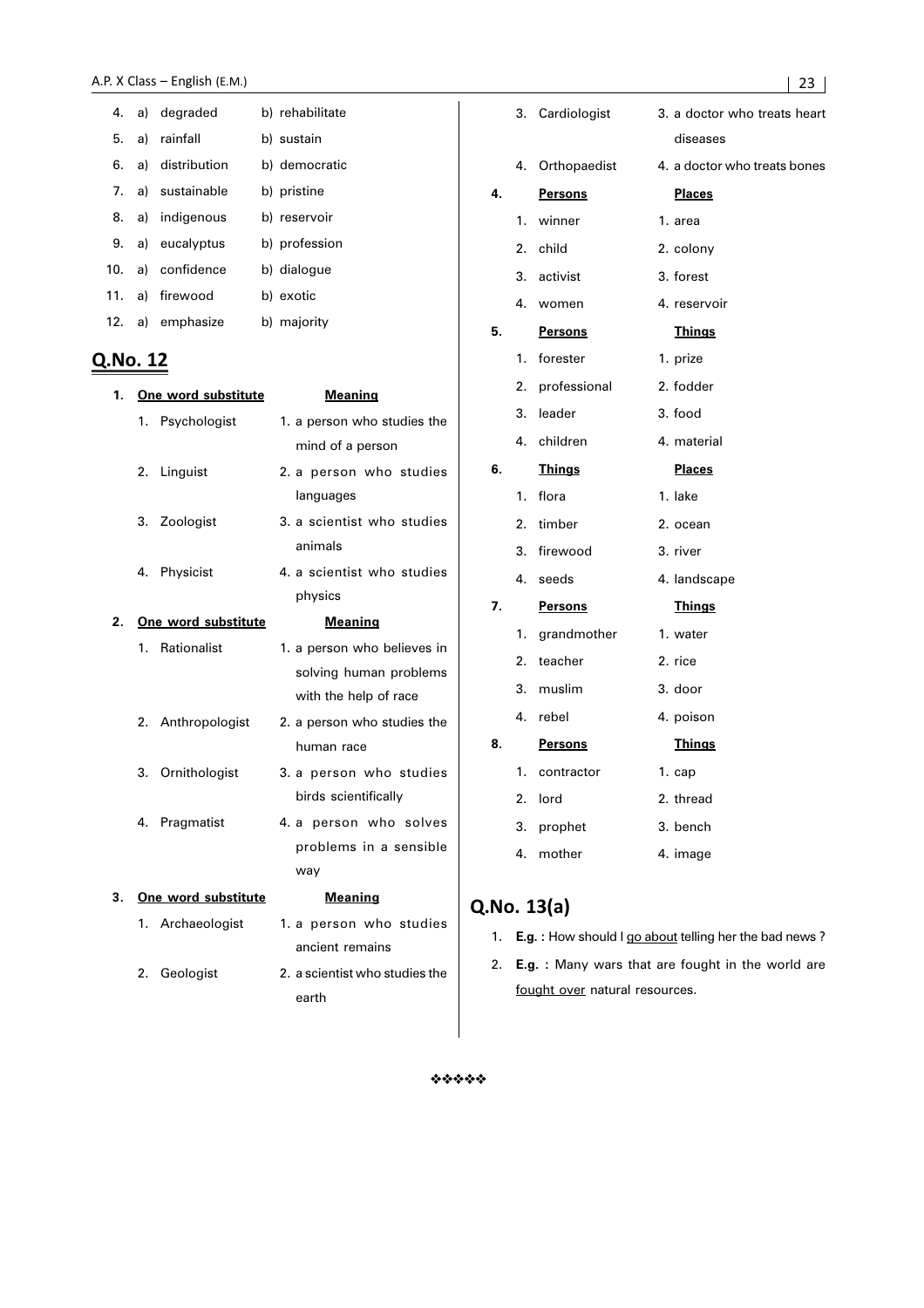# **CREATIVE ZONE : ANSWERS**

# <u> PAPER – I : PART – A</u> 'A' Reading

# $Q.No.1$

- 1. a) Wars.
	- b) To share the natural resources.
	- c) Good management of natural resources and equitable distribution of them.
- 2. a) African stool.
	- b) Peace, good governance, sustainable management.
	- c) With its three legs.
- 3. a) The British government wanted to establish commercial plantations of exotic species.
	- b) Pines and eucalyptus.
	- $c)$  indigenous = native.

## $O.No.2$

- 1. a) Wangari Maathai.
	- b) The African countries invest in peaceful negotiations for conflicts. The engage in dialogue to stop wars.
- 2. a) Planting a tree
	- b) When we plant a tree we plant hope.
- 3. a) The women who planted trees.
	- b) The women planted trees with the skill of foresters.
- 4. a) The quality of weather.
	- b) The speaker assured the women by saying that the trees grow very fast in tropics
- 5. a) About the transformation of women.
	- b) They felt the sense of pride because they became confident after planting trees and enjoying the benefits of planting.
- 6. a) The landscape transformed into a place without dust.
	- b) The NHK Radio.

# 'B' Reading

## $Q.No.3$

- 1. a) White bear's cubs.
	- b) She waits for all the life she is making.
- c) As they will become extinct.
- 2. a) The thrush i.e., a songbird with a brown back and spotted breast.
	- b) To hold her clutch.
	- c) The thrush waits for a partner.
- 3. a) The grandchild symbolizes the generation to come or future generations.
	- b) The humanbeing.
	- c) The race of the tigers will become extinct due to the deteriorating environmental conditions.
- 4. a) Whale
	- b) It is about the endangered species of wildlife.
	- c) The whale's song of birthing fills the sea.

# <u>Q.No.4</u>

- 1. a) Her concern is for endangered species.
	- b) The poet says that the next generation is not going to see the animals mentioned in the poet and it was the last bright new world birthing i.e., their cubs birth.
- 2. a) It's time he took steps to conserve wildlife and the environment.
	- b) The human beings.

# 'C' Reading

#### **I. KOKO VILLAGE, NIGERIA**

## $Q.No.5$

- **1**. a) A pyramid of drums.
	- b) Identical
	- c) From a stream
- 2. a) Mr. Sunday Nana.
	- b) The Chief was smiling because he was happy as he got something as gift.
	- c) There might be some money or some valuable things.

- 1. a) He was the chief of the village. (Name was not mentioned in the leson).
	- b) The chief wants the people to move to another place as the environment was polluted in that place.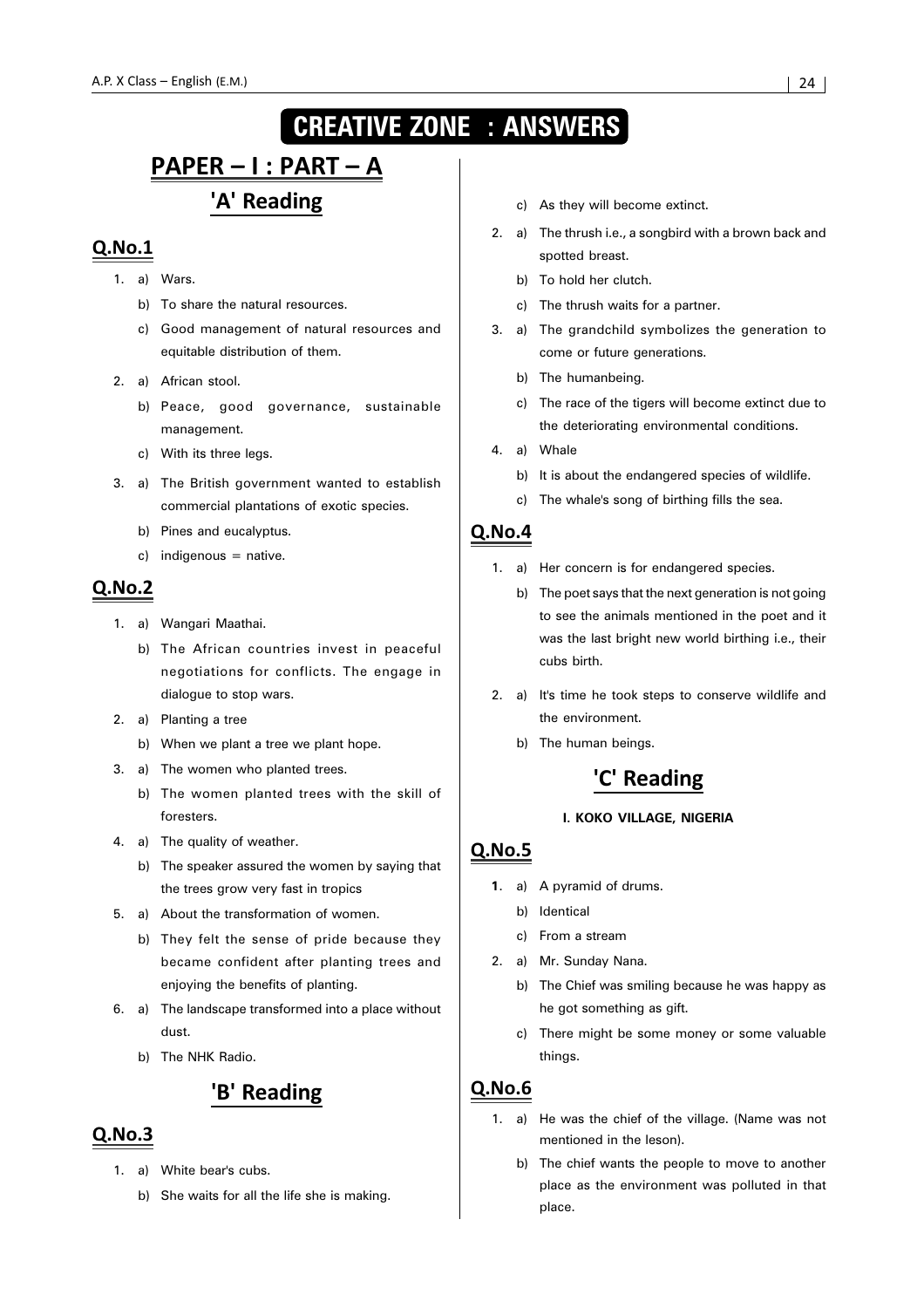#### **II. PONNIMANTHURI VILLAGE, INDIA**

# $Q.No.5$

- 1. a) The factory owners.
	- b) Making shoes, hand bags and clothes.
	- c) The men would become rich as they would get jobs.
- 2. a) They told the villagers that they would have jobs and they would become rich.
	- b) They did not tell them anything about the dangers.
	- c) Tanning.

# **Q.No.6**

- 1. a) Vijayasama.
	- b) She spoke with difficulty as she was sad.
- 2. a) The factory owners.
	- b) Because she felt very sad and could not control her sorrow.

#### **III. VOROBYOV VILLAGE, UKRAINE**

#### **Q.No.5**

- 1. a) Every one was shocked with the explosion.
	- b) Natasha Revenko.
	- c) They ran as they were scared.
- 2. a) Boarded.
	- b) From Moscow.
	- c) The person who came along with Natasha. (The companion).

## Q.No.6

- 1. a) Natasha Revenko.
	- b) The writer.

#### Q.No. 7 & 8

|         | 1. Wangari Maathai : Good morning friends! How        |  |
|---------|-------------------------------------------------------|--|
|         | are you?                                              |  |
|         | <b>Woman 1 and 2</b> : Good morning madam. We are     |  |
|         | fine madam. Thank you                                 |  |
|         | madam.                                                |  |
|         | <b>Wangari Maathai</b> : As per our earlier plans, we |  |
|         | have to go ahead with planting                        |  |
|         | more and more trees.                                  |  |
| Woman 1 | : Really madam. We have to do                         |  |
|         | it urgently. The temperature is                       |  |
|         | really becoming more and                              |  |

|                 |                             | more every day and every<br>year.                         |
|-----------------|-----------------------------|-----------------------------------------------------------|
| Woman 2         | ÷.                          | It is simply not tolerable. We                            |
|                 |                             | need to do something regarding                            |
|                 |                             | this.                                                     |
| Wangari Maathai | $\mathcal{L}_{\mathcal{A}}$ | I talked to the forest department                         |
|                 |                             | officials. They promised us to                            |
|                 |                             | supply with one lakh seeds.                               |
| Woman 1         | ÷.                          | It's really good madam. The                               |
|                 |                             | forest department is really                               |
|                 |                             | helping us a lot. But how to                              |
|                 |                             | plant trees ? We don't know                               |
|                 |                             | anything about that.                                      |
| Wangari Maathai | $\mathbb{R}^n$              | Don't worry. The<br>forest                                |
|                 |                             | department officers will help                             |
|                 |                             | us. They said they would train                            |
|                 |                             | us in planting trees.                                     |
| Woman 2         | ÷.                          | It's really fine. We are lucky.                           |
| Woman 1         | ÷.                          | Madam. By the time they come                              |
|                 |                             | here everything would be over.                            |
|                 |                             | They are very busy and they                               |
|                 |                             | can't spend time with us.                                 |
| Wangari Maathai | ÷                           | I've talked to them twice. They                           |
|                 |                             | asked us to arrange for the                               |
|                 |                             | training programme. The delay                             |
|                 |                             | is only ours.                                             |
| Woman 2         | ÷.                          | Madam. They are the right                                 |
|                 |                             | people to help us. There is no                            |
|                 |                             | doubt about that. But, there is                           |
|                 |                             | another problem with them.                                |
|                 |                             | They tell us something. But<br>that we cannot understand. |
|                 |                             | Their language is different.                              |
|                 |                             | They use words like tropics,                              |
|                 |                             | geepics. Last time it was a                               |
|                 |                             | problem.                                                  |
| Wangari Maathai | $\mathbb{R}^n$              | Let us try. I will request them                           |
|                 |                             | to use words that we can                                  |
|                 |                             | understand. Let us give them                              |
|                 |                             | a chance. If it does not help us,                         |
|                 |                             | we will think.                                            |
| Woman 1         |                             | : Tell them that we did not study                         |
|                 |                             | much and we are from hill                                 |
|                 |                             | villages.                                                 |
|                 |                             |                                                           |

**Wangari Maathai :** All right, all right. We will take all these issues to them. When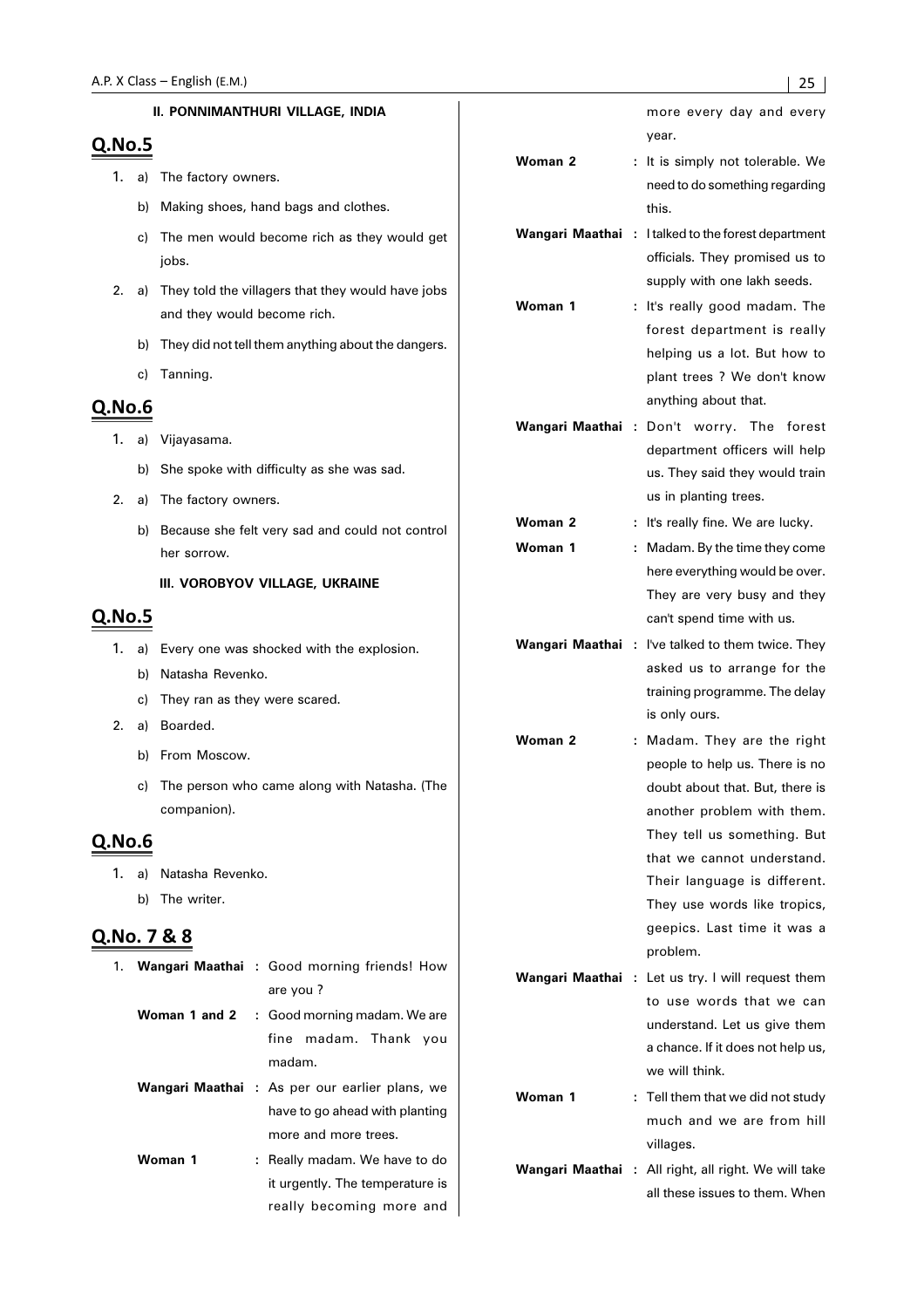|         | can we plan the training                                    |  |  |  |
|---------|-------------------------------------------------------------|--|--|--|
|         | programme?                                                  |  |  |  |
| Woman 2 | : We will plan it any time next                             |  |  |  |
|         | week.                                                       |  |  |  |
|         | <b>Wangari Maathai</b> : I'll ask for their consent and let |  |  |  |
|         | you know.                                                   |  |  |  |
|         | <b>Woman 1 and 2</b> : Thank you, madam.                    |  |  |  |

2. The village was pleasant with full of lush green surroundings. There were many kinds of trees and plants. There were hundreds of kinds of herbs and shrubs. There were green paddy fields. They looked like green carpets. I would feel that nature has worn a green saree. There were flocks of birds visiting the fields to have a feast of insects. As they flew, they flew in hundreds and thousands. There was a pattern in the way they flew. And the patterns were changing from one to the other. It was a feast to the eyes.

The times changed. Some people came to farmers. They came in cars. A fleet of cars ! I understood that they were business people. They went to Panchayat office.

Slowly, they built the buildings. No monsters. They said they were setting up industries. When they built them, the walls were white. But now they are black ! Covered with soot ! The chimneys always send smoke into the sky. The smoke is like a rolling column. Now the birds won't like this village. They left to some other place. Now it's no more a peaceful village. It's a disturbed village. It's going to be a desert in the future !

3. Good evening to everyone who has taken pains to come over here. I could not meet everyone and invite to this meeting. Particularly I express my heartfelt thanks to Mr. Sunday Nana, an elderly and responsible person of the village.

I don't know how to share my feelings with you. I don't find words to tell you that there is a danger to this village. The danger is not from any one of the villagers. The danger is not any other person from outside. The danger is ......... from this pile of drums. What is inside these drums ? Where did the drums come from ? None of you knows.

Look at the skull and the cross bones. What are they the symbol of ? They are a symbol of danger. The drums have some poisonous chemical. I don't know why the head of this village permitted the trucks to leave these drums here. All the drums have piosonous chemicals in them. Are you prepared to face the danger. None of us is ...... In fact they have come from Italy. The company that produces pharmaceutical drugs is located there. If the chemicals fall on this ground, that part of this land is going to become polluted with poison. If the contents of the drums mix with water, that water will become poison. The children, the old people, you ..... you ..... and me .... are going to be victims of this poison.

In order to save ourselves, we all have to get united to sent the drums away to where they came from. Otherwise the whole village is going to be poisoned. Let us all get united to sent the drums away.

First of all, I would like to thank the organisers for giving me a chance to speak on the problems we are facing in this village.

The problems started with the setting up of these factories. The problems are increasing day by day. When the industrialists came here they were very convincing. Their words sounded reasonable. They said that they would build factories. They promised large scale employment to the youth of this village. We thought we would all benefit from the factories as most of us were looking for jobs. We had to move to Chennai, Bengaluru, Hyderabad and Mumbai. That is one side of the coin.

The other side of the coin ...... which we never expected. And they never told us that. That they will be setting up tanning industry. They did not tell us that they will be converting animal skin into leather. Did they tell us they would use 250 different kinds of chemicals in the process of tanning ? No. They didn't. It has a bearing on our health. We have factories in our village. Our youth have jobs. But what jobs ? They don't pay us well. They don't give us well-paid jobs.

I strongly feel that we have to try for change. Let us save our village. Let us say no to harmful chemicals. Let us try for better employment prospects.

I once again thank the organisers for giving me an opportunity to express my opinion. Thank you.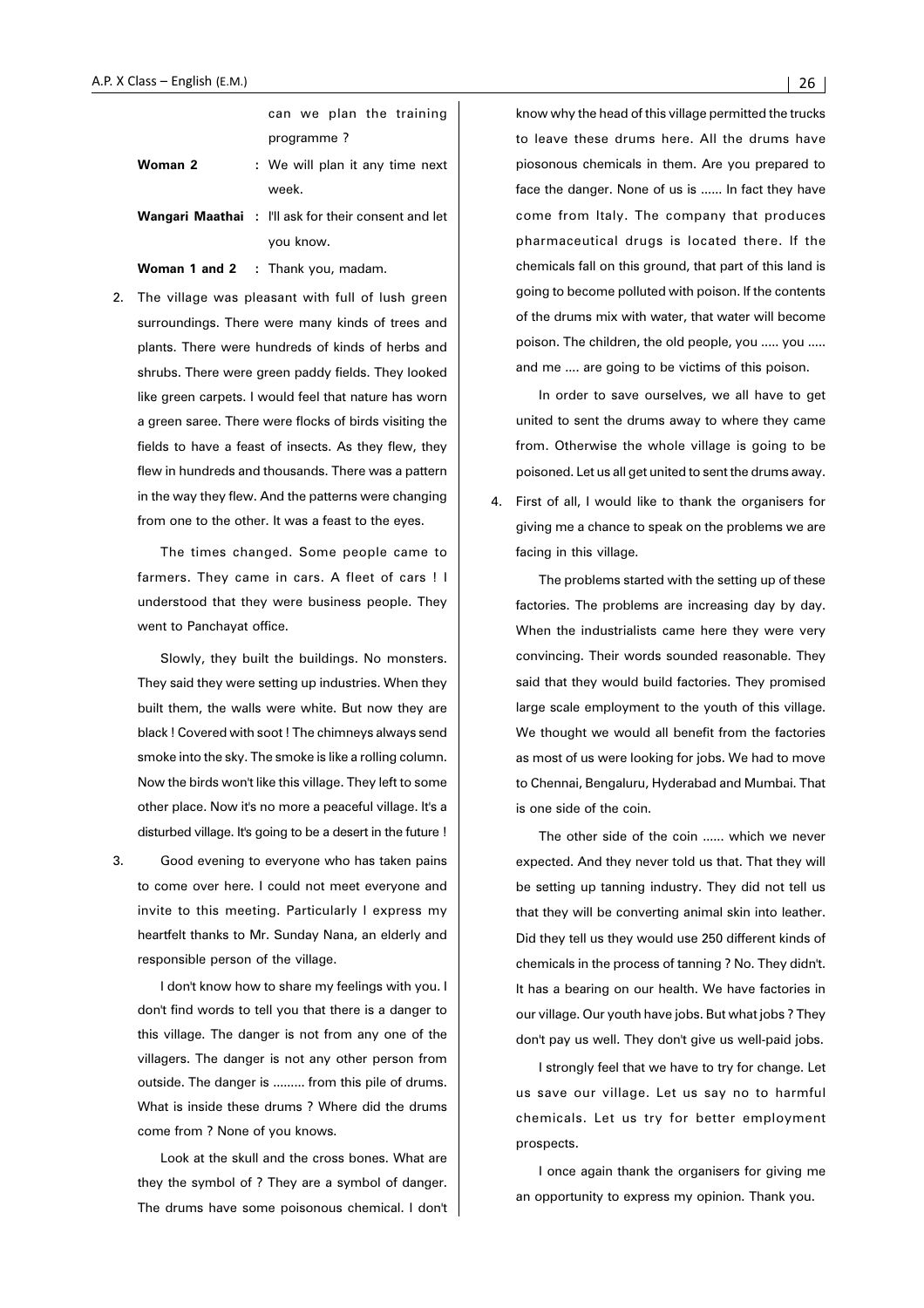# PAPER - I : PART - B

#### Q.No. 9

| 1. a) a |               | b) with      | c) to  |
|---------|---------------|--------------|--------|
| d) in   |               | e) which     |        |
|         | 2. a) freedom | b) happiness | c) our |
|         | d) merely     | e) wisest    |        |

### Q.No. 10

| 1. | $1)$ B  | 2) C   | $3)$ D | 4) A   | 5) C   |
|----|---------|--------|--------|--------|--------|
|    | 2. 1) A | $2)$ B | $3)$ D | 4) C   | 5) D   |
|    | 3. 1) D | $2)$ A | $3)$ C | $4)$ B | $5)$ A |
| 4. | 1) B    | $2)$ A | $3)$ A | $4)$ A | 5) D   |

## Q.No. 11

- 1. Having read the novel. I returned it to my friend.
- 2. Although unrecognized throughout his life, his talent was much appreciated after his death.
- 3. Interrupted by bouts of deep depression and despair, this frenzied activity produced the majority of his most famous paintings.
- 4. One of these, called Self Protrait with Bandaged Ear, showing Van Gogh, wearing a bandage after cutting off his ear, committed suicide a year later in 1890.
- 5. A lot is known about Van Gogh's life and his feelings because of the hundreds of letters written by him to his brother Theo and others.
- 6. Believing (believed) in Van Gogh's genius, his brother, the closest person to Van Gogh always encouraged him in his work.

#### (Or)

Being the closest person to Van Gogh and believing (believed) in his genius, his brother always encouraged Van Gogh.

## Q.No. 12

- 1. America was discovered by columbus.
- 2. You will be given a ticket by the manager.
- 3. Why were you shoes left here ?
- 4. He was found guilty of muder.
- 5. The tree has been cut down by them.

# Q.No. 13

1. The teacher told him to work hard and score good marks.

- 2. Ramu said that they had come on Sunday.
- 3. She asked him whether he had written the letter.
- 4. The teacher asked me whether I wrote a good hand.
- 5. She enquired me whether I had ever seen the Charminar.
- 6. She asked him whether he would kindly help her.
- 7. She said that nobody could solve the problem.
- 8. Anand said that Chetan had gone school.
- 9. He asked me to say good morning to uncle.
- 10. She asked him where he had spent his money.
- 11. The conductor asked the passengers to get down and put all their strength to push the bus.
- 12. He complimented me that I had done well.
- 13. She exclaimed and said that he Taj was very beautiful.
- 14. The boy wondered that the sky was blue.
- 15. The teacher exclaimed that I was a big stupid.

# Q.No. 14

- 1. When the announcement was given, I didn't hear.
- 2. Strike iron when it is hot.
- 3. Since I was seriously ill, I went to the doctor.
- 4. Rohini is so short that she can't reach the switch.
- 5. You spoke to the man when he is deaf.

# Q.No. 15

| $1)$ at  | $2)$ in |           |
|----------|---------|-----------|
| 3) at    |         | 4) during |
| 5) while |         |           |

# Q.No. 16

- 1. told
- 2. came
- 3. head gone
- 4. died
- 5. have written

- 1. You should stop watching TV and start your studies.
- 2. You should stop smoking.
- 3. Would you mind studying well ?
- 4. Would you concentrate on your studies ?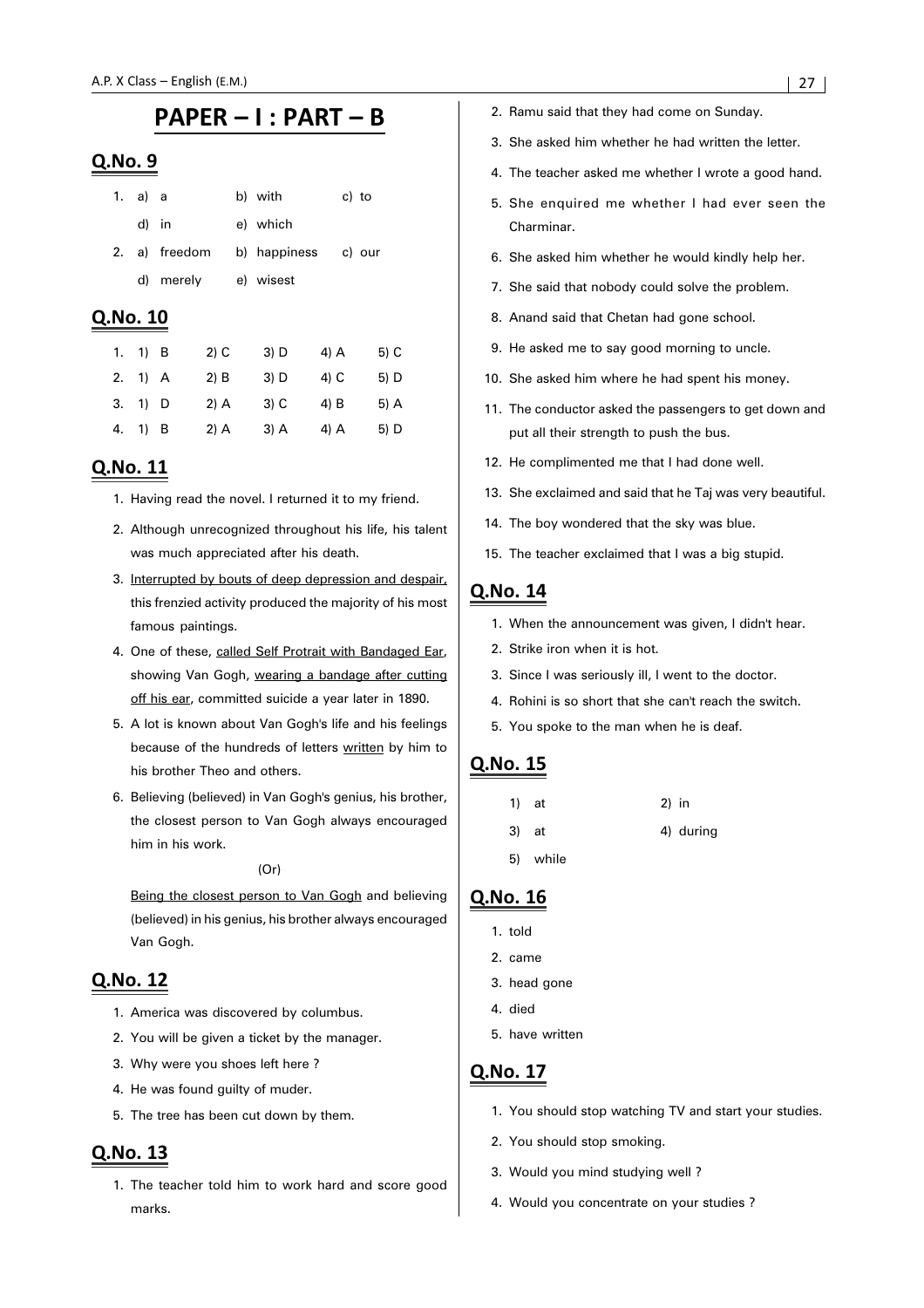#### Q.No. 18

- 1. Sir, please don't park vehicles here.
- 2. Dad ! could you buy a new dress.
- 3. Please, tell me, who is your yoga teacher ?
- 4. Could you please, appoint me as manager.
- 5. Could you please tell me, what is the pincode of Delhi ?

#### Q.No. 19

| 1) B | $2)$ A | $3)$ C |
|------|--------|--------|
|      |        |        |

#### Q.No. 20

| 1) C |  |
|------|--|
| ᄗᄾ   |  |

5) A

# PAPER - II : PART - A

2) A  $3)$  B  $4)$  A

## $Q.No.1$

- 1. 1) The bar chart is about the month-wise distribution of snake bites incidents during the period 1999- 2003.
	- 2) June and July
	- 3) B
	- 4) A
	- 5) B

#### Q.No. 2

- 1. 1) Egg, caterpillar, pupa and adult butterfly.
	- 2) Eyes on its wings.
	- 3) Something had tried to catch it.
	- 4) Leaves.
	- 5) Pupa.

#### $Q.No.3$

1) 3, 2, 4, 5, 1

#### $QNO.4$

1. Eluru, 16.8.2016.

My Dear sister,

How do you do ? I received your letter only yesterday and was happy to know all about you. I was waiting to hear from you. I learn that you are spending all your time in reading your textbooks. I advice you to spare them say, one hour at least to read newspaper, especially English newspapers.

Don't you know reading newspapers, enables you develop vocabulary and other language skills ? Moreover you will know what is happening in the world around you. You will know latest information regarding places, person's environment and the like needed to the educated youth. Regular reading of newspapers enables you to improve your language and writing skills. So please, do read newspapers regularly and make it a habit. Convey my respects and regards to all at home.

Yours lovingly,

x x x x x x

Address on the envelope : To Vaidya Ramya, D/O Suhasini, H.No. 2-6-85/1, Bhimavaram, W.G. District.

#### 2. **SCIENCE SIZZLES**

Vijayawada - St. Mary School recently held its annual science fair. The fair, which is an integral part of the science curriculum at the school, challenges students to expand their knowledge and present projects to the judges.

This year's first-place winners did experiments focusing on topics ranging from "green living" to the effect of electronic devices on humans.

"I am always impressed by the quality of work and ingenuity our students display each year. We are so proud of all our participants ranging from first to eighth grade, "Principal Ms. Shruthi Susarla said in a news release. "With the guidance and direction of our science teacher, Smt Madhuri, our School comes together as a community to celebrate this great learning experience and the children are all winners as they grow in confidence and their understanding of science."

Winners will go on to compete in the district science fair. There is an air of excitement in the School premises.

#### <u>Q.No. 5</u>

1. Sachin Tendulkar was born on April 24, 1973 in Mumbai, India gave his first cricket bat at the age 11, Tendulkar was just 16 when he becomes India's youngest test cricketer in 2005. He became the first cricketer to score 35 centuries (100 runs in single inning) in test play.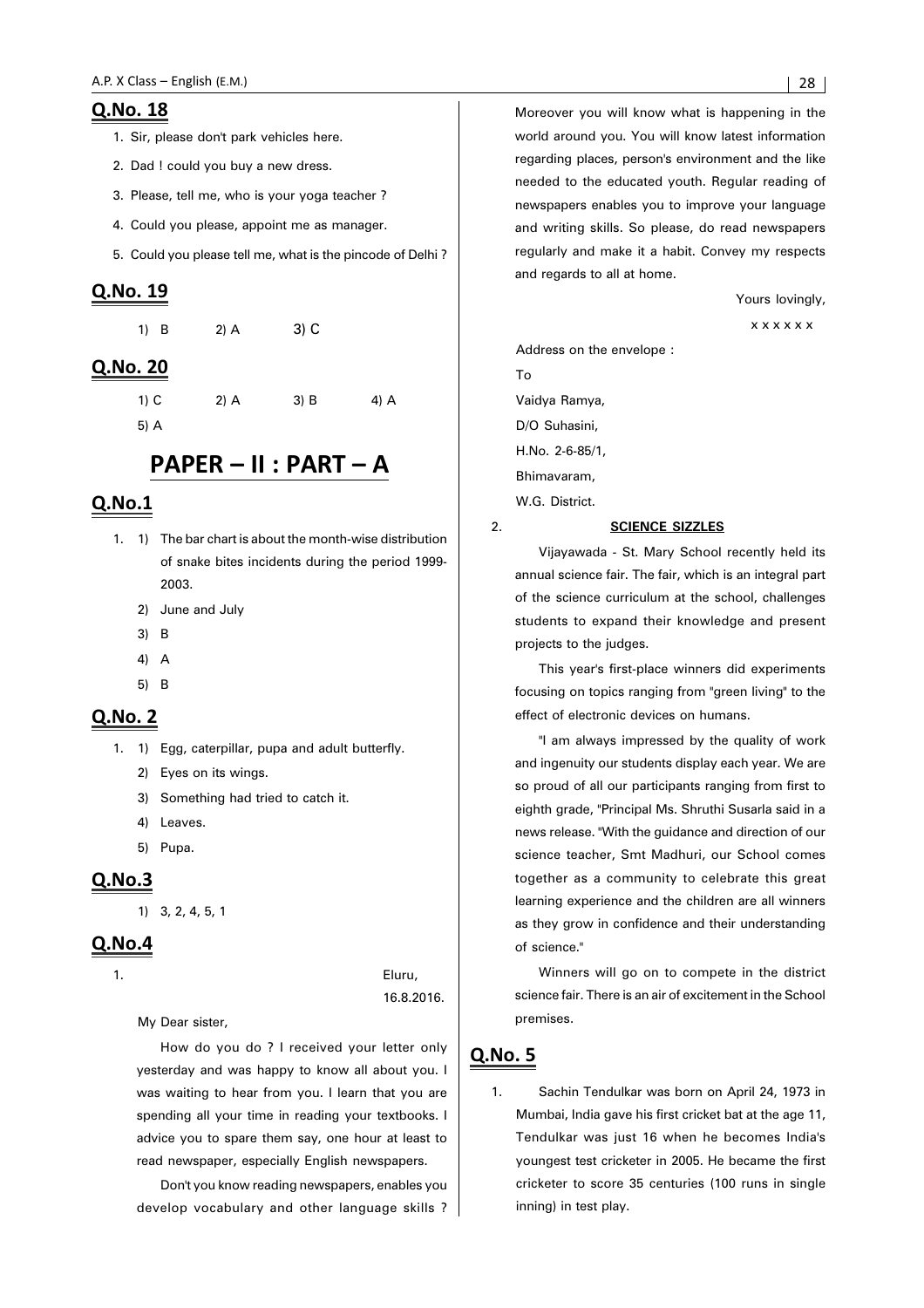Tendulkar made his debut in international competition at 16 with a match against Pakistan in Karachi. At the age of 18 he scored a pair of centuries in Australia, then in 1994 he racked up a score of 179 in a match against West Indies.

In April 2011 Tendulkar chalked up another milestone when he led India to a World Cup victory, the first in his long career. During the tournament, the batsman again showed why his one of the sports greatest athletes by scoring 2000 runs and six centuries in World Cup Play.

He was one of the greatest batsmen in the history of cricket, highest run scorer in both test matches and ODI's, wisden ranked him the second greatest test batsman of all time next only to Sir Donald Brandman, the second greatest one-day international batsman all time next only to Sir Vir Richards.

Sachin received many honours nationally and internationally. The most honourable awards are "Bharat Ratna". India's highest civilian awards, Padma Vibhushan award, India's second highest civlian award, Rajiv Gandhi Khel Ratna award etc.. The country has given him the highest sporting honour and the group captain of IAF.

#### 2. **The Ant and the Cricket**

The young cricket passed the warm summer days in singing and merry making. He didn't think that the cold winter would finally come. He laid by nothing for hard days of winter.

At last, the winter season set in the foolish cricket had nothing to eat. Thick snow covered every thing. There was no flowers or fruits anywhere. The cricket felt miserable. He began to starve. He went to an ant and begged her to lend some corn. But the ant said : "We ants neither borrow nor lend".

The ant asked the cricekt, "What were you doing in summer ?" The cricket replied that the weather was warm. He spent summer days in singing. The ant grew angry to hear such things. She turned out the cricket, saying : "Now, go and dance your winter away".

The cricket was face to face with death. He had to suffer for his own idleness. He learnt a good lesson. **Moral :** He who does not has no right to eat.

#### 3. **An Old Farmer and His Five Sons**

Once upon a time there was a farmer. He lived in a village. He was wise he used to work hard when he was young. He earned a lot of money. He owned many fields. When he grew old, he could not work hard. As he had a lot of wealth, he appointed some workers to do the field work and the homework of the family.

As a result of this his five sons grew (became) lazy and selfish. They used not to work. Instead of working hard, they quarrelled with one another. The old man advised his sons many times not to quarrel among themselves. But they did not care for their father's advice. Above all they wanted to be away from one another.

So the oldman was worried about the future of his family, his sons and his wealth. He understood that his sons did not understand the importance and value of living together. He wanted to teach them a lesson about the importance of unity with a simple example.

So one day he asked his servants to bring a bundle of five sticks. He called his sons and showed them bundle of five sticks. He asked his eldest son to break the bundle of five sticks. But the eldest son could not break it. It was hard for him to break the bundle of five sticks as the five sticks were tied united as a bundle. The oldman aksed the other four sons to break the bundle individually. But none of them could break it as it was a difficult task to break a bundle of five sticks tied together.

Then the oldman asked his servents to loosen the bundle of five sticks. The old man gave a single stick to each of his sons and asked them to break them. Every stick was broken easily. He told them if they lived in unity, they would not be beaten by anybody. The sons felt sorry and understood that unity is strength. They began to live in unity happily. The oldman felt happy over the change in his sons. **Moral :** Unity is Strength.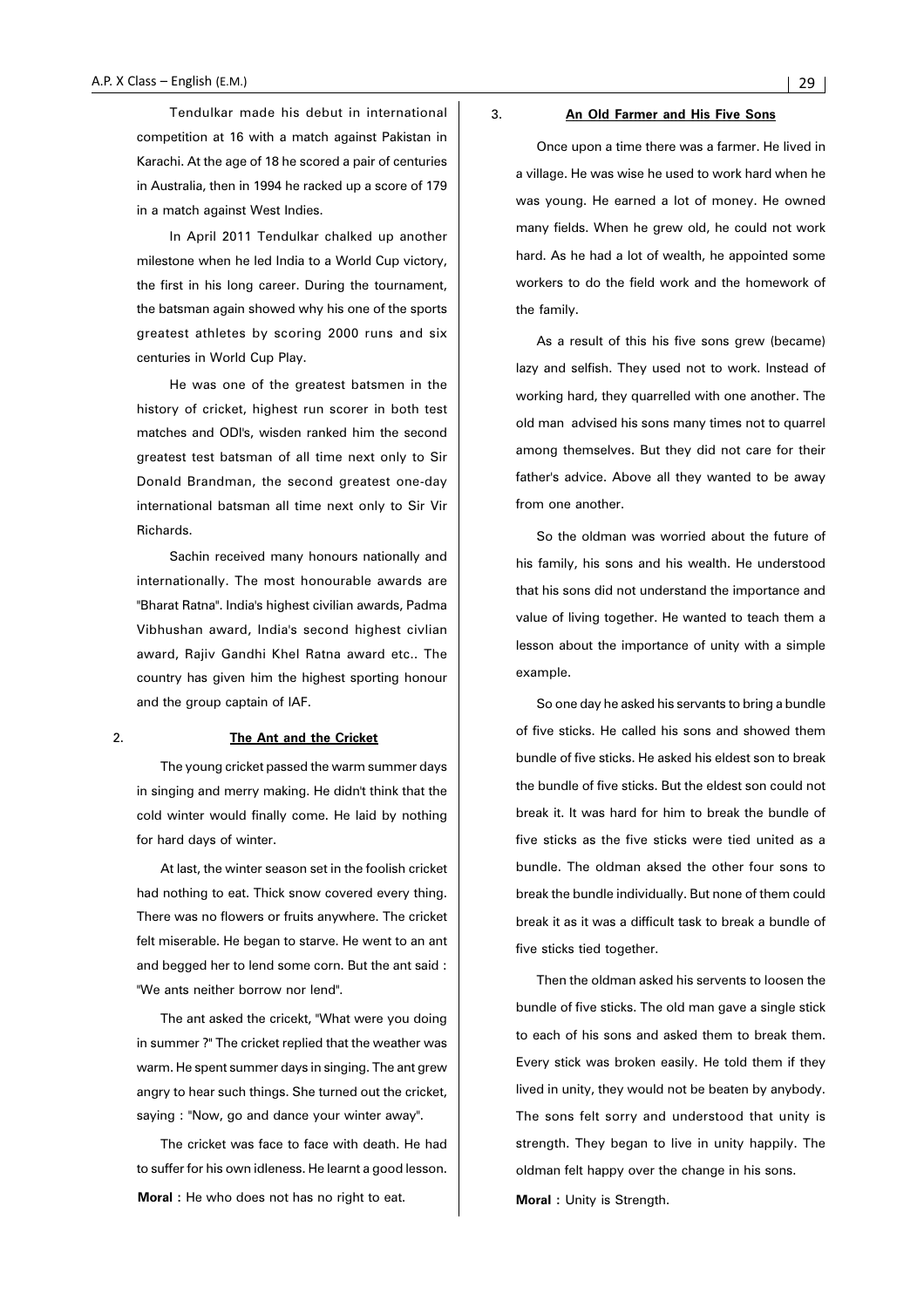# PAPER - II : PART - B

# Q.No. 6

|  | 1. a) habitat heterogeneity | b) plants               |
|--|-----------------------------|-------------------------|
|  | c) animals                  | d) vanished             |
|  | 2. a) forest protectors     | b) complex / convoluted |
|  | c) experts                  | d) uneducated           |
|  | 3. a) dissatisfaction       | b) contention           |
|  | c) share                    | d) vital                |
|  | 4. a) aware                 | b) officers             |
|  | c) difficult                | d) common               |
|  | 5. a) guarding              | b) duty                 |
|  | c) locate                   | d) surroundings         |

## Q.No. 7

|  | 1. a) foreign                 | b) deforested |  |  |  |  |
|--|-------------------------------|---------------|--|--|--|--|
|  | c) non-commercial (or) social |               |  |  |  |  |
|  | d) native / familiar          |               |  |  |  |  |
|  | 2. a) unlike                  | b) colourless |  |  |  |  |
|  | c) different                  | d) grown-ups  |  |  |  |  |
|  | 3. a) small                   | b) dull       |  |  |  |  |
|  | c) invisible                  | d) distinct   |  |  |  |  |

### **Q.No. 8**

|    | 1. a) management | b) possible  |
|----|------------------|--------------|
|    | c) democratic    | d) human     |
|    | $2. a)$ grow     | b) fast      |
|    | c) destroy       | d) diversity |
|    | 3. a) ensuring   | b) engage    |
| C) | peaceful         | d) allowing  |

# Q.No. 9

- 1. trailed, thought
- 2. heard, early
- 3. cloud, nuclear
- 4. each, laughing
- 5. loudspeaker, teach
- 6. houses, roads
- 7. appeared, bodies
- 8. beings, people
- 9. piece, sustainable
- 10. especially, acquire
- 11. young, years
- 12. mountains, species
- 13. biological, fauna
- 14. commercial, fauna
- 15. contain, oceans
- 16. rain, biological
- 17. teach, professionals
- 18. treat, gained
- 19. said, building
- 20. dealing, education
- 21. tranformation, people
- 22. resources, peaceful
- 23. dialogue, negotiations
- 24. encouraging, dialogue
- 25. greatest, tree

# Q.No. 10

|    | 1. a) allowed     |    | b) acquire       |
|----|-------------------|----|------------------|
|    | 2. a) beautiful   |    | b) colony        |
|    | 3. a) biological  |    | b) commercial    |
|    | 4. a) noted       |    | b) biological    |
| 5. | a) restore        |    | b) rehabilitate  |
| 6. | a) foresters      |    | b) professionals |
|    | 7. a) complicated | b) | commonsense      |

|    |    | 1. a) diversity   | b) fauna      |
|----|----|-------------------|---------------|
|    |    | 2. a) nurture     | b) corrupt    |
|    |    | 3. a) picturesque | b) corrugated |
|    |    | 4. a) poisonous   | b) identical  |
| 5. | a) | enormous          | b) corroded   |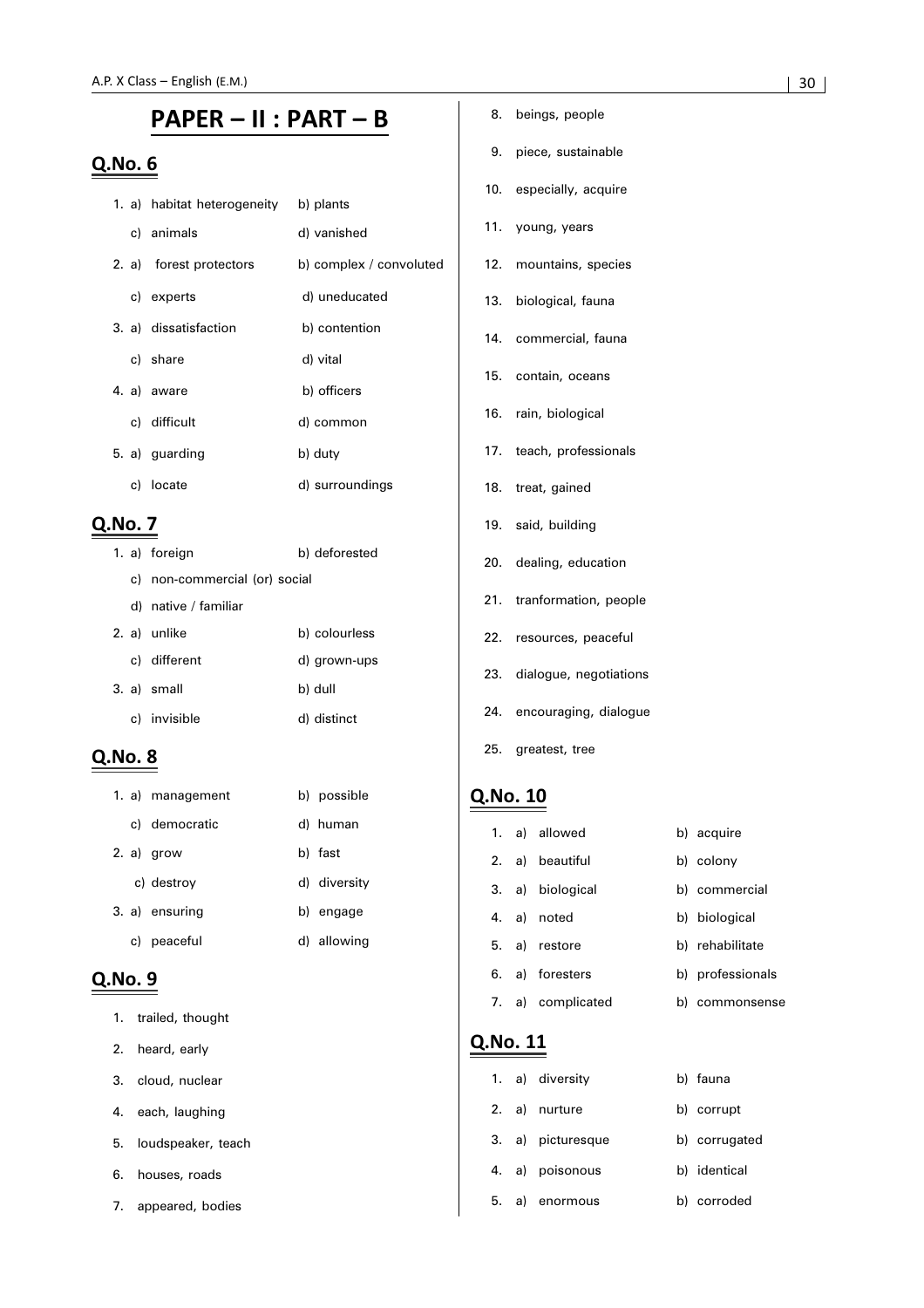|    | Q.No. 12           |                 | 3. | <b>Persons</b>                                        | Nature of study                                     |
|----|--------------------|-----------------|----|-------------------------------------------------------|-----------------------------------------------------|
|    |                    |                 |    | 1. cardiologist                                       | 1. heart                                            |
| 1. | <b>Nouns</b>       | <u>Verbs</u>    |    | 2. psychiarist                                        | 2. mental illness                                   |
|    | 1. degradation     | 1. degrade      |    | 3. linguist                                           | 3. language                                         |
|    | 2. transplantation | 2. transplant   |    | 4. ornithologist                                      | 4. birds                                            |
|    | 3. trial           | $3.$ try        | 4. | <b>Persons</b>                                        | Nature of study                                     |
|    | 4. rehabilitation  | 4. rehabilitate |    | 1. environmentalist                                   | 1. ecology                                          |
| 2. | <b>Nouns</b>       | <u>Verbs</u>    |    | 2. anthropologist                                     | 2. human race                                       |
|    | 1. establishment   | 1. establish    |    | 3. archaeologist<br>4. geologist                      | 3. remains<br>4. earth                              |
|    | 2. cultivation     | 2. cultivate    |    |                                                       |                                                     |
|    | 3. restoration     | 3. restore      |    | Q.No. 13(a)                                           |                                                     |
|    | 4. treatment       | treat<br>4.     |    | 1. $E.g. :$ trailed off                               | : Borrowing to buy new cars<br>trailed off sharply. |
|    |                    |                 |    | 2. E.g. : broke down : The woman broke down in grief. |                                                     |

\*\*\*\*\*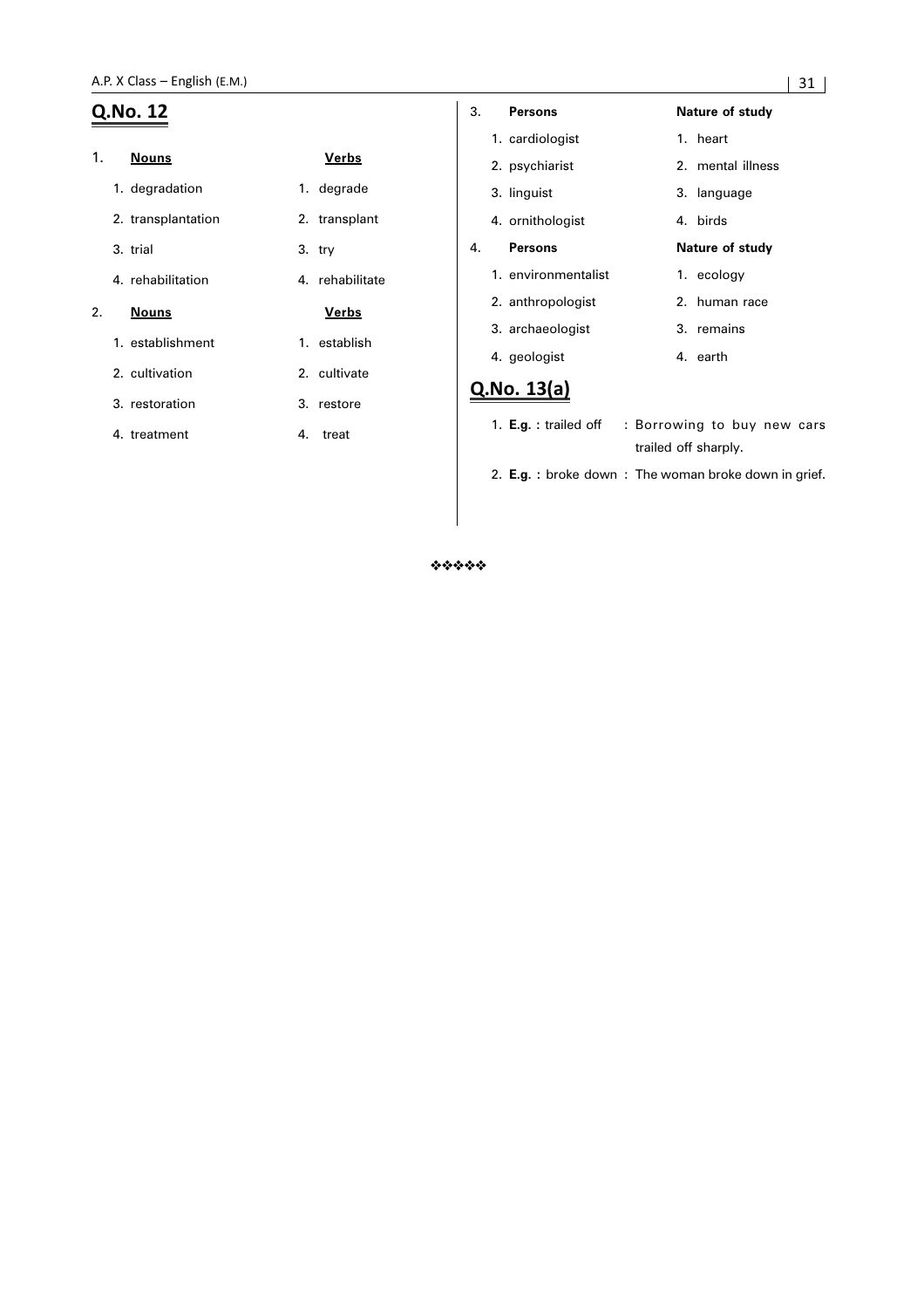# **UNIT – 6 PRACTICE ZONE : ANSWERS**

# PAPER - I : PART - A 'A' Reading

# Q.No. 1

- 1. a) A.P.J. Abdul Kalam.
	- b) Rameswaram.
	- c) His father possessed great innate wisdom and a true generosity of spirit.
- 2. a) A.P.J. Abdul Kalam.
	- b) distinguished.
	- c) Jainulabdeen his father and Ashiamma his mother.
- 3. a) Rameswaram.
	- b) Because it was isolated area.
	- c) Britishers forced India to join in World War II.
- 4. a) Jainulabdeen.
	- b) Great wisdom and generosity of spirit.
	- c) A.P.J. Abdul Kalam.
- 5. a) The narrator's cousin.
	- b) Earning his money for the first time.
	- c) A.P.J. Abdul Kalam.
- 6. a) Ramanadha Sastry.
	- b) They were his close friends.
	- c) A.P.J. Abdul Kalam.
- 7. a) A cap.
	- b) He was a Brahmin.
	- c) A.P.J. Abdul Kalam.
- 8. a) A.P.J. Abdul Kalam.
	- b) Ramanadha Sastry's father.
	- c) called.
- 9. a) Pakshi Lakshmana Sastry.
	- b) Either to apologize or quit the school.
	- c) Not mentioned in the lesson.
- 10. a) Hindus and Muslims.
	- b) Rebel.
	- c) He invited Kalam to his home for a meal.

## **Q.No. 2**

- 1. a) A.P.J. Abdul Kalam.
	- b) By helping Samsuddin in catching the newspaper bundles.
- 2. a) Hindu priest's son sitting with a Muslim boy could not stomach by the new teacher.
	- b) Ramanadha Sastry.
- 3. a) Kalam and his friend Ramanadha Sastry.
	- b) Ramanadha Sastry.
- 4. a) Ashiamma.
	- b) Ashiamma's generosity.
- 5. a) Food, medicine and clothes.
	- b) Secure.
- 6. a) In Rameswaram.
	- b) Erupted.
- 7. a) Collection of tamarind seeds.
	- b) A.P.J. Abdul Kalam.
- 8. a) The Second World War broke out.
	- b) Suspension of train halt at Rameswaram station.
- 9. a) A helping hand.
	- b) Slot.
- 10. a) Ramanadha Sastry.
	- b) Though Ramanadha Sastry was a Hindu, he showed sympathy towards a Muslim boy by weeping.

# 'B' Reading

- 1. a) Our roots.
	- b) We are proud to be a strong nation.
	- c) Fight's leave us in poor plight.
- 2. a) Finishing the tasks for the sake of the nation.
	- b) The narrow-minded people.
	- c) We spend our time arguing about unimportant things.
- 3. a) To be united.
	- b) c.
	- c) eradication of illiteracy, superstitions.
- 4. a) Son, ton; Brother, gather.
	- b) He was killed.
	- c) c.
- 5. a) Be on high cloud.
	- b) Indians.
	- c) Proud-cloud, seriously-miserably.
- 6. a) C.
	- b) Pious.
	- c) The riots.
- 7. a) A mother loses her son and a brother loses his brother.
	- b) Because the people violently kill themselves. There is no love in their heart.
	- c) The violent people who disturb the foundations of the country's unity are cheats.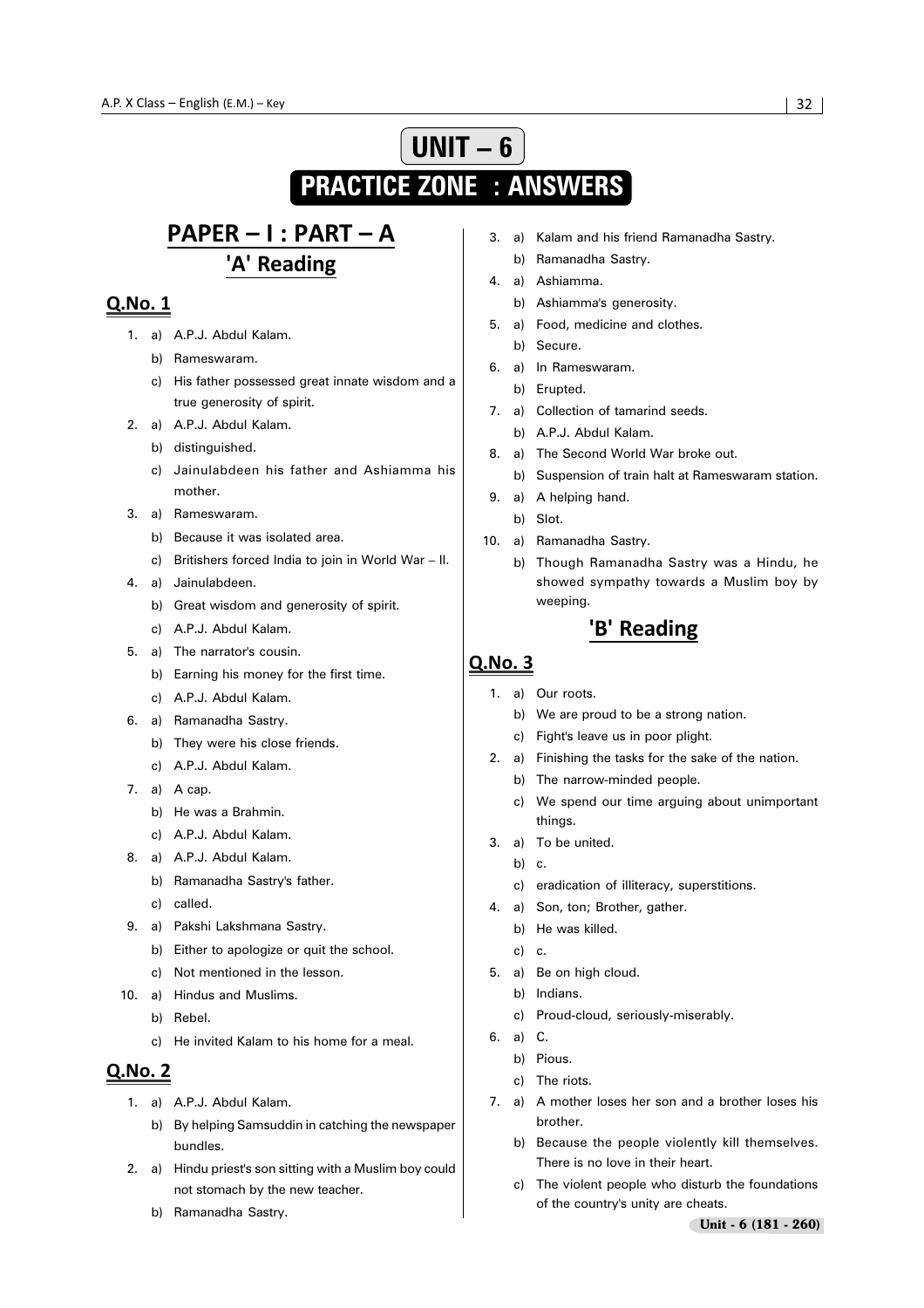- 8. a) Serious and pious thoughts b) For the sake of the nation
	- c) The people of India
- 9. a) The riots
	- b) We should control the riots.
	- c) Patriotic feelings

#### Q.No. 4

- 1. a) be proud and with high spirits. b) for the sake of the nation.
- 
- 2. a) We should throw out the rot out of our minds.
	- b) The riots will make us hang our heads.
- 3. a) Eradication of illiteracy and malnutrition.
	- b) They get into fights by the provocative words of leaders.
- 4. a) c.
	- b) We should get united.
- 5. a) a. b) The poet wants us to be dedicated.

# 'C' Reading

## **Q.No. 5**

- 1. a) So many groups, each group having its own culture.
	- b) In the continental dimensions of the country.
	- c) the state of being varied.
- 2. a) Its diversity.
	- b) Diversity.
	- c) "Beneath the manifold diversity of physical and social types etc., can still be discerned a certain underlying uniformity of all lives.
- 3. a) Superficial observers.
	- b) Improper observation.
	- c) Astonishing.
- 4. a) Herbert Risely's observation.
	- b) Discerned.
		- c) c.
- 5. a) In our scriptures.
	- b) The realization of the infinite.
	- c) Materialistic progress.
- 6. a) The younger generation.
	- b) Superficial prosperity and material achievement of the West.
	- c) Man has risen to the moon but remained isolated in his own community.

#### Q.No.6:

- 1. a) They are the storehouses of spiritual wisdom. b) Our sages and seers.
- 2. a) The fear of God.
	- b) The people of the United States and Europe.
- 3. a) Diversity in races, languages, and ways of dressing.
	- b) a
- 4. a) Continental dimensions.
	- b) Two.
- 5. a) Our art and literature
	- b) Our cultural heritage
- 6. a) Streams
	- b) Of cultures of the North and South.
- 7. a) The Cosmic Dancer or Nataraja.
	- b) More than two thousand years old.

## Q.Nos. 7 & 8

1. **Father :** Why have you come back from school very early ? **Ramanadha** Sastry : Nothing dad. Father : No, you are lying. Something is there ! You are looking very sad, why ? **Ramanadha Sastry :** I don't like our new teacher at all. I don't want to go to school from tomorrow onwards ! Father : But, why ? **Ramanadha Sastry** : You know that Kalam is my close friend. He always likes to sit beside me. But, today our new teacher has asked him to go and sit on the back bench. He has separated us. **Father :** Has Kalam done anything wrong? **Ramanadha** Sastry : No, dad. **Father** : Without any case, why has the teacher asked him to go to the last bench ? **Ramanadha Sastry :** Out teacher can't stomach me sitting beside a Muslim boy. In accordance with our social ranking as the teacher has seen it, Kalam has been asked to go and sit on the back bench. **Father** : My dear young boy, I shall come to your school tomorrow and summon the teacher. I shall ask him not to spread poison of social inequality and communal intolerance in the minds of innocent children. **Ramanadha Sastry :** Thank you, dad. **Father** : It's all right, my son.

Unit - 6 (181 - 260)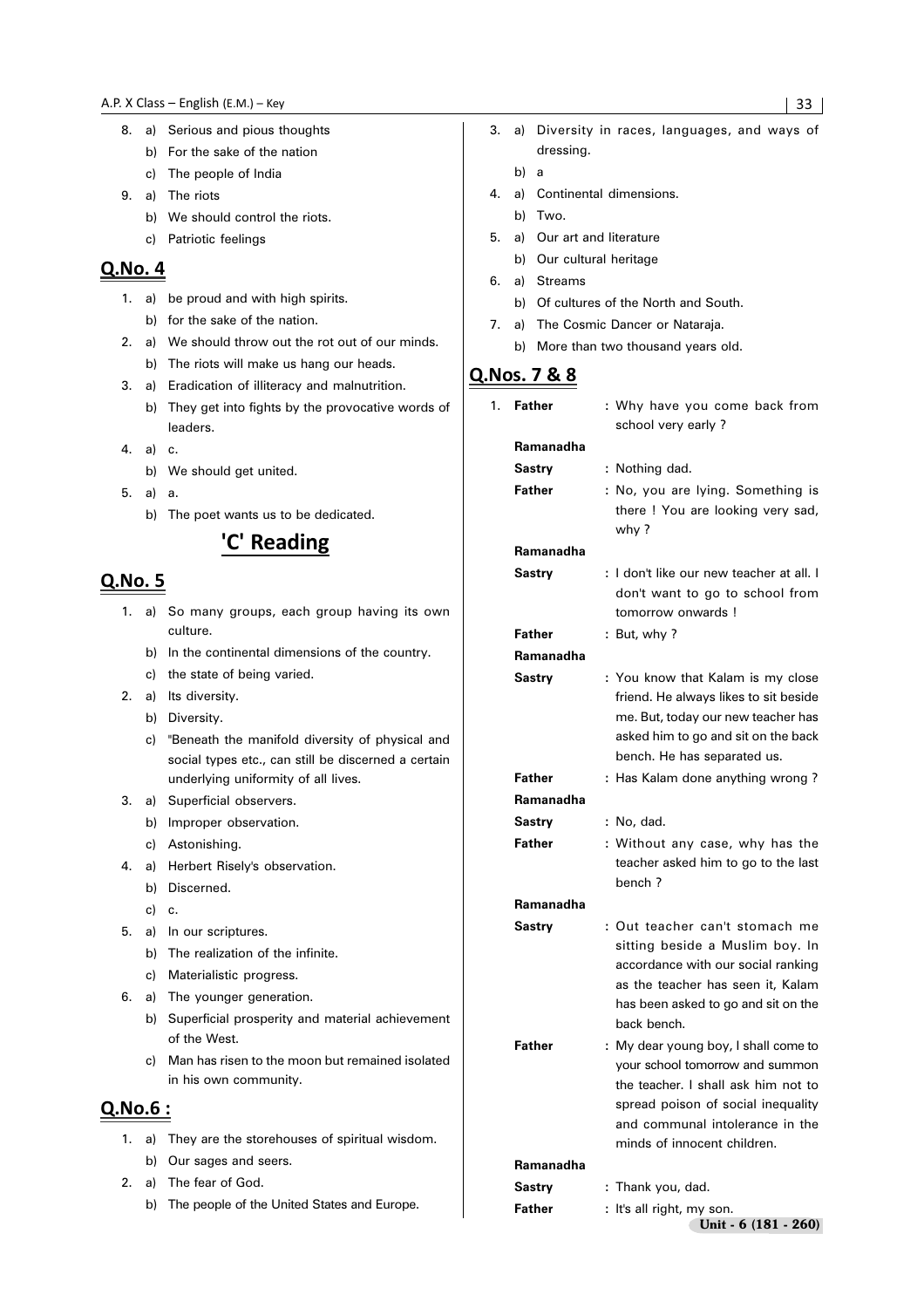2. The fabric of Indian culture is woven with customs and tradition. Tradition, if followed in the right perspective can never be a hindrance to progress unless orthodox creeps in and a person is shackled with obstinacy. In India we can see high degree of spirituality and honour.

Indians are proud of its culture. In our country it is traditional to respect elders, be truthful and honest and also to help the others in need. It also considered traditional to celebrate our cultural festivals and religious activities with the family and neighbours. Tradition leads to the right approach to marriage and death in the family, as has been followed over centuries.

Religious activities are deeply engrossed in Indian culture. These activities are lavish household affairs with everyone contributing their mite. These traditional activities result in persons learning about their heritage, religion and other spiritualities in the company of seniors. There are several rituals in any such religious functions which is difficult to understand in the right perspective and the present generation moving away from tradition, try to be sarcastic about them. However, it tried to understand logically and learning from experience, we discover the nuances which are thoroughly scientific and meant for purification of the body and soul.

We still retain the tradition of joint families and horoscope matching for marriages which are a part of our culture.

In India tradition has always been to welcome different streams of thought. That is why Indian culture has witnessed so many religions intermingling and prospering over ages without bias - many religions have been in India over the centuries and it is a part of our tradition that we have not tried to enforce any specific religion on the masses. Our culture teaches tolerance and we have progressed not in spite of it but due to it.

#### 3. 5.1.2017.

9 p.m.

Dear Diary,

Today; it is really a bad day. I don't like that new teacher. He has separated me from my dear friend, Sastry. We have sat together for all these years. He couldn't stomach me sitting beside a Hindu priest's son. I felt very sad when I was asked to go and sit on the back bench. Sastry looked utterly downcast when I shifted to my seat in the last row. The image of him weeping when I shifted to the last row left a lasting impression on me. I think our new teacher is very rigid. He should not be encouraged. I must report it immediately to my parents. The new teacher has to answer for his mindless act. No one can separate me from my friend. I must sit beside him only !

Kalam

4. Respected principal, worthy teachers and dear students; Today, I, Sobha of X 'A', have got the opportunity

to share with you my views on the topic; unity in diversity.

Life becomes beautiful if there is diversity coupled with unity. If there were uniformity, there could not be any charm. This factor is available almost every where in nature, in animals and in human beings. So it must be and is in our beautiful country. All places, regions, and human beings are not alike, yet they are the same. So we must follow unity in diversity as we all are Indians – children of the same mother, Mother India.

We have different religions, sects or creeds, different festivals, different traditions, beliefs and customs, yet we are Indians. Our focus should be on celebrating this diversity. We should respect other communities customs and traditions. If we celebrate the festivals of other communities, we can live in peace and harmony. For instance, if Muslims celebrate Diwali or Hindus celebrate Id or Christmas, love between them becomes more deep and cemented. Then we should partake in social functions like marriage, birthday celebrations or other joyous occasions. This shall cement our relations at social level. We should never forget that we are all Indians. Finally I went to conclude that we should take steps which are necessary to live in peace and harmony and be with unity in this diversity. We should not keep any boundaries to maintain unity in this amazing diversity.

Thank you one and all for giving this opportunity.

# PAPER - I : PART - B

|            |           | 1. a) sensitises |        |        | b) other's |      | c) of                 |
|------------|-----------|------------------|--------|--------|------------|------|-----------------------|
|            | d) in     |                  |        |        | e) prepare |      |                       |
|            | 2. a) are |                  |        |        | b) living  |      | c) provides           |
|            |           | d) breathe       |        |        | e) gives   |      |                       |
|            |           | 3. a) been       |        | b) it  |            |      | c) and                |
|            | d) the    |                  |        | e) who |            |      |                       |
|            | 4. a) an  |                  |        | b) and |            |      | c) happily            |
|            | d) so     |                  |        | e) for |            |      |                       |
| Q.No. 10 : |           |                  |        |        |            |      |                       |
|            | 1. 1)     | D                | 2) B   | 3) C   |            | 4) A | 5) B                  |
|            | 2.1       | A                | 2) C   | 3) B   |            | 4) D | 5) B                  |
|            | 3.1)      | С                | 2) B   | 3) A   |            | 4) C | 5) D                  |
|            | 4.1       | A                | $2)$ C | 3) A   |            | 4) D | 5) A                  |
|            | 5.1       | A                | 2) A   | 3) D   |            | 4) A | 5) C                  |
|            | 6.1)      | В                | 2) D   | 3) B   |            | 4) A | 5) D                  |
|            |           |                  |        |        |            |      | Unit - $6(181 - 260)$ |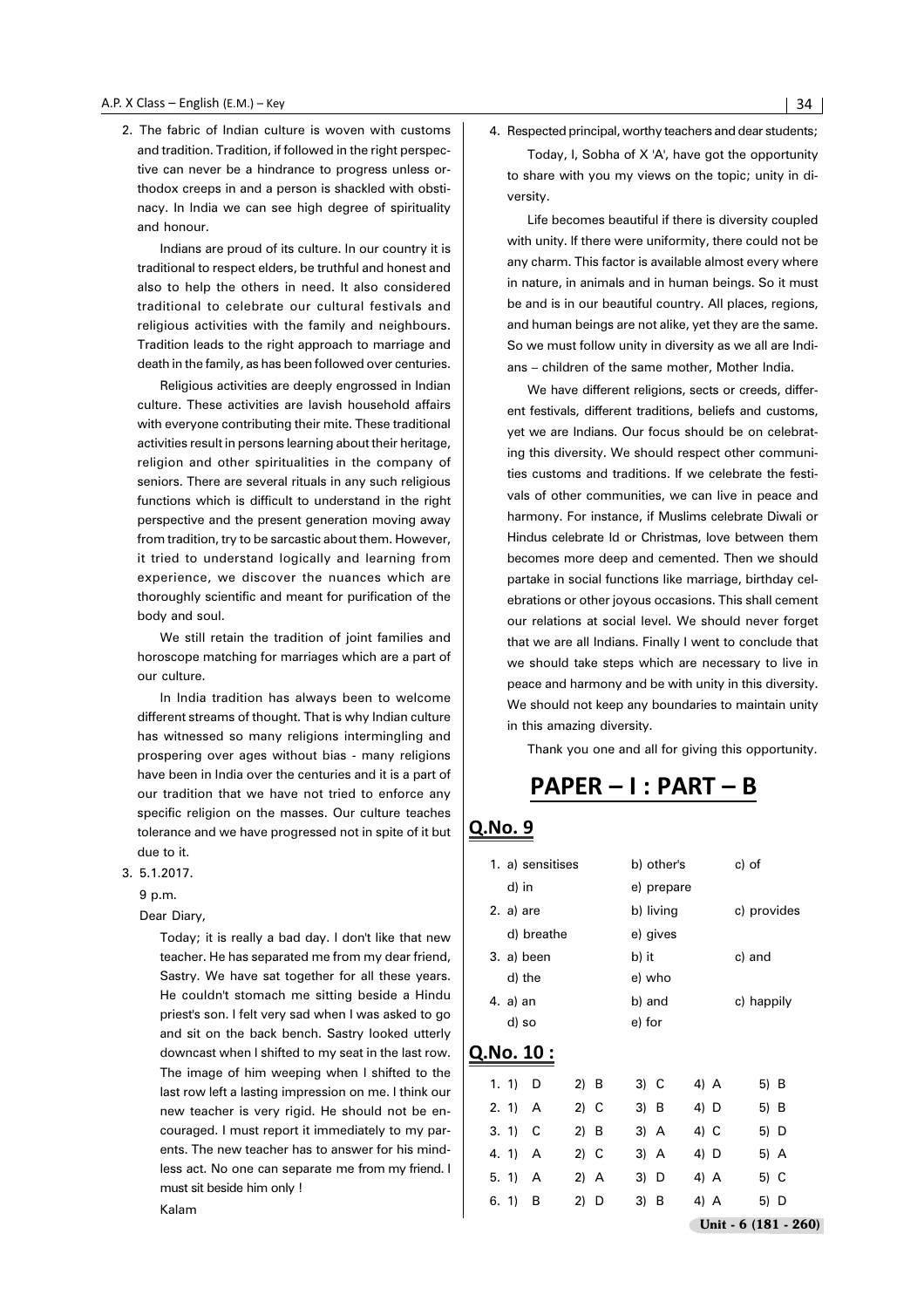#### 

| 7. 1) B               | 2) A   | 3) B | 4) A | 5) C |
|-----------------------|--------|------|------|------|
| 8. 1) A               | 2) D   | 3) A | 4) C | 5) A |
| $9.1$ C               | 2) A   | 3) D | 4) C | 5) A |
| 10. 1) $\overline{B}$ | 2) C   | 3) A | 4) D | 5) A |
|                       |        |      |      |      |
| 11. $1)$ B            | 2) A   | 3) D | 4) C | 5) A |
| 12. 1) $\,$ C         | $2)$ B | 3) B | 4) C | 5) D |
| 13. $1)$ B            | 2) C   | 3) A | 4) B | 5) A |

#### Q.No. 11:

- 1. The second World War broke out in 1939, when I was eight years old.
- 2. While I was writing a letter, he came in.
- 3. That forced my cousin Samsuddin who distributed newspapers in Rameswaram.
- 4. I always sat in the front row next to Ramanadha Sastry who wore the sacred thread.
- 5. The car which was going at over 100 mph dashed against a tree.
- 6. This is the player whom the committee selected him captain.
- 7. The place which is in front of our school has been closed to traffic.

#### Q.No.12

- 1. The slot was filled by me.
- 2. The teacher was summoned by Lakshmana Sastry.
- 3. A tradition of piety, penance and spiritual greatness have been left behind by our sages and seers.
- 4. I was served with his own hands.
- 5. By whom was this book written ?
- 6. The phone has been repaired by him.
- 7. A story was being written by Mr. Govind.
- 8. Has the work not been finished ?
- 9. You are requested to deposit the money in the bank.
- 10. I was asked by the teacher to go and sit on the back bench.
- 11. By whom was the Bible written ?
- 12. My popularity will be damaged by her.
- 13. The dog should be fed twice a day by them.
- 14. Let the window be closed.
- 15. By whom were the bananas eaten ?
- 16. Can that heavy log be moved by Mohan ?
- 17. I am always helped by him.
- 18. The news are read by Pragathi.
- 19. By whom will my questions be answered ?
- 20. Let me be brought a glass of water.
- 21. You will be given a ticket by the manager.
- 22. America was discovered by Columbus.
- 23. He was made mad by the news.
- 24. She was found weeping by me.
- 25. By whom were you taught french ?

#### Q.No. 13

- 1. Gandhiji declared that Indians would build their own India.
- 2. He said that he had filled the slot.
- 3. He told Abul that he knew he had to go away to grow and asked him if the seagull did not fly across the sun, alone and without a nest.
- 4. Sita will tell her mother she will not cook food.
- 5. He told me that I did not know the art of speaking.
- 6. The peon said that the bell had not gone.
- 7. My mother said that she had been cooking when she had come.
- 8. Sweta oblized me to post her letter.
- 9. The traveller insisted to go home at once.
- 10. The teacher permitted the students to go to their houses.

#### Q.No. 14

- 1. When I reached home, my father had already left.
- 2. In spite of her richness, Malini is unhappy.
- 3. They waved at him as the train slowly left the platform.
- 4. Jainulabdeen had neither formal education nor wealth.
- 5. I have neither spoken to her nor written to her.
- 6. Sita many tried to get up but she could not.
- 7. There is life because there is hope.
- 8. Gopi works hard but his brother is idle.
- 9. He is neither idler nor a gambler.
- 10. Though he is poor, he is contented.

#### Q.No. 15

|        | $1)$ in | 2) out    | 3) for   |
|--------|---------|-----------|----------|
|        | 4) from | 5) from   | 6) for   |
|        | 7) at   | 8) with   | 9) to    |
| 10) at |         | 11) about | 12) over |

#### Q.No. 16

| 1) was built | 2) sat        | 3) stomach |
|--------------|---------------|------------|
| 4) went      | 5) was filled | 6) broke   |
| 7) came      | 8) filled     |            |

- 1. You should study hard.
- 2. You ought to see a doctor.
- 3. It would be wise on your part not to waste your money on expensive videogames.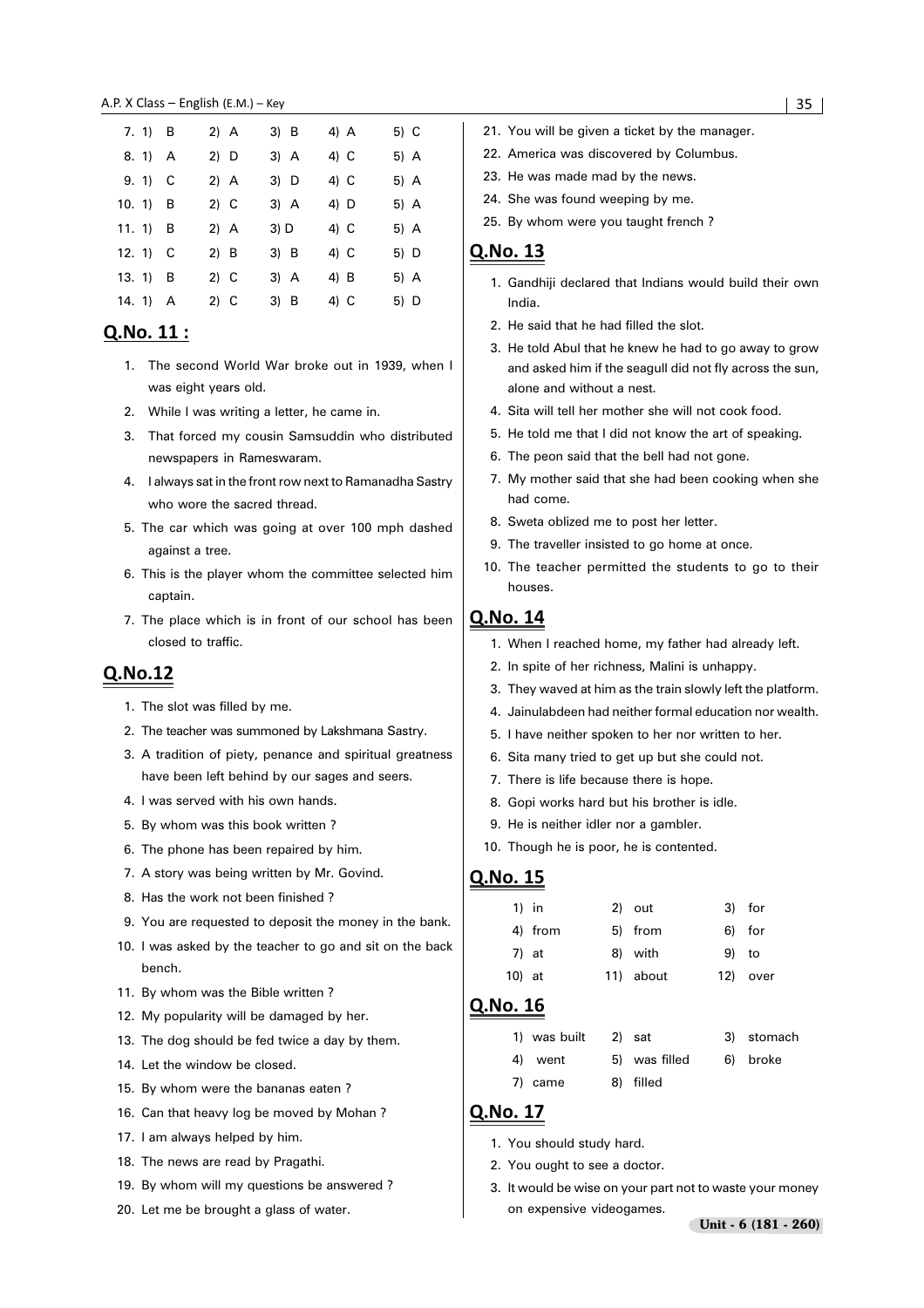#### 

- 4. You should try it.
- 5. You should consult a neurologist.
- 6. You had better not to carry more money in open places.

### Q.No. 18

- 1. Would you mind lending me hundred rupees ?
- 2. Could you please give me your newspaper ?
- 3. Please, drop me at the bus stand.
- 4. Could you please, allow me to pay the fee next week.
- 5. Could you please, give me your bicycle !
- 6. Could you please, tell me the details of homework.
- 7. May I go out, sir !
- 8. Could you please permit me to, attend the computer class !.

#### Q.No. 19

|  |           | 1) C 2) B 3) A 4) B | $5)$ B |
|--|-----------|---------------------|--------|
|  | 6) B 7) B |                     |        |

#### **Q.No. 20**

1) C 2) C 3) B 4) A 5) D 6) D 7) A 8) C

# PAPER - II : PART - A

#### Q.No. 1

- 1. 1) 22½ %
	- 2) 1,40,000 (approximately)
	- 3) C
	- 4) C
	- 5) A
- 2. 1) Krishna District tops the list in population intensity.
	- 2) 5.8% (approximately) of land is affected by industrial Pollution in krishna.
	- 3) A) 95% approximately.
	- 4) A) Anantapur and Kadapa
	- 5) B) Kadapa is the least in the list of pollution intensity.

#### Q.No. 2

- 1. 1. The writer pulled out weeds in the garden / mowed the lawn / vacuumed antique Persian rug / Chauffeured of Mrs. Link.
	- 2. Yes, because she retained writer's Valentine's bouquet / called him to do the odd jobs of her house.
	- 3. c) School and Church work were taking up most of his time.
	- 4. A) as a token of love.
	- 5. A) The author received a cheque for three dollars when he had finished his work.
- 2. 1. Full of frustration, anger and disappointment.
	- 2. He learnt that we must love the people who treat us right and forgive those people who don't.
	- 3. A) to go to the airport
	- 4. A) garbage truck
	- 5. B) Acceptance of what is, is the solution of any problem.

#### Q.No. 3

| 1. 1) 2 | 2) 1 | 3) 3 | 4) 5 | 5)4 |
|---------|------|------|------|-----|
| 2. 1) 2 | 2) 3 | 3) 5 | 4) 1 | 5)4 |

### Q.No. 4

**1. Merit will always be rewarded says District collector.**

13<sup>th</sup> Feb, 2016. Ramnagar: The local higher secondary school celebrated its Annual Day on 12<sup>th</sup> Feb, yesterday which was honoured by the District Collector.

The parents of Ramnagar had wonderful celebrations of Annual Day with their children in their school. The District collector was invited for the ceremonial occasion as chief Guest. The village sarpanch, one of the donors of prizes was also cordially invited.

The programme started with the lighting of the lamp by the August guests of the day at 4 p.m. The prayer song followed by the school girls and the Headmaster's school Annual Report were customary. The chief guest of the event our honourable collector gave his valuable message emphasizing the children's role in building up a strong nation. He applanded the students who were academically genius and said that Merit will always be rewarded. The donor of prizes, the sarpanch of Ramanagar gave away the prizes for students who excelled in various events of the school. Master Rohit received the 'topper of the school' award. The magnificent 'cultural Activities' were the pomposity of the day.

The staff students and the other members of the school did a wonderful job which was praise worthily.

Our correspondent,

Bhopal. **2.** Ramnagar, Bhopal, 15<sup>th</sup> Feb, 2016.

Dear Anuj,

Hope this letter finds you hale and healthy and in good spirits. I'm fine and quite happy for my achievements.

Yesterday, we had Annual Day celebrations in our school which were excellent and striking. We invited our District collector as chief Guest of the occasion who accepted and arrived to our school. It was his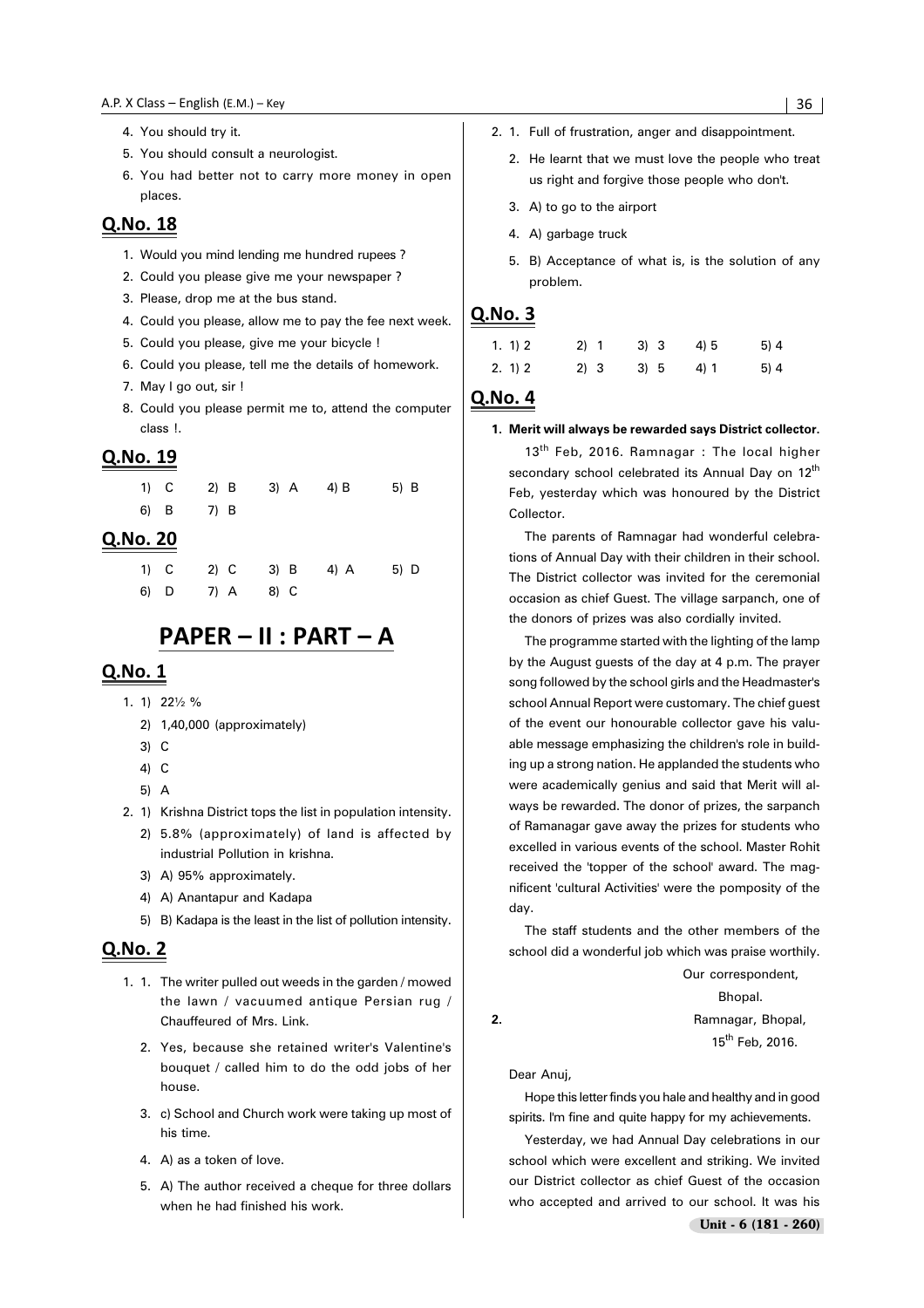modesty to react positively to prevail his graceful presence amidst students. He lighted the lamp and started the ceremony. After the usual prayer, our Head master delivered the report of annual progress of the last year and precisely mentioned all the achievements of the school academically and non-academically. The District collector gave a valuable speech on the importance of education imparting discipline, confidence and coordination among students. He appreciated all the brilliant students and assured for allocation of funds for the basic necessities of the school.

The sarpanch of our village, Sri Vallabhai Patelji gave away the prizes to all the winners and toppers in various fields and promised his cooperation for the welfare of the school. I also received a prize in high jump and first prize in class academic performance. My parents were very proud of me and I could see it dearly in their tearful eyes. It's an honour for me.

The most wonderful and thunderous item were the cultural programmes of the day. I also took part in a dance as 'Shivaji', the chatrapathi' and did my best. Anyway everything went on well.

Do you have an Annual Day event in your school ? If so, do share with me Bye !

> Your's lovingly, Akhil.

#### **Address on the envelope :**

To B. Anuj Sharma, S/o. Mr. Vimal Sharma, No. 25, Chitravati street, Sarangadhar Lane, Madhya Pradesh.

#### Q.No. 5

#### **1. Biographical Sketch on Invitation**

Stephen William Hawking is a great and known scientist of the contemporary world. He was born on 8 January, 1942 at Oxford in England. He was the eldest of the four sons. His father was frank Hawking who was a medical researcher with a speciality in tropical diseases. His mother was Isobel Hawking.

Stephen William Hawking was recognized as a bright student in his early academic studies. But at high school, he stood the third from the bottom of his class. He loved board games outside of school. Out of his interest he constructed a computer out of recycled parts at the age of 16. He solved rudimentary mathematical equations.

Hawking was married to Jane Wilde. He suffered from Amyotrophic lateral sclerosis. But he continued his research in physics on black holes. Finally he discovered Hawking Radiation, which helped the field of physics.

Hawking has achieved many things in the field of science in spite of his prolonged illness. As a mark of his eminence, professor Hawking was named a fellow of the Royal society at the age of 32, and later earned the prestigious Albert Einstein Award. In 1975, Hawking was honoured with the pius XI-Gold Medal for science from people paul VI in 1975. He contributed a lot to the advancement of science and research.

#### **2. The Innocent Young man**

Once there lived a young man. He was very innocent. One might he was walking by a pool. It was a full moon day. The moonlight was bright. He looked into the pool of water. He saw the reflection of the moon. He thought that the moon had fallen into the water. He wasted to save the moon from drowning. He stepped into the water.

His feet slipped. He full flat. In his trial for getting up he looked at the clean sky. The moon was shining. He was surprised. He believed that he had saved the moon. Such was his innocence.

**3.** P.T. Usha was a great athlete. She was a good runner. She was born in a poor family in Keothali, Kerala. This Kerala girl was brave and talented. The man who shaped the raw material into a glittering diamond was her coach Madhavan Nambiar. His guidance and coaching transformed her into a great athlete. P.T. Usha showed her athletic prowess at the Asian Games, New Delhi where she won two silver medals. The Asian Games held at Seoul in 1986 gave her rare international recognition and fame. She won four gold medals at Asian Games, Seoul in 1986 and her glorious records remain unbroken by any Indian athlete so far.

#### **4. The wise Mouse and the Foolish Cat**

In a large grey house there lives a small grey mouse. It is old but wise. In the same house a black cat also lives. The cat tries many times to catch the mouse but fails.

One day the mouse goes into the kitchen. It meets the cat. The cat is happy. It thinks of a good plan to catch and eat the mouse. It invites the mouse for dinner outside the house. The mouse accepts the invitation.

Before going for dinner the mouse thinks a while. It scents some danger from the cat. It asks the cat to wait until he puts on red sunday coat. It creeps into a hole. The foolish cat waits outside the hole. The mouse does not turn up.

#### **5. How the Wolf met its Death**

One nice little girl was passing through a forest. She was taking a basket of food to her grandmother. A wolf met her. The girl told it where she was going. The wolf disappeared.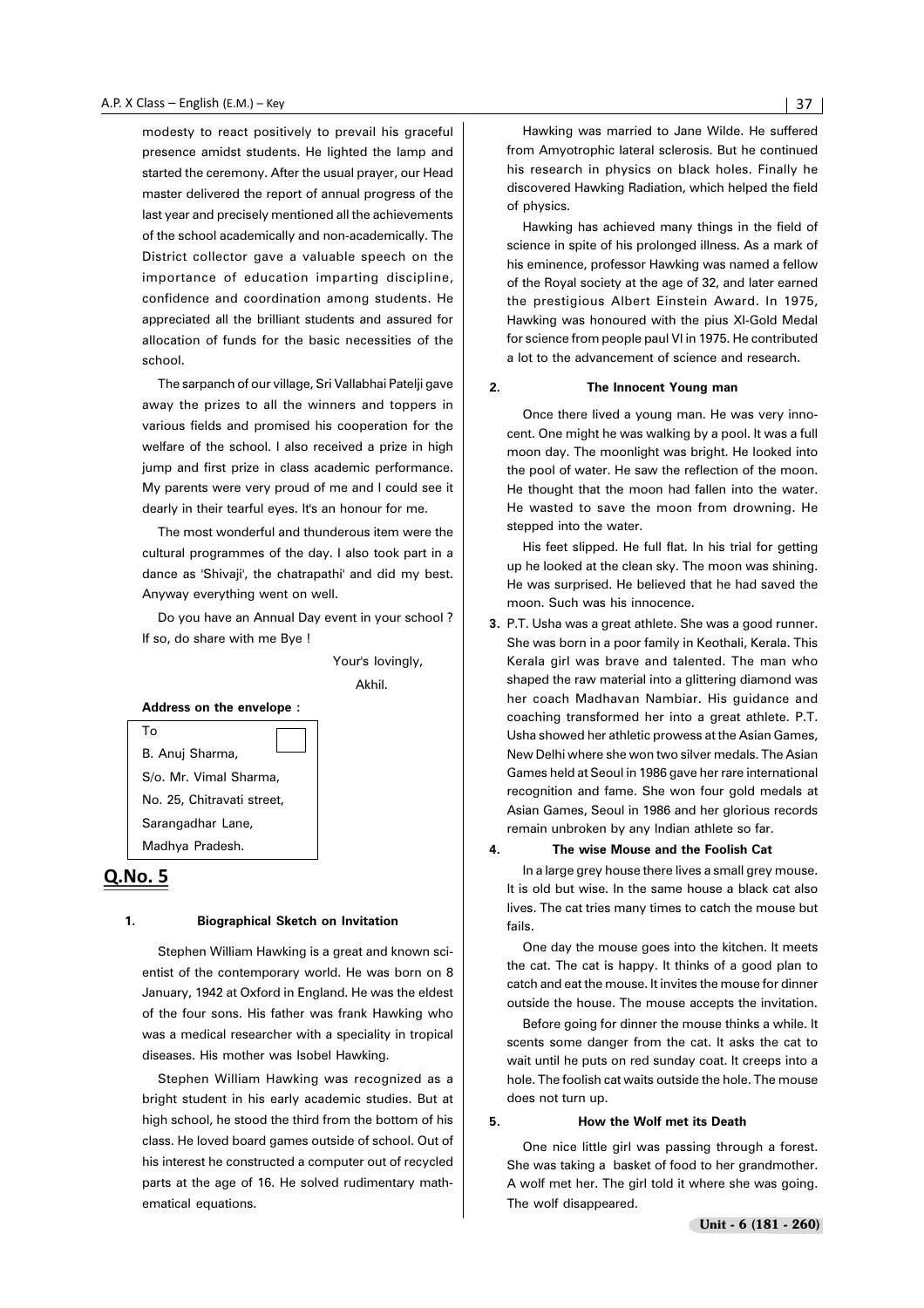The girl reached her grandmother's house. The door was open. Then she went in and found somebody in bed with the nightcap and the nightgown of her grandmother. She went nearer.

She found the wolf in her grandmother's dress. The wolf had already killed the old lady. It was about to jump on the girl. The girl immediately took a gun and shot it. The wolf died. The girl saved herself.

#### **6. The Vain Wishes of an Ant**

Ants are pretty small creatures. They have their own advantage of being small, unseen and unnoticed. Here is a story that tells us about the vain wishes of a foolish ant.

Once there lived an ant. He wished to be strong and big like a cat. Just then he noticed a dog chasing the cat. The cat was running for safety. The ant changed his wish. He wished to be a dog.

Next he saw a boy throwing stones at the dog. The dog was in deep trouble. The ant learnt a lesson. He was satisfied with his present state. He realised that nobody would notice him if he remained an ant.

**Moral** : Every creature has its own existence in this world.

#### **7. The Clever Monkey**

Once in a forest, there lived a monkey and a crocodile : the monkey on a tree and the crocodile in the river. The crocodile makes friends with the monkey. Everyday he comes to the monkey and spends time with the monkey and goes home late. This goes on for some days. The crocodile's wife gets angry with this. She plans to kill the monkey. She pretends sickness and ask for the monkey's heart. She asks her husband to bring home his friend.

One day the crocodile takes the monkey home. On the way the monkey comes to know the wicked plan of the crocodile's wife. It says that its heart is kept on the tree. It goes back to the tree and sends away the crocodile.

**Moral :** Greed brings grief.

#### Q.No. 6

|             | 1.1. a) completely                |                            | b) | depressed   |
|-------------|-----------------------------------|----------------------------|----|-------------|
|             | c) moved/changed                  |                            | d) | picture     |
|             | 2. a) revived                     | b) religious provincialism |    |             |
|             | c) say sorry d)                   | leave                      |    |             |
| 3. a) islet |                                   | b) former                  |    |             |
|             | c) regular                        | d) prosperity              |    |             |
|             | 4. a) drawbacks                   | b) inborn/natural          |    |             |
|             | c) liberality                     | d) perfect/model           |    |             |
|             | 5. a) indifferent / significantly |                            | b) | forefathers |
|             | c) simple and plain               |                            | d) | physically  |

|    |                       | 6. a) appeared b) get         |  |                       |    |             |  |
|----|-----------------------|-------------------------------|--|-----------------------|----|-------------|--|
|    | c) magnificent d) try |                               |  |                       |    |             |  |
|    |                       | 7. a) remote                  |  | b) not influenced     |    |             |  |
|    |                       | c) extremity d) impulse       |  |                       |    |             |  |
|    | 8. a) gap             |                               |  | b) first remuneration |    |             |  |
|    |                       | c) gratification d) received  |  |                       |    |             |  |
|    |                       | II.1. 1) shocking 2) very big |  |                       |    | 3) worn-out |  |
|    |                       | 4) give                       |  | 5) spirit and courage |    |             |  |
|    |                       | 6) dangerous 7) given         |  |                       |    | 8) go       |  |
|    |                       | 9) ranfaster                  |  | 10) moving            |    |             |  |
| 2. |                       | 1) empty                      |  | 2) calmness           | 3) | blew out    |  |
|    | 4)                    | hatred                        |  | 5) tried hard         | 6) | scolded     |  |
|    | 7)                    | lukewarm 8) advanced          |  |                       | 9) | comfort     |  |
|    |                       | 10) simple                    |  |                       |    |             |  |

# Q.No. 7

| $1. 1. a)$ die |                        |    |                                                         | b) | current   |
|----------------|------------------------|----|---------------------------------------------------------|----|-----------|
|                | c) non formal/informal |    |                                                         | d) | poverty   |
|                |                        |    | 2. a) advantages b) acquired                            | C) | ignorance |
|                | d) false               |    | e) selfishness/meanness                                 |    |           |
|                | 3. a) tall             |    | b) distinguished                                        |    |           |
|                | c) ugly                |    | d) offsprings                                           |    |           |
|                |                        |    | III.1. a) segregated b) impure c) accept d) inefficient |    |           |
|                | 2. a) informal         | b) | mean                                                    |    |           |
|                |                        |    | c) uncertain d) undistinguished                         |    |           |
|                | 3. a) jolly            |    | b) equality                                             |    |           |
|                | c) flexible            |    | d) different                                            |    |           |
|                | 4. a) moving           |    | b) differences                                          |    |           |
|                | c) special             |    | d) far                                                  |    |           |
|                | 5. a) ugly             |    | b) inessential                                          |    |           |
|                | c) insecure            |    | d) disbursed                                            |    |           |
|                |                        |    |                                                         |    |           |

#### **Q.No. 8**

|             | 1. a) completely b) join                              |  |                                |  |
|-------------|-------------------------------------------------------|--|--------------------------------|--|
|             | c) declared d) suspension                             |  |                                |  |
|             | 2. a) accordance b) asked c) utterly d) shifted       |  |                                |  |
| $3. a)$ fly |                                                       |  | b) hesitant c) longing d) give |  |
|             | 4. a) penetrating b) variety c) diversity d) strength |  |                                |  |
|             |                                                       |  |                                |  |

| 1. neither, education                            | 2. ideal, people          |
|--------------------------------------------------|---------------------------|
| 3. certain, undistinguished                      | 4. house, fairly          |
| 5. avoid, necessities                            | 6. childhood, emotionally |
| 7. education, wealth                             | 8. great, true            |
| 9. certain, outsiders                            | 10. house, built          |
| 11. fairly, house                                | 12. avoid, inessential    |
| 13. provision, mosque                            | 14. about, headlines      |
| 15. casualty, suspension                         | 16. teacher, priest       |
| 17. break, barriers                              | 18. Indians, build        |
| 19. permission, headquarters 20. country, myriad |                           |
|                                                  | Unit - 6 (181 - 260)      |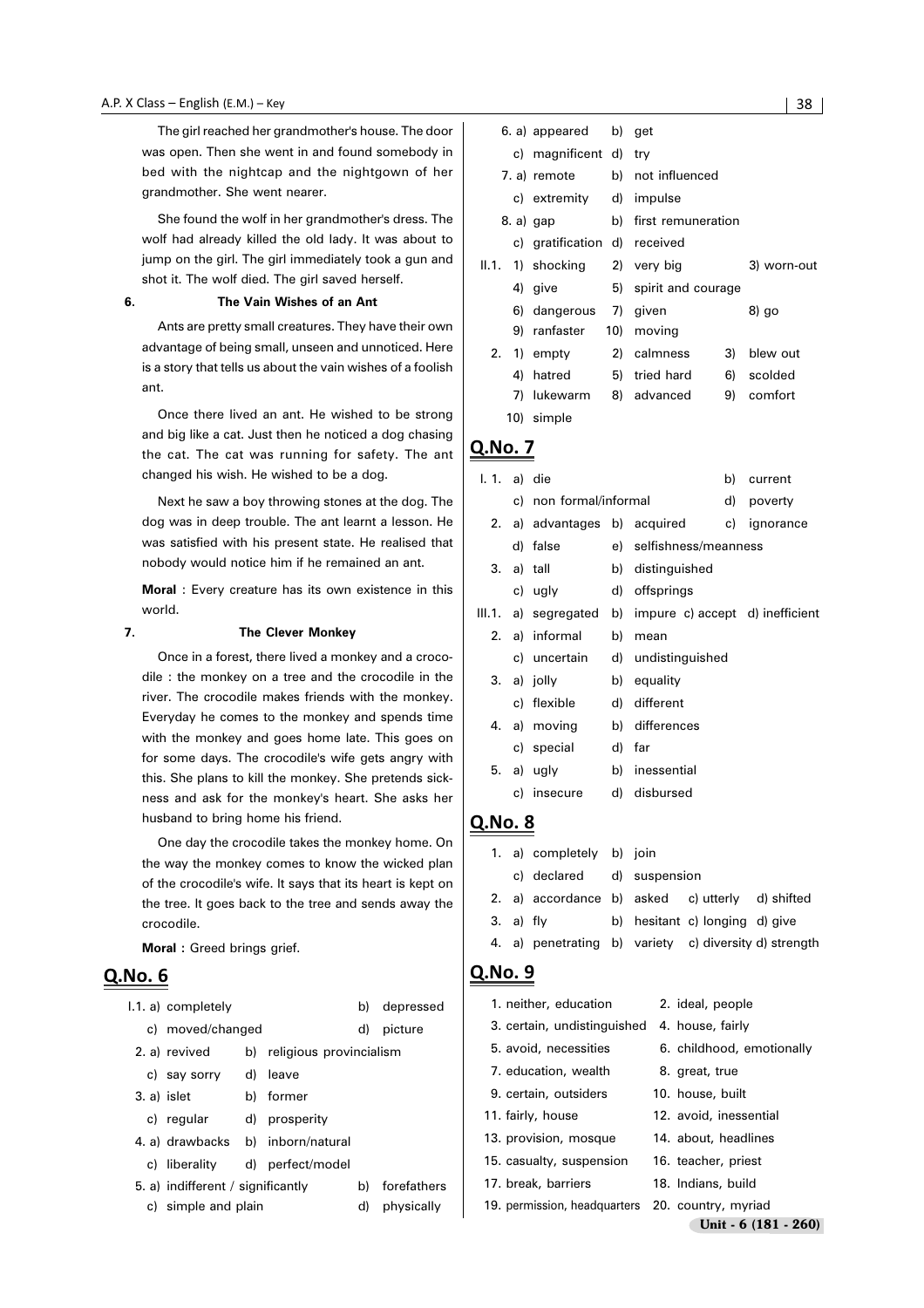#### 

- 21. streams, our 22. dialects, regional 23. features, variety 24. years 25. provision 26. collection
- 27. headlines 28. join
- 29. teacher 30. casualty, suspension 31. train, Road 32. earn
- 33. priest 34. feel, earning
- 35. socio, trained

# <u>Q.No. 10</u>

|                | 1) a) education       | b) generosity |
|----------------|-----------------------|---------------|
|                | 2) a) ancestral       | b) fairly     |
|                | 3) a) inessential     | b) medicine   |
|                | 4) a) provision       | b) collection |
|                | 5) a) emergency       | b) suspension |
|                | 6) a) characteristics | b) emotional  |
|                | 7) a) priesthood      | b) contractor |
|                | 8) a) special         | b) idols      |
|                | 9) a) accordance      | b) impression |
|                | 10) a) parents        | b) presence   |
|                | 11) a) bluntly        | b) behaviour  |
|                | 12) a) segregation    | b) rebel      |
| <u>.No. 11</u> |                       |               |

# $\mathbf{\Omega}$

| 1. distinguished | 2. ancestral   |
|------------------|----------------|
| 3. pucca         | 4. essential   |
| 5. necessity     | 6. materially  |
| 7. emotionally   | 8. provision   |
| 9. emergency     | 10. inherited  |
| 11. authority    | 12. orthodox   |
| 13. pilgrim      | 14. ceremony   |
| 15. elementary   | 16. accordance |
| 17. impression   | 18. tolerance  |
| 19. conveyed     | 20. barriers   |

Q.No. 12

1. **Word Equivalent Phrase** 1. tragedy 1. a very sad event 2. emulate 2. behave in a particular way 3. desire 3. try to do 4. fourish 4. develop quickly 2. **Word Equivalent** 1. saint 1. sage 2. myriad 2. many 3. synthesis 3. combine 4. dialect 4. local language 3. **Persons Things** 1. children 1. money 2. boy 2. bundle 3. parent 3. boat 4. brother-in-law 4. idol

# <u>Q.No. 13 (A)</u>

| 1. see off  | Nikitha saw Prabhakar off at the railway<br>t.<br>station.                                                                                                       |  |  |
|-------------|------------------------------------------------------------------------------------------------------------------------------------------------------------------|--|--|
| 2. catch up | a) Abhilash walked fast and caught up<br>÷.<br>his father who had already left.<br><b>b</b> ) Gautam studied and caught up Raja.                                 |  |  |
| 3. come to  | : Nikitha came to an hour after the op-<br>eration                                                                                                               |  |  |
| 4. See to   | : Prabhakar saw to the arrangements and<br>everything ran smoothly.                                                                                              |  |  |
| 5. Pay off  | a) Madhavi's mortgage will be paid off<br>۰.<br>in 25 years.<br><b>b</b> ) Gautam's patience paid off when he<br>finally showed up and signed the con-<br>tract. |  |  |

# **CREATIVE ZONE : ANSWERS**

# PAPER - I : PART - A 'A' Reading

## Q.No. 1

- 1. a) Shri Sita Rama Kalyanam.
	- b) Kalam's family used to arrange boats with a special platform for carrying idols of the lord from the temple to the marriage site.
	- c) Rama Tirtha was a pond in the town of Rameswaram.
- 2. a) As the train halt at Rameswaram was suspended during the emergency.
	- b) Kalam did his job i.e. catching the bundles of newspapers.
	- c) His cousin Samsuddin helped him in earning his first wage by catching the newspapers bundles.
- 3. a) Siva Subramania Iyer.
	- b) A.P.J. Abdul Kalam.
	- c) Siva Subramania Iyer.

- 1. a) She was horrified at the idea of inviting a Muslim boy to aline in her ritually pure kitchen.
	- b) He was not perturbed, nor did he get angry with his wife, but instead, he served Kalam with his own hands and sat down beside Kalam to eat his meal.
- 2. a) Kalam's father Jainulabdeen.
	- b) His father compared kalam with a seagull because it flies across the sun alone with a nest.
- 3. a) Joyful mood.
	- b) Tamil Nadu or Madras state.
- 4. a) Jainulabdeen.
	- b) The children.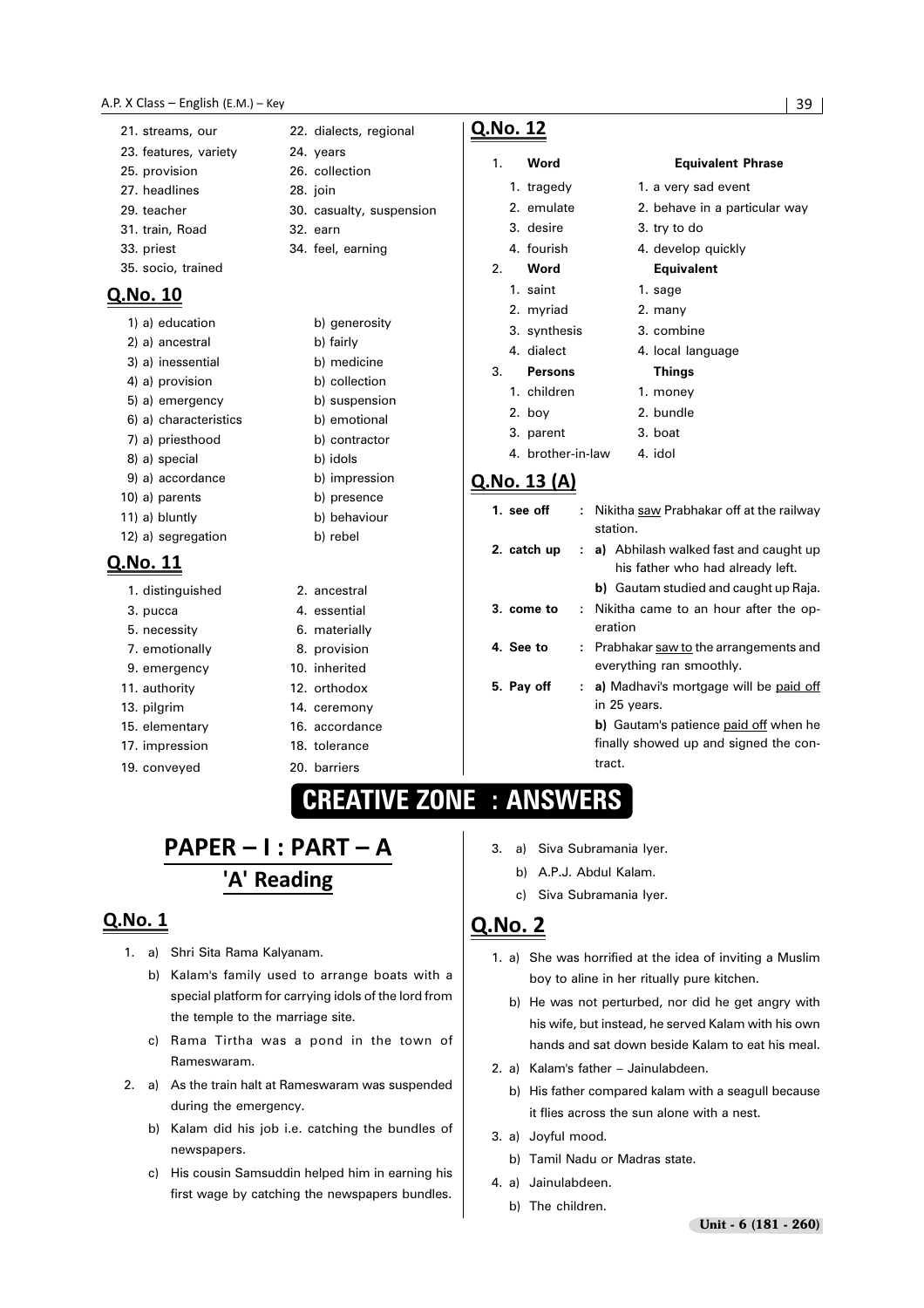# 'B' Reading

### Q.No. 3

- 1. a) People lose their relations because of the violence.
	- b) Mothers have lost their sons because of violence. No body can return them to their mothers who love them a lot.
	- c) The innocent people.
- 2. a) The countries who want to see us dead.
	- b) The poet calls the nation to be united.
	- c) We are lacking dedication.
- 3. a) The selfish call of each region is to be ignored by us.
	- b) We should listen to the call of the nation.
	- c) The poet requests us to ignore the selfish call of each region and listen to the call of the nation. We should not waste our time bickering.

# <u>Q.No. 4</u>

- 1. a) It will lead to our death.
	- b) We should end the din.
- 2. a) We should devote our time to pious thoughts. b) We fail when we don't control the riots.
- 3. a) We should love others and think seriously.
	- b) The poet's plea is that we should love others and we have to think seriously.

# 'C' Reading

# Q.No. 5

- 1. a) A medium of communication between people of different languages.
	- b) Hindi.
	- c) Kashmir North Kanyakumari – South Mumbai – East
		-
		- Nagaland West
- 2. a) A penetrating insight.
	- b) It is a source of strength and wealth.
	- c) Fundamental.
- 3. a) One hundred and fifty.
	- b) c
	- c) Hindi and English.

# Q.No. 6

- 1. a) Lord Shiva b) As Nataraja
- 2. a) Holding of Festivals of India.
	- b) Significant move.
- 3. a) Our cultural unity.
	- b) Sculpture and architecture.

# Q.No. 7 & 8

#### 1. **Ramanadha**

| Sastry              |   | : Good morning sir.                                                          |
|---------------------|---|------------------------------------------------------------------------------|
|                     |   | New teacher : Good morning.                                                  |
| Ramanadha           |   |                                                                              |
| Sastry              |   | : Sir, you have asked us to get the<br>thirteethe table by heart, sir.       |
| New teacher         | ÷ | I remember that, bid you learn that?                                         |
| Ramanadha<br>Sastry |   | : Yes sir.                                                                   |
| New teacher         |   | : very good. Who is the boy sitting                                          |
|                     |   | next to you?                                                                 |
| Ramanadha           |   |                                                                              |
| Sastry              |   | : This is Kalam sir. He is a very good<br>friend of mine.                    |
| New teacher         | ÷ | Ramanadha! Don't you know that you                                           |
|                     |   | should it sit by the side of a Muslim<br>boy?                                |
| Ramanadha           |   |                                                                              |
| Sastry              | ÷ | He is very sincere boy. We two are<br>very close friends.                    |
| New teacher         | ÷ | See Ramanadha ! You should learn                                             |
|                     |   | the ways of the world. You will spoil                                        |
|                     |   | yourself if your time in such people's<br>company. I will send Kalam to last |
|                     |   | bench.                                                                       |
| Ramanadha           |   |                                                                              |
| Sastry              | ÷ | (crying) please sir. Don't do that. He                                       |
|                     |   | is my best friend. I want to sit with<br>him only.                           |
| 2. Samsuddin        | ÷ | Kalam. Kalam. What are you doing?                                            |
| Kalam               | t | Nothing Bhayya, Nothing.                                                     |
| <b>Samsuddin</b>    | t | Are you going to school now, Kalam?                                          |
| Kalam               | t | No bhayya. I am not going.                                                   |
| <b>Samsuddin</b>    | t | Will you help me for some days till                                          |
|                     |   | you go to school again ? You have<br>to drop newspapers.                     |
| Kalam               | ÷ | I never did any work like that. I don't                                      |
|                     |   | mind helping you. But have to know<br>what I should do.                      |
| Samsuddin           | t | Do you know what work I do?                                                  |
| Kalam               | ÷ | Yes. I do. You deliver newspapers.                                           |
| Samsuddin           | ÷ | Now you come to me for some days.                                            |
|                     |   | You have to deliver newspapers.                                              |
| Kalam               |   | I never knew what kind of work it is.                                        |
| Samsuddin           | ÷ | It is not difficult. You can do it, It is                                    |
|                     |   | throwing bundles of newspapers. I'll<br>tell you. Come.                      |
| Kalam               | ÷ | Yes. I'll come from tomorrow.                                                |
| Samsuddin           | ÷ | One or two days if you watch me                                              |
|                     |   | carefully, you will come to know your                                        |
|                     |   | job. Come from tomorrow onwards.                                             |
| Kalam               |   | Sure. I'll come.                                                             |
|                     |   | Unit - 6 (181 - 260)                                                         |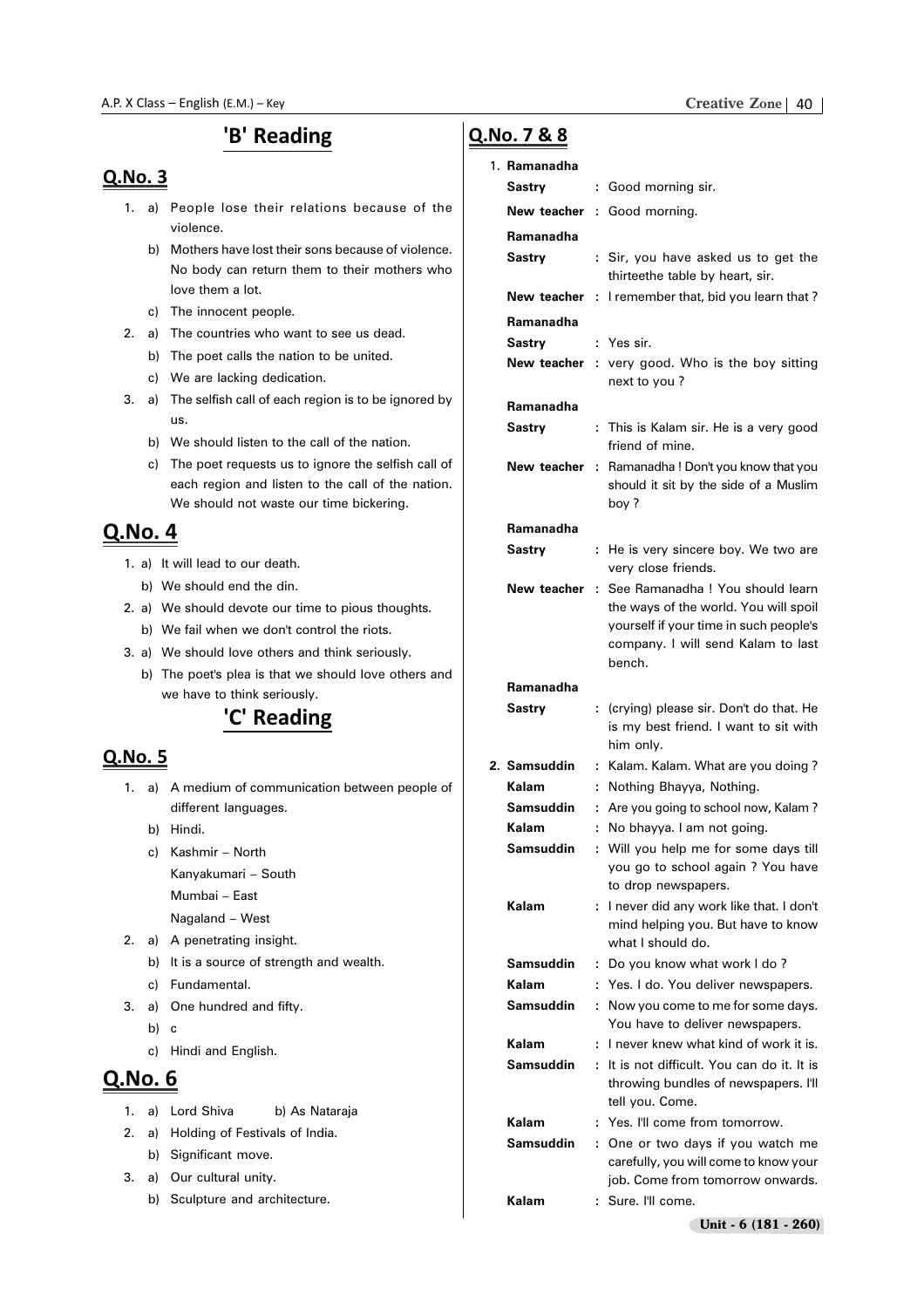# PAPER - I : PART - B

#### Q.No. 9

|    | 1. a) working |       | b) when    | c) to |     |
|----|---------------|-------|------------|-------|-----|
|    | d) had        |       | e) earlier |       |     |
|    | 2. a) saw     | b) of |            | c)    | the |
|    | d) behind     |       | e) and     |       |     |
| 3. | a) because    |       | b) hungry  | C)    | an  |
|    | d) what       |       | e) closer  |       |     |
|    |               |       |            |       |     |

### Q.No. 10

| 1. 1) $\overline{B}$ |              | $2)$ C | $3)$ A | 4) B   | 5) D |
|----------------------|--------------|--------|--------|--------|------|
| 2.1                  | - D          | $2)$ A | 3) B   | $4)$ C | 5) A |
| 3.1) C               |              | $2)$ A | 3) D   | 4) B   | 5) D |
| 4. 1)                | $\mathbb{C}$ | $2)$ C | 3) A   | $4)$ B | 5) C |
| 5.1                  | - C          | 2) B   | 3) A   | 4) A   | 5) B |

#### Q.No. 11

- 1. While it was raining heavily, the bus hit against a pole.
- 2. I lived in my uncle's house which was built in 1980.
- 3. The woman who is standing at the school is my aunt.
- 4. This is the post office for which you have asked me.

#### Q.No. 12

- 1. A lot has to be learn by the west from India.
- 2. They have been attracted by spiritual leaders in a big way.
- 3. Let the plants be watered.
- 4. The cat is being beaten by him.
- 5. Has the lunch been left by him ?
- 6. Has the bicycle been repaired by you ?
- 7. What is being done by you ?
- 8. A story was being told by my grandfather.
- 9. I was not expected by them.
- 10. Where was the book found by you ?

#### Q.No. 13

- 1. The mother asked her son who had opened the bag.
- 2. Sita said that she could speak in English.
- 3. He asked me whether I felt better.
- 4. Ram asked Neelu whether the peon did not ring the bell in time.
- 5. He ordered watchman to let the stranger stayed there.
- 6. He said that Ram ever so hard, he would not succeed.
- 7. The priest wished me that God might bless me.
- 8. The wolf exclaimed how clever it was.
- 9. The old man exclaimed that he had missed the train.
- 10. The people wished the king to live long.

#### Q.No. 14

- 1. Though he is wounded, he is cheerful.
- 2. Nitin is neither rich nor poor.
- 3. My brother either in the house or in the garden.
- 4. Krishna is lean besides he is short.
- 5. He was fined besides he was sentenced to six months of imprisonment.

#### Q.No. 15

1. with 2. for 3. to 4. of 5. by

#### Q.No. 16

- 1. told 2. invited 3. refused
- 4. watched 5. felt

### Q.No. 17

- 1. It would he better for you to learn a few words in Tamil.
- 2. You should not ride your bike at night without lights.
- 3. You should not smoke which causes injurious to health.
- 4. You are fat. Why shouldn't you walk every morning ?
- 5. You should be careful about your health.

#### Q.No. 18

- 1. Could you please tell me where the post-office is ?
- 2. I should be thankful if you could show me the way to central station.
- 3. Could you pass the sweet please !
- 4. Could you please, tell me your mobile number !
- 5. Could you please, give me your videogame !

#### Q.No. 19

# 1) C 2) D 3) D 4) B 5) B

## Q.No. 20

#### 1) C 2) C 3) A 4) B 5) B

# PAPER - II : PART - A

- 1. 1. It shows the number of students studying French and German in a college.
	- 2. 2010 3. B 4. A 5. B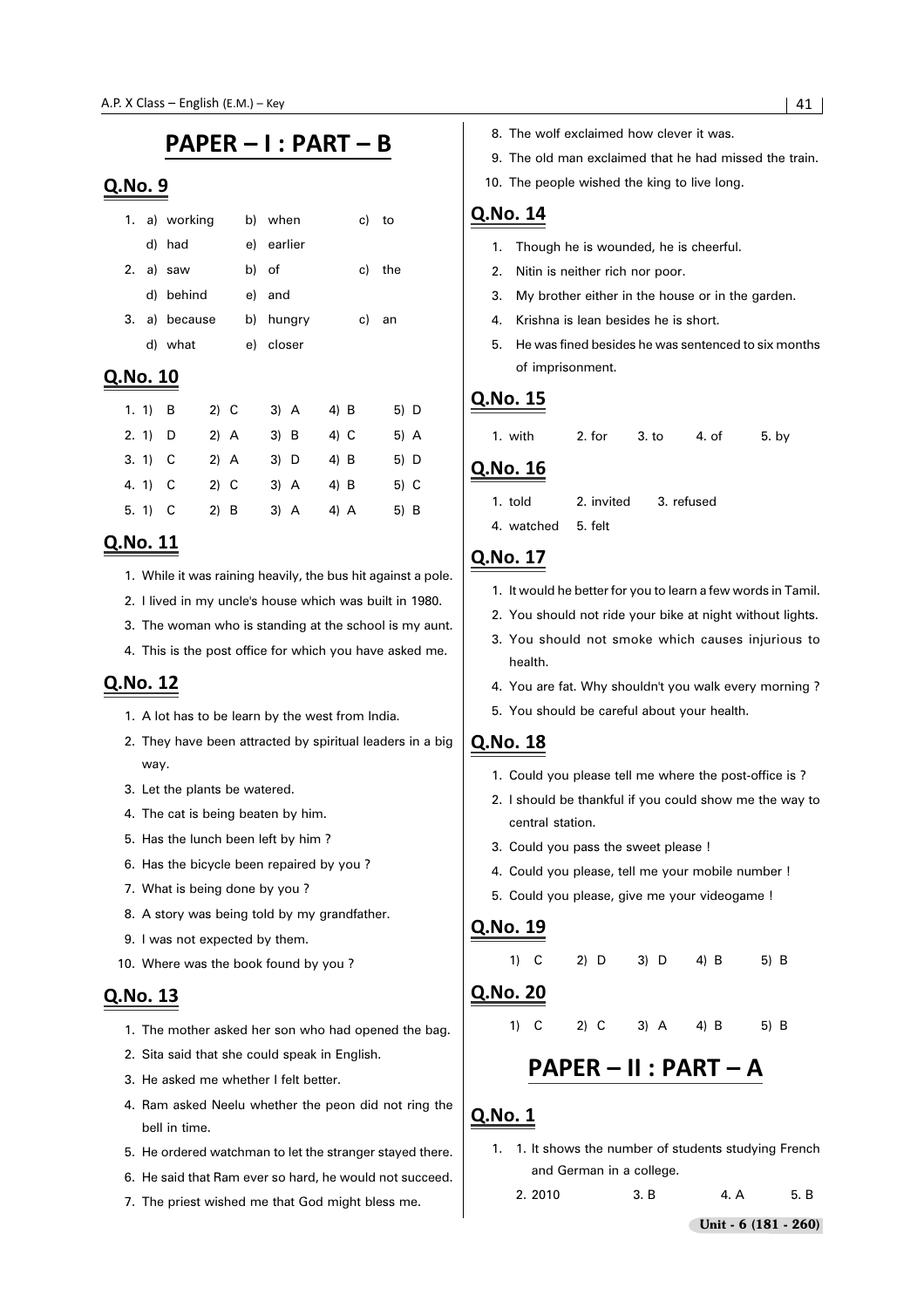2. 1. Kerala 2. 129 3. Third 4. B20 5. A)The total number of first time of voters are more in Andhra Pradesh and Telangana among the

other given states.

#### Q.No. 2

- 1. 1. We cannot see stars because of the sun's powerful rays.
	- 2. When stars move sideways, it is called proper motion and when they move towards or away from the earth, it is called radial motion. The period between 2000 – 2006.
	- 3. C) temperature
	- 4. A) with instruments
	- 5. A) The brightest star is the blue-white star.
- 2. 1) Its steel like strength.
	- 2) Tensile strength.
	- 3) B) they use sound engineering principles in building nests.
	- 4) C) at an angle of  $45^\circ$ .
	- 5) A) The spider webs are similar to the suspension bridges of man.

#### Q.No. 3

1) 2 2) 1 3) 3 4) 5 5) 4

#### Q.No. 4

1.  $12^{th}$  February, 2016.

From

Regd. No. H. 2/15, Lalita Nivas, New Ashok Nagar, Visakhapatnam.

To

The Editor, The Hindu, Visakhapatnam.

Sir,

I shall be thankful if you publish my letter in your daily. The matter is of public safety and concern.

Ours is a newly formed colony with scattered houses. The frequent thefts are causing us a lot of worry. On 10<sup>th</sup> of this month, the house of an Assistant Engineer was looted when the inmates went to Tirupathi. The same night some thieves entered the house of a retired railway employee. The members of the family went to attend a marriage function in Vizag.

Yesterday the thieves entered the Ramalayam temple and took away the idol-jewels worth about one lakh. These reports were lodged with the police. So far no clue has been detected regarding the thefts.

Due to these frequent thefts, we are spending sleepless nights. I request the police department to intensify night patrolling. We are also ready to help the police in the night patrolling.

Yours faithfully,

x x x x x

#### 2. **Ten killed in Himachal Accident**

#### **(Shimla, April 4, 2014)**

**Shimla, April 4,**

Ten people were killed and 25 injured when a private bus skidded off the road and fell into a gorge in Himachal Pradesh's Chamba district, Monday morning, police said. This is the third major road accident in Chamba district in less than a month. The accident took place in Koti village about 22 km from Chamba town where it was headed to. Superintendent of police Madhusudhan told Indian Aeronautical Services over phone from the spot. He said the injured were admitted to the zonal hospital, some 450 km from state capital Shimla. The dead were mainly men and belonged to nearby villages.

Last month, 32 members of a marriage party were killed when their mini truck rolled into a 500 m deep gorge near Sherpur village, some 50 km from Chamba.

On the same day in the other accident, a pick up van carrying employees of a private company executing a hydro power project fell into a gorge 65 km from Chamba killing nine people on the spot.

#### Q.No. 5

1. Our Prime Minister Narendra Damodaradas Modi was born on September 17<sup>th</sup>, 1950 in Vadnagar, Mehsana district of Gujarat. His mother is Heeraban and father late Damodaradas Mulchand Modi. He did his schooling in Vadnagar. One of his teachers said that he was an average student but a brilliant leader. He took his M.A. (Politics) from Gujarat University.

He got married to Jashodaben. He became the Prme Minister of India on 26th May 2014. His portfolios are department of atomic energy and department of space.

Some interesting facts about him are : he is the first Prime Minister born in independent India and also the first Prime Minister whose mother is alive when he took office. He is popularly known as people's leader.